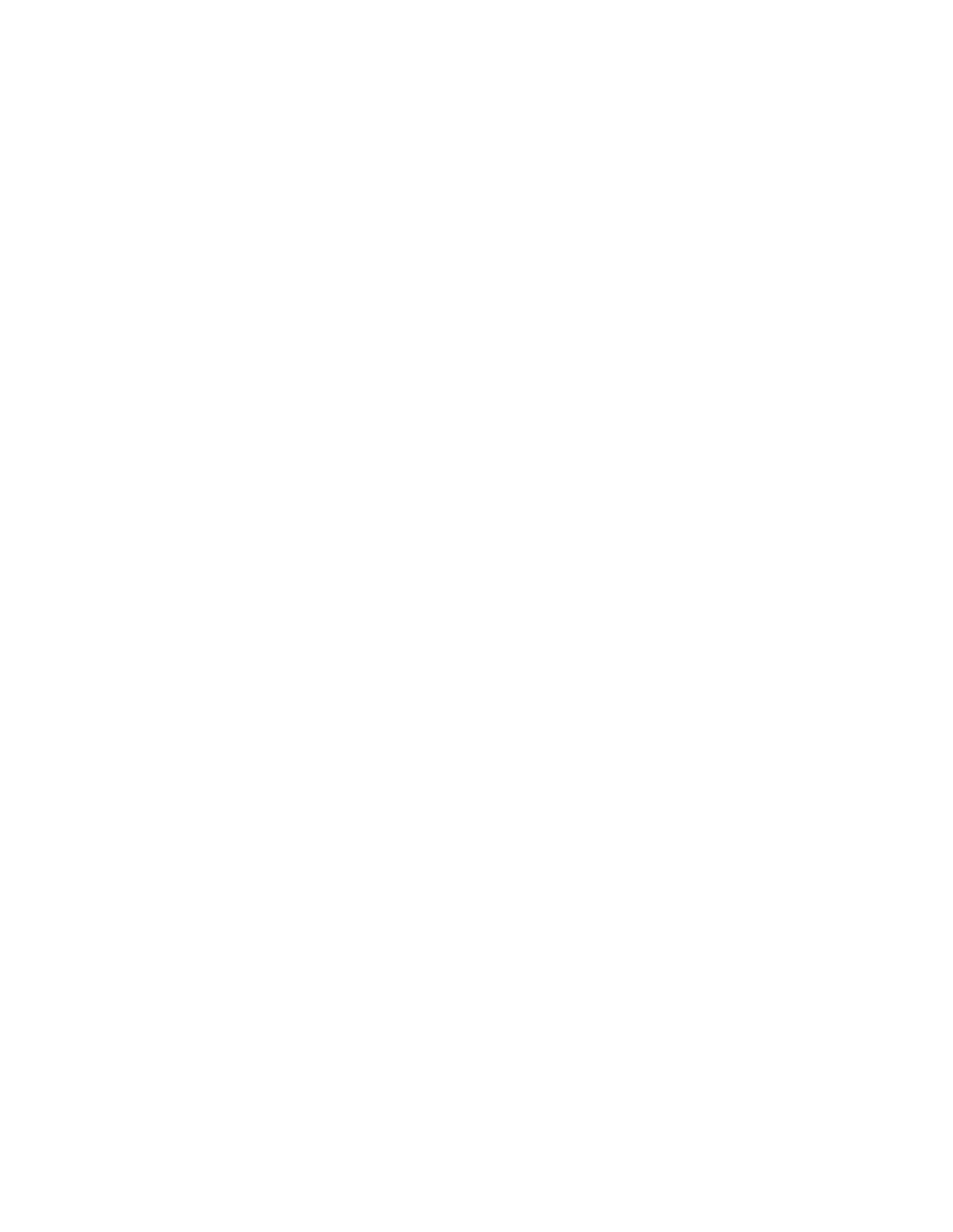# **A Study of the Effectiveness of K–3 Literacy Coaches**

*Based on data from Reading First principals, teachers, and coaches in:*

Alabama, Alaska, Arizona, Arkansas, California, Illinois, Indiana, Maine, Massachusetts, Montana, New Jersey, North Dakota, Ohio, Pennsylvania, South Carolina, Washington, Wyoming

*This report was compiled by Elizabeth Bright and Trudy Hensley of the National Reading Technical Assistance Center (NRTAC), RMC Research Corporation. The study is one in a series conducted by NRTAC on topics related to the implementation of Reading First programs.*

NRTAC extends its gratitude to contributors Georgina Pipes Nelson, Sherrill Parris, and Judy Stone, of the Alabama Reading Initiative, Alabama Department of Education; Debbie Butler of Demopolis City Schools, Demopolis, Alabama; Susan Hernandez and Peter Knapik of the Mountain View Elementary School District, El Monte, California; Roxanne Higgins of the California Reading First, Regional/Urban Technical Assistance Center, Sacramento, California; Tami Newcomb, Cherri Pollack, and Ella Shanks of Orange County Public Schools, Orlando, Florida; Shira Cohen of Chelsea Public Schools, Chelsea, Massachusetts; and Cathy Rosemary and Kathy Roskos of John Carroll University, University Heights, Ohio. NRTAC also expresses its thanks to the numerous additional Reading First practitioners in the participating states—Alabama, Alaska, Arizona, Arkansas, California, Illinois, Indiana, Maine, Massachusetts, Montana, New Jersey, North Dakota, Ohio, Pennsylvania, South Carolina, Washington, and Wyoming—who contributed to this report.

*Thanks also to Elizabeth Goldman, C. Ralph Adler, Robert Kozman, and Stephen Brown for their editorial and production support. Original design by Lisa T. Noonis.*

**NTER** 

**ATIONAL READING** 

*2010*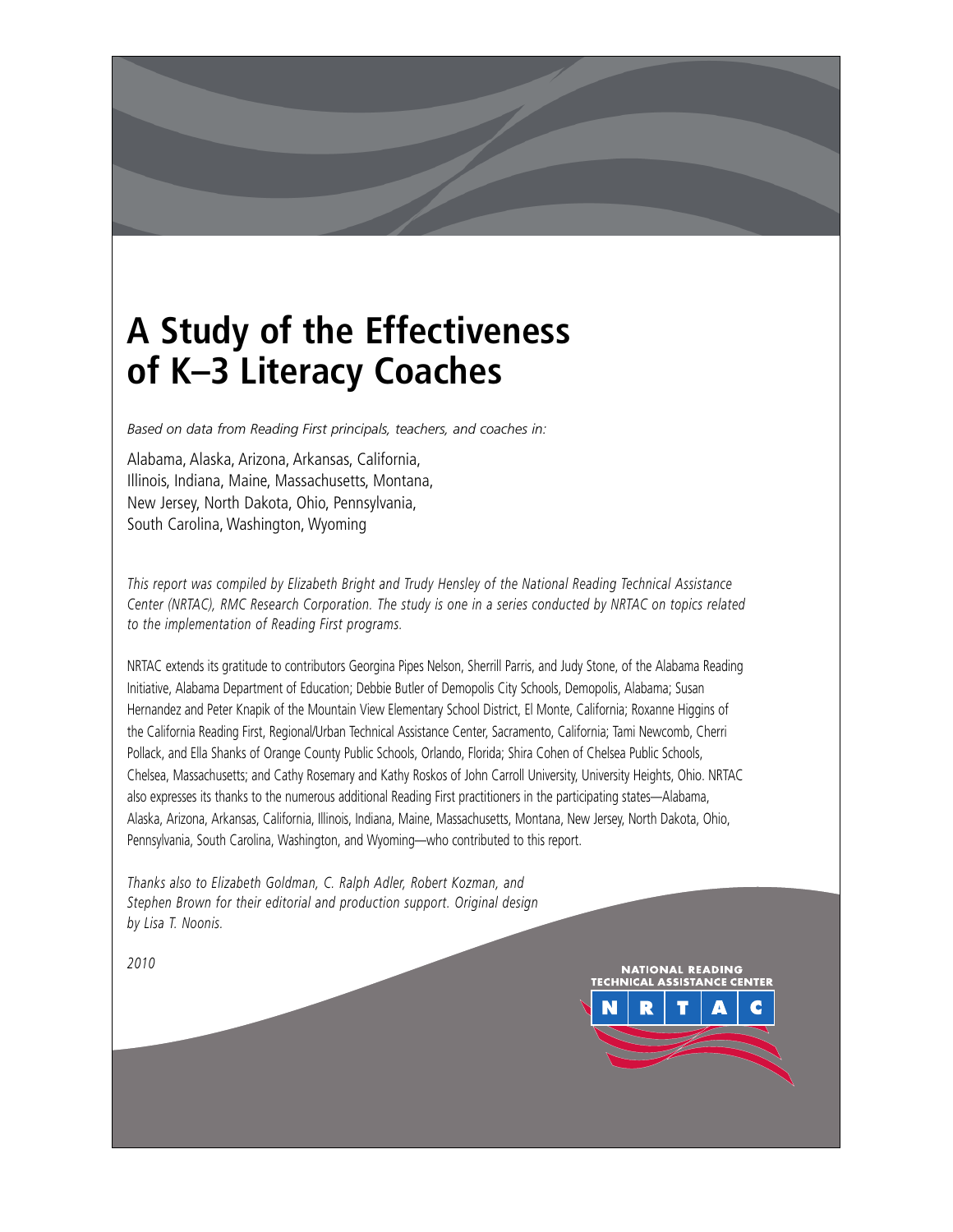This document was developed by the National Reading Technical Assistance Center. The document was produced under U.S. Department of Education Contract No. ED-08-CO-0123 with RMC Research Corporation. The views expressed herein do not necessarily represent the policies of the U.S. Department of Education. No official endorsement by the U.S. Department of Education of any product, commodity, service, or enterprise is intended or should be inferred.

http://www.ed.gov/programs/readingfirst/ support/index.html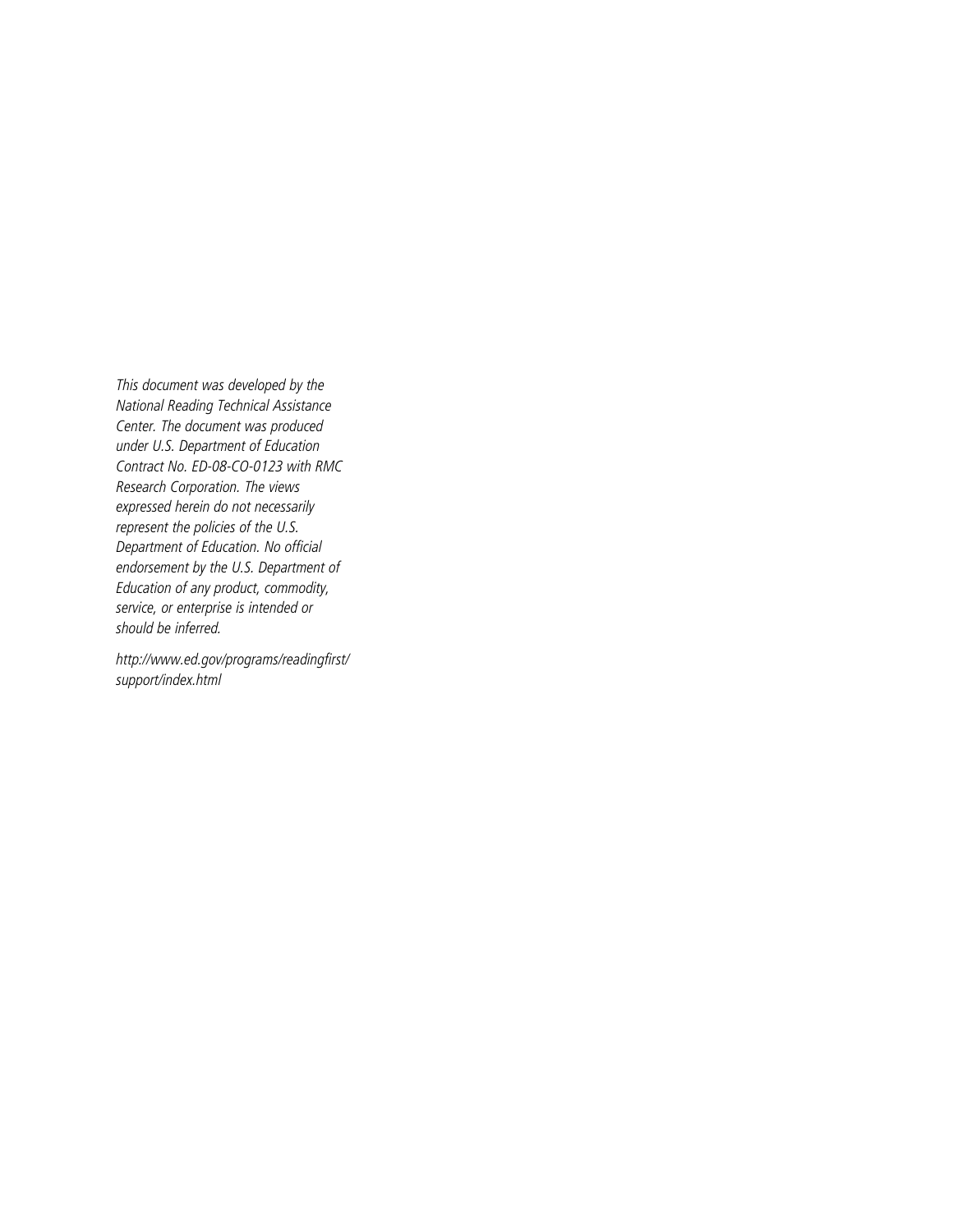# **Contents**

| <b>Executive summary</b>                                            | 1                   |
|---------------------------------------------------------------------|---------------------|
| <b>Introduction</b>                                                 |                     |
| Defining coaching school-based professional development             | 3<br>$\overline{3}$ |
| Reading First provision for the school-based literacy coach         | $\overline{4}$      |
| Value of coaching for school-based professional learning            | $\overline{4}$      |
| Purpose and methodology of study                                    | 5                   |
| Qualifications of the school-based literacy coach                   | 7                   |
| Minimum qualifications and desired skills of the coach              | 7                   |
| Expected qualities and skills of school-based literacy coaches      | $\overline{7}$      |
| Credentialing programs                                              | 8                   |
| Job descriptions                                                    | 8                   |
| Summary of states' data                                             | 11                  |
| Roles of the school-based literacy coach                            | 15                  |
| The diverse roles of the coach                                      | 15                  |
| Coaches' allocations of time                                        | 18                  |
| Weekly schedule of a school-based coach                             | 19                  |
| Perceptions of coaching roles                                       | 21                  |
| Summary of states' data                                             | 22                  |
| <b>Effectiveness of the school-based literacy coach</b>             | 25                  |
| The literacy coach role and its relationship to student achievement | 25                  |
| Perceived effectiveness of school-based literacy coaching           | 27                  |
| Summary of states' data                                             | 29                  |
| Coaches' perceptions of job satisfaction and expectations           | 33                  |
| Coaches' job satisfaction                                           | 33                  |
| Coaches' expectations                                               | 34                  |
| <b>Balancing priorities</b>                                         | 35                  |
| <b>Summary of findings</b>                                          | 37                  |
| <b>Appendix</b>                                                     | 39                  |
| <b>References</b>                                                   | 41                  |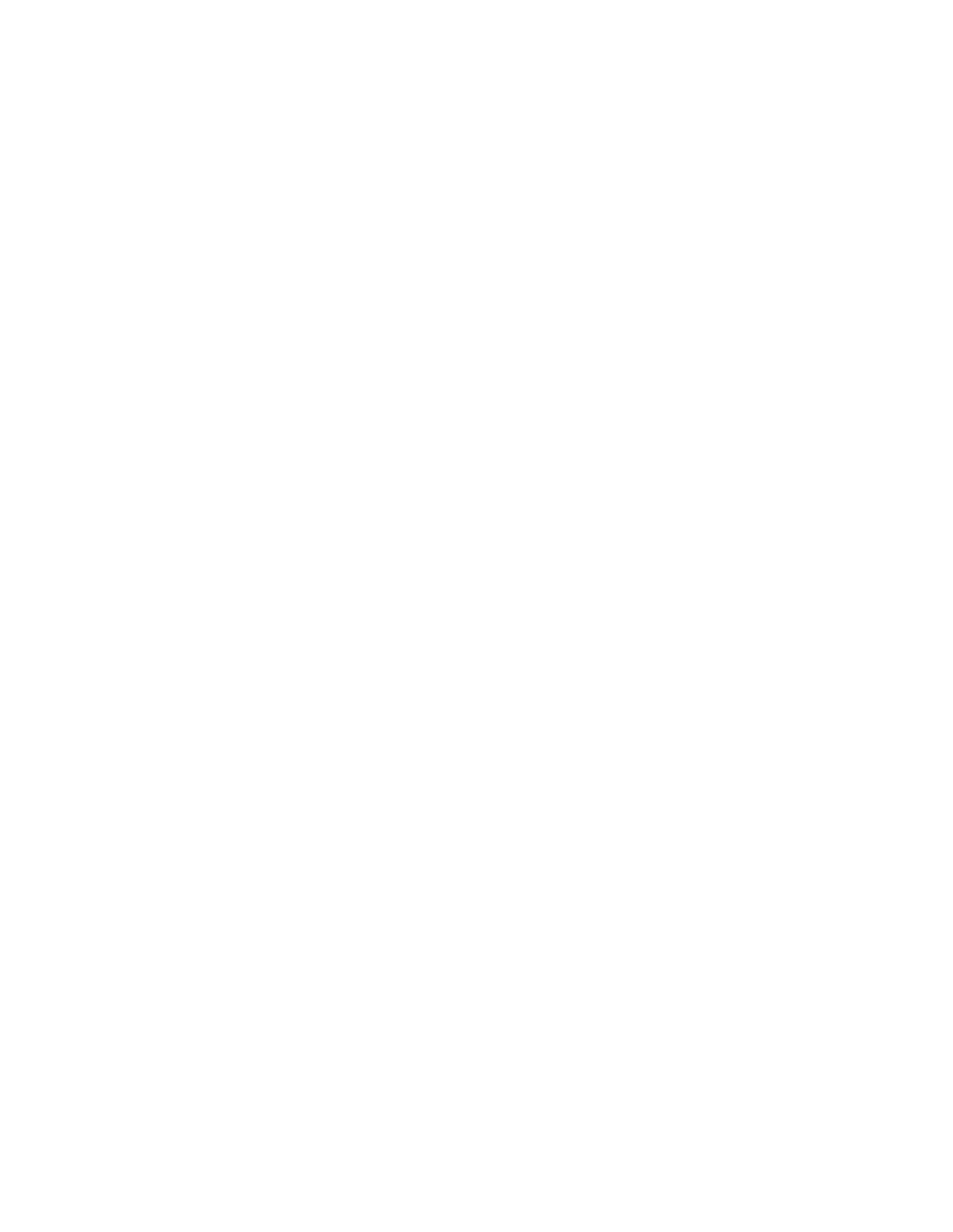## **Executive summary**

Those who prepare teachers to teach our K–3 children to read shoulder an immense responsibility. While pre- and in-service training introduces teachers to effective uses of scientifically-based reading research strategies in their classrooms, teachers must continue to receive support to advance their reading instruction skills. Reading coaches support this effort. The coach provides ongoing training at the school site; integrates that training into teachers' daily work; promotes the collective participation of teachers; aligns instructional goals, instructional practices and local standards; provides opportunities for active participation and learning; and thereby improves reading instruction and student achievement.

The National Academy of Education<sup>1</sup> provides evidence that professional development, coaching, and mentoring can improve instruction and promote the retention of highly effective teachers. Coaches serve as a valuable resource to classroom teachers by providing the necessary job-embedded, ongoing professional learning and at-the-elbow support as teachers hone their craft of delivering effective reading instruction.

We might assume that coaches possess the qualifications and characteristics to serve effectively in their role, but questions remain. *Who become coaches? What are the credentials of coaches? What roles do coaches perform? How do coaches manage their schedules to meet the many demands of their roles? How effective are coaches perceived to be? Is there any evidence that the presence of coaches increases student achievement?*

Over the past six years, Reading First has provided the means for a tremendous increase in the number of school-based literacy coaches, and offers rich data about how coaches support teachers. The present study draws on a careful review of states' external evaluation reports, relevant literature and research pertaining to coaching, documents obtained from state and local education agencies about coach roles and responsibilities, and personal interviews with school-based literacy coaches. Topics addressed include the qualifications of the school-based literacy coach, roles of the coach, effectiveness of the coach, and coach perceptions of job satisfaction and expectations.

This study attempts to update findings on the role of the literacy coach. Clearly, the coach's role is complex and varied; most would agree that it significantly affects the ability of school staff members to improve their reading instruction. Because teaching matters, school-based coaching responds to the national priority of improving teacher quality. Best of all, school-based coaching benefits students through supporting high-quality instruction.

1National Academy of Education. (2008). *Improving Teacher Quality and Distribution* (Education Policy Briefing Sheet). Washington, DC: Author. Retrieved June 11, 2009, from http://www.naeducation.org/White\_Papers\_Project\_Teacher\_Quality\_Briefing\_Sheet.pdf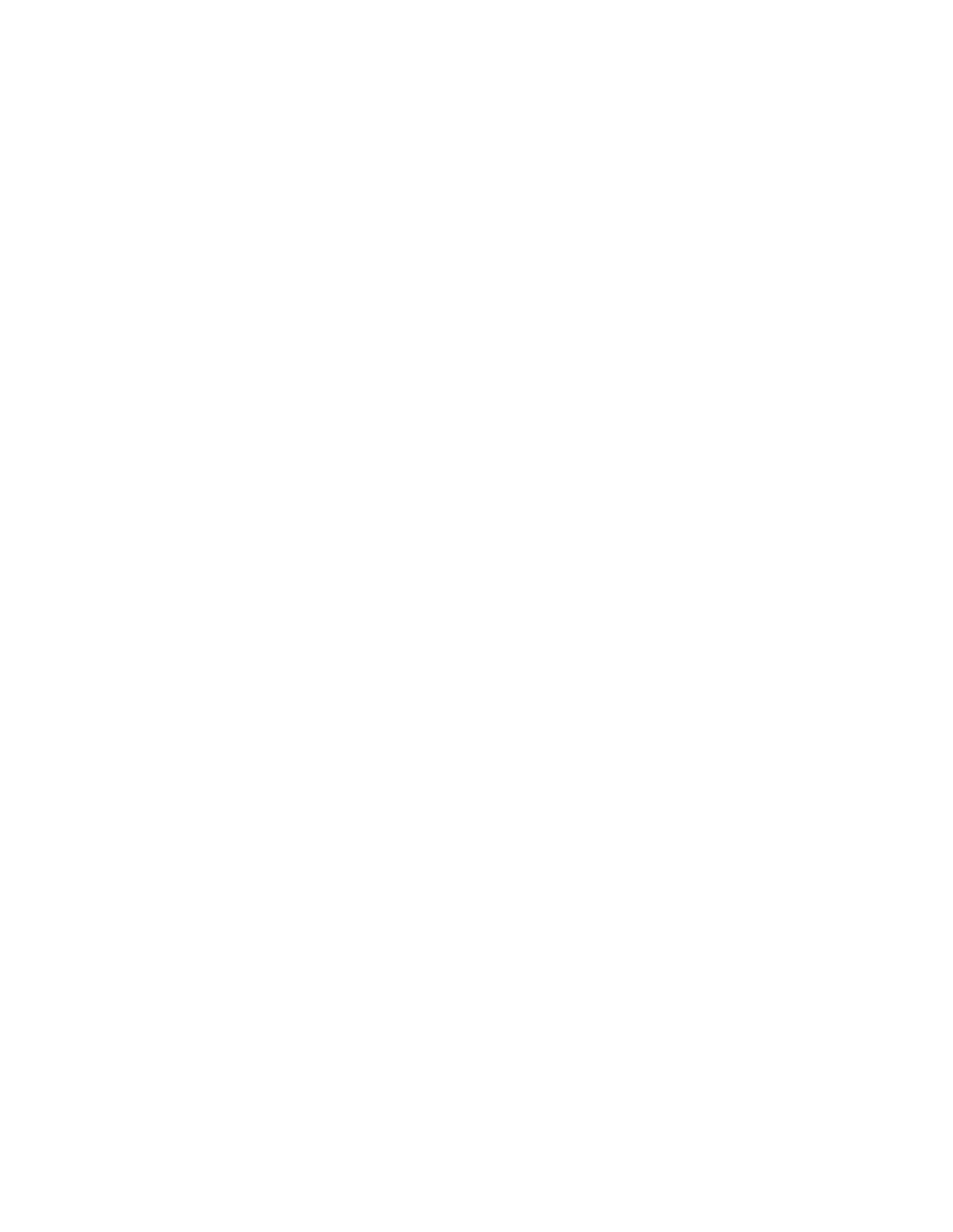## **Introduction**

Professional development stands as a central tenet of the Reading First program. At the school level, the literacy coach usually delivers this professional development.2 Since Reading First began, the number of literacy coaches across the nation has grown dramatically. This unique funding opportunity has provided a literacy coach in ninety-nine percent of all Reading First schools—coaches who are highly knowledgeable and specially trained in adult learning as well as reading. The high percentage of schools with coaches reflects the fact that nearly all states required Reading First schools to have a literacy coach (U.S. Department of Education, 2008, p. 73).

Many believe that literacy coaches are the most effective way to provide ongoing professional learning for teachers. Some disagree about the precise roles that a literacy coach should play and the qualifications and characteristics of an effective coach. State processes for qualification and credentialing literacy coaches vary. At one end of the continuum, states provide detailed job descriptions that include specific guidance on how coaches should spend their time, and collaborate with universities to develop and implement formal coach credentialing programs. At the other end of the continuum, states have neither published job descriptions for the role nor credentialing processes in place.

#### **Defining coaching for school-based professional development**

In recent years, many articles have been published on coaching and the role that coaches play in their schools. Puig and Froelich (2006) defined coaches as "ones that assist in shifting classroom teachers to better understand critical pedagogy and the need for change based on evidence." This definition of a literacy coach differs substantially from that of a reading specialist as traditionally defined, with its greater emphasis on the instruction of struggling readers and less emphasis on the resource support and leadership role (Bean, Cassidy, Grumet, Shelton, & Wallis, 2002).

Showers (1985) outlined the following purposes of coaching: (a) to build communities of teachers who continuously engage in the study of their craft; (b) to develop the shared language and set of common understandings necessary for the collegial study of new knowledge and skills; (c) to provide a structure for the follow up to training that is essential for acquiring new teaching skills and strategies.

The International Reading Association (2004b) summarized coaching in this way:

*Coaching provides ongoing consistent support for the implementation and instruction components. It is nonthreatening and supportive—not evaluative. It gives a sense of how good professional development is. It also affords the opportunity to see it work with students. (Poglinco, Bach, Hovde, Rosenblum, Saunders, & Supovitz, 2003, as cited in International Reading Association, 2004b).*

<sup>&</sup>lt;sup>2</sup>While many states and LEAs use the term reading coach, others adopted the term literacy coach. Throughout this document, literacy coach is used interchangeably with reading coach where appropriate. Literacy coach is the preferred term, connoting a broader view of coaching that encompasses all areas of language arts, including reading, writing, and oral language development, as well as literacy across contentarea subjects.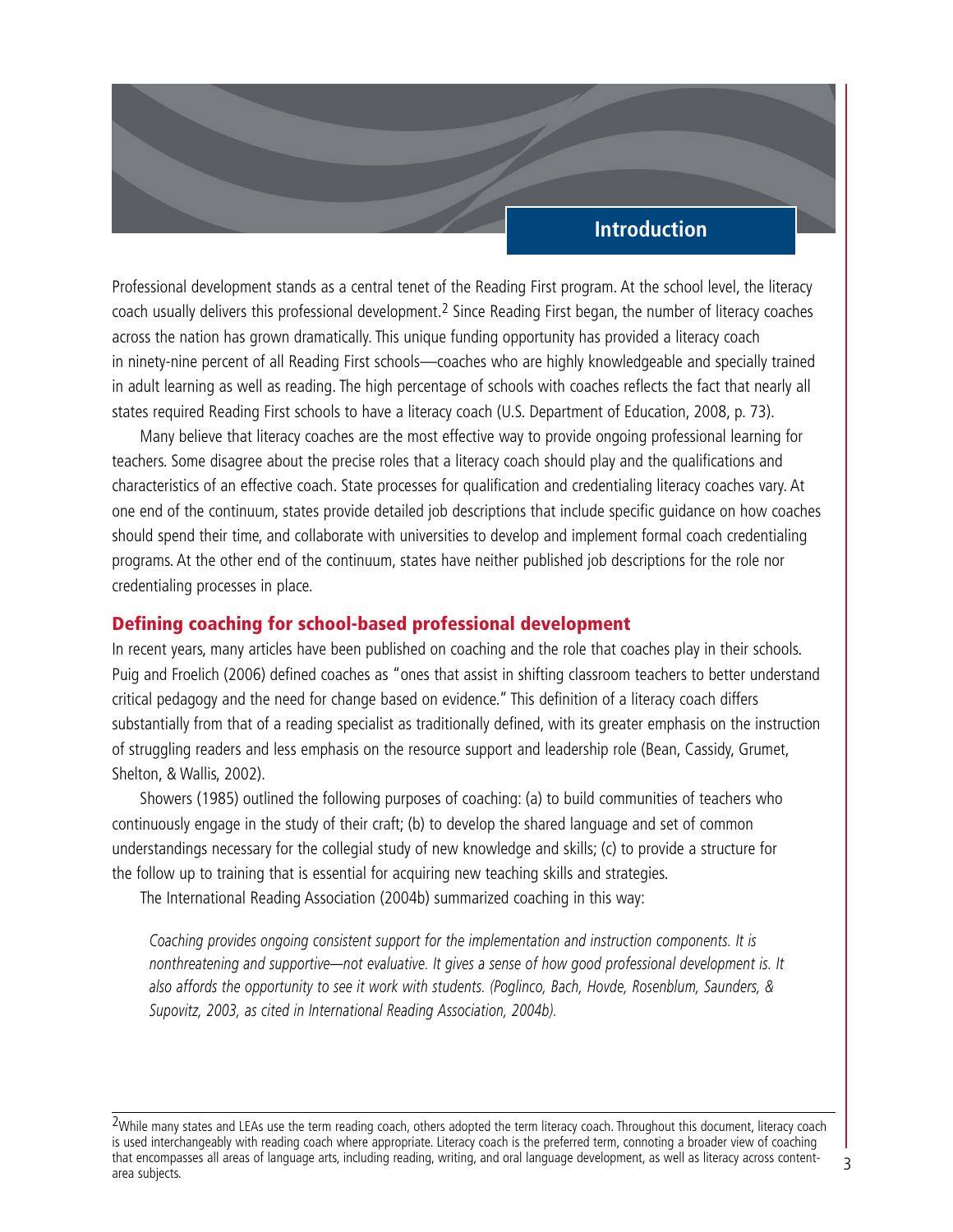Taken together, these definitions all suggest that the essential elements of coaching include: helping teachers improve their understanding, providing ongoing support to teachers in implementing their new understanding, and providing feedback and follow-up in a nonthreatening, collegial environment.

## **Reading First provision for the school-based literacy coach**

The definitions above match the intent of the federal priority that local education agencies (LEAs) assist teachers in becoming highly qualified in reading instruction. Specifically, as outlined in Title I, Part B, Section 1202, 4 (c) (7) (A) (ff) (iv) of the Elementary and Secondary Education Act, as amended, LEAs are directed to meet the professional development needs of teachers. Specific requirements of LEAs include:

## **Requirements of professional development for LEAs**

- Provide professional development for teachers of kindergarten through grade 3, and special education teachers of kindergarten through grade 12
- Prepare teachers in all of the essential components of reading instruction<sup>3</sup>, including information on instructional materials, programs, strategies, and approaches based on scientifically based reading research; and instruction in the use of screening, diagnostic, and classroom-based assessment
- Provide professional development by eligible providers and assist teachers in becoming highly qualified in reading instruction in accordance with the requirements

## **Value of coaching for school-based professional learning**

In years past, teachers often received their professional development through "one-shot" workshops delivered by external trainers who may or may not have been familiar with their needs and classroom situations. Recent research suggests linking this traditional model of professional development to a school-based coaching model which follows up on initial training and becomes job-embedded, ongoing professional learning with continuous support. This is the predominant Reading First coaching model used by LEAs, and is supported by research on adult learning (e.g., Guskey, 2000; Norton, 2001; Wood & McQuarrie, 1999, as cited in Deussen, et al, 2007).

The present study describes the features of this Reading First model and presents perceptions of principals, coaches, and teachers on how literacy coaches influence the quality of teaching and how, combined with school teams, they affect student achievement.

<sup>&</sup>lt;sup>3</sup>The key instructional requirements focus on several decades of scientifically based reading research. In 2000, the National Reading Panel Report identified five essential components of effective reading instruction, which are incorporated into the Reading First Initiative. They are: 1) phonemic awareness, 2) phonics, 3) vocabulary development, 4) reading fluency (including oral reading), and 5) reading comprehension strategies. Only programs based on scientifically based reading research may be funded through Reading First.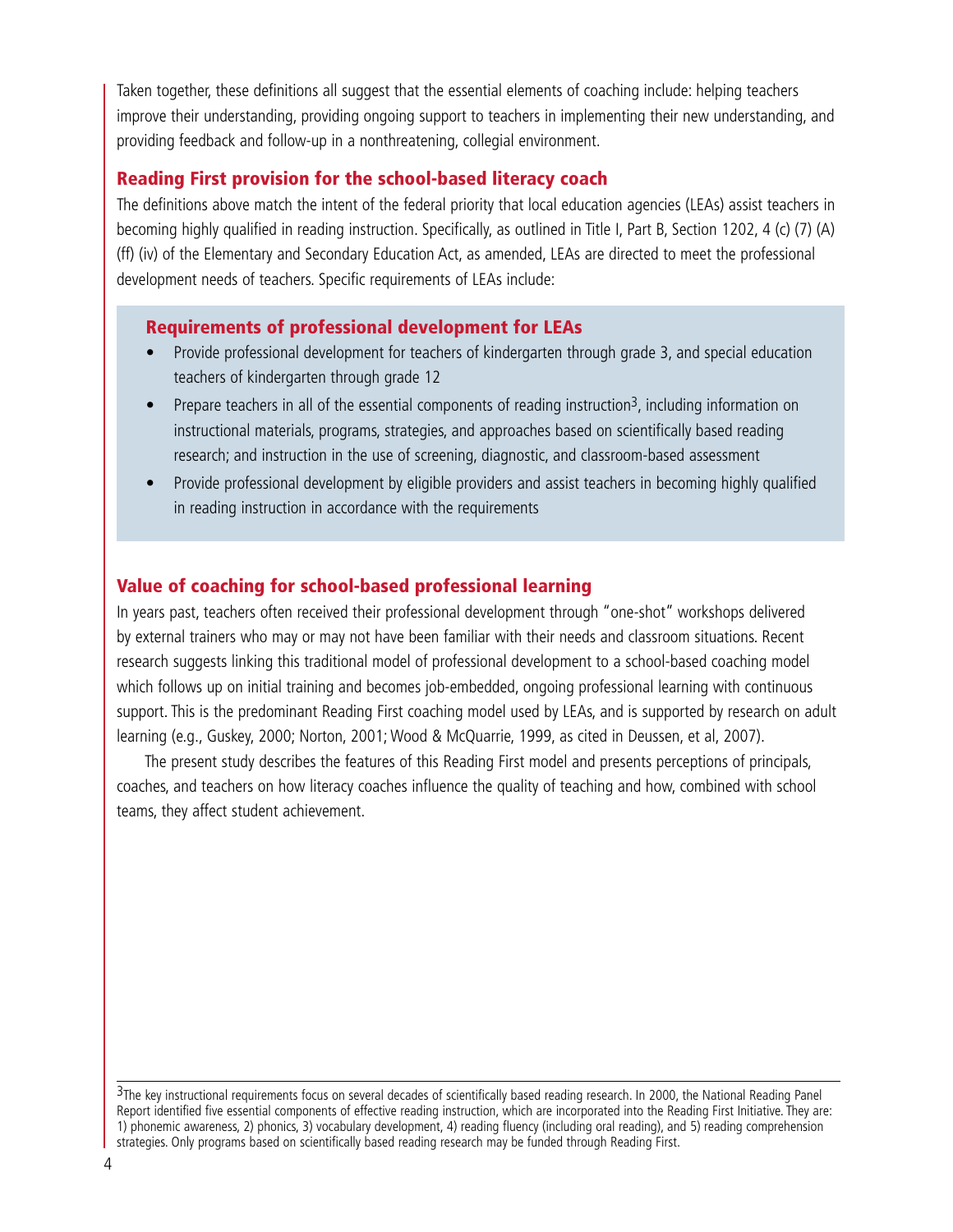#### **Purpose and methodology of study**

This study offers insights on several features of coaching: coaches' qualifications, their roles, and how they allocate time to coaching tasks. The study also reports on the perceptions of principals, teachers, and coaches on the effectiveness of coaching in improving student reading achievement, particularly on and the link between coaching and student achievement.

The study uses a multiple-methods approach to document evidence on the role of the literacy coach. Methods include a synthesis of existing research and program evaluation findings; a review of relevant documents on the coach's role, responsibilities, and tasks; and interviews with school-based Reading First coaches.

To prepare documentation for this study, we reviewed all fifty-two 2007 state and territory external evaluation reports of Reading First. These reports are available online on the United States Department of Education website at http://www.ed.gov/programs/readingfirst/evaluationreports/index.html. Reports selected for inclusion in the research synthesis were selected based on the extent of information on the following three areas: (a) the qualifications of the literacy coach, (b) the role and functions of the literacy coach, and (c) the perceived effectiveness of the literacy coach.

Of the 52 reports reviewed, 15 were deemed as having adequate information on all three areas to warrant inclusion in the study. The evaluation report must also have been presented in a usable format that could be aggregated with the results of other states.

To complement information obtained from the state external evaluation reports, additional information was collected from states, LEAs, and school-based literacy coaches. Documents relating to literacy coach qualifications, credentialing, job descriptions, schedules, and time allocations were obtained and incorporated throughout the study where appropriate. These documents were selected as examples to illustrate the practices of selected states and LEAs related to the literacy coach role.

Finally, individual interviews were conducted with five school-based Reading First literacy coaches from across the nation. Information collected from interviews was used to gain additional insight into the coach's role, the tasks coaches perform, and how they balance the many demands of their role.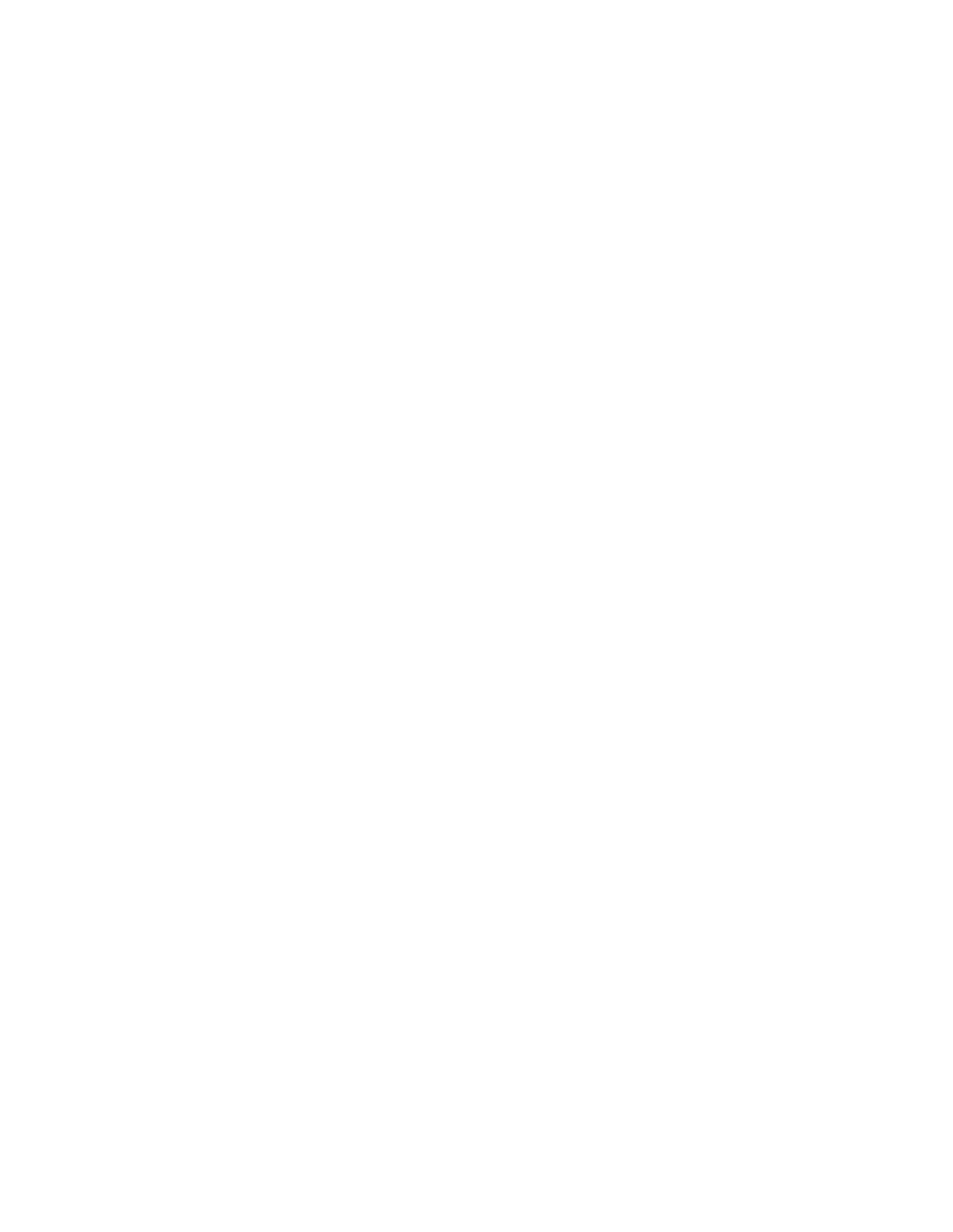# **Qualifications of the school-based literacy coach**

## **Minimum qualifications and desired skills of the coach**

With the upsurge in the number of literacy coaches across the nation, many articles have offered guidance on the most critical qualities coaches should possess. Perhaps one of the most noteworthy publications on this topic came in 2004, when the International Reading Association (IRA) (2004b) released its guidelines on the role and minimum qualifications of the reading coach.

# **Minimum qualifications of a coach**

#### **A coach…**

- should be an excellent teacher of reading, preferably at the levels at which she is coaching;
- has in-depth knowledge of reading processes, acquisition, assessment, and instruction;
- has expertise in working with teachers to improve their practices;
- is an excellent presenter and group leader; and
- has the experience or preparation that enables her to model, observe, and provide feedback about instruction for classroom teachers.

#### **Expected qualities and skills of school-based literacy coaches**

In addition to the qualifications necessary for effective coaching, other skills appear necessary to coach teachers effectively in their teaching of reading skills. Many resources explicitly detail the desired skills of literacy coaches. An especially good example is provided by Learning Point Associates (2004, p. 5) which specified desired skills and abilities.

#### **Desired skills and actions of a coach include:**

- look for the positive in each interactive opportunity;
- display strong listening skills, questioning abilities, and confidentiality;
- demonstrate a willingness to embrace the teacher/coach model as a way to address professional development needs;
- actively support the individual teacher's learning;
- coach individuals and groups to identify their strengths, areas of potential growth, and steps to take in improving instruction;
- provide instruction and coaching that honors the diversity of students and teachers; and
- communicate appropriately with all involved in the success of the program.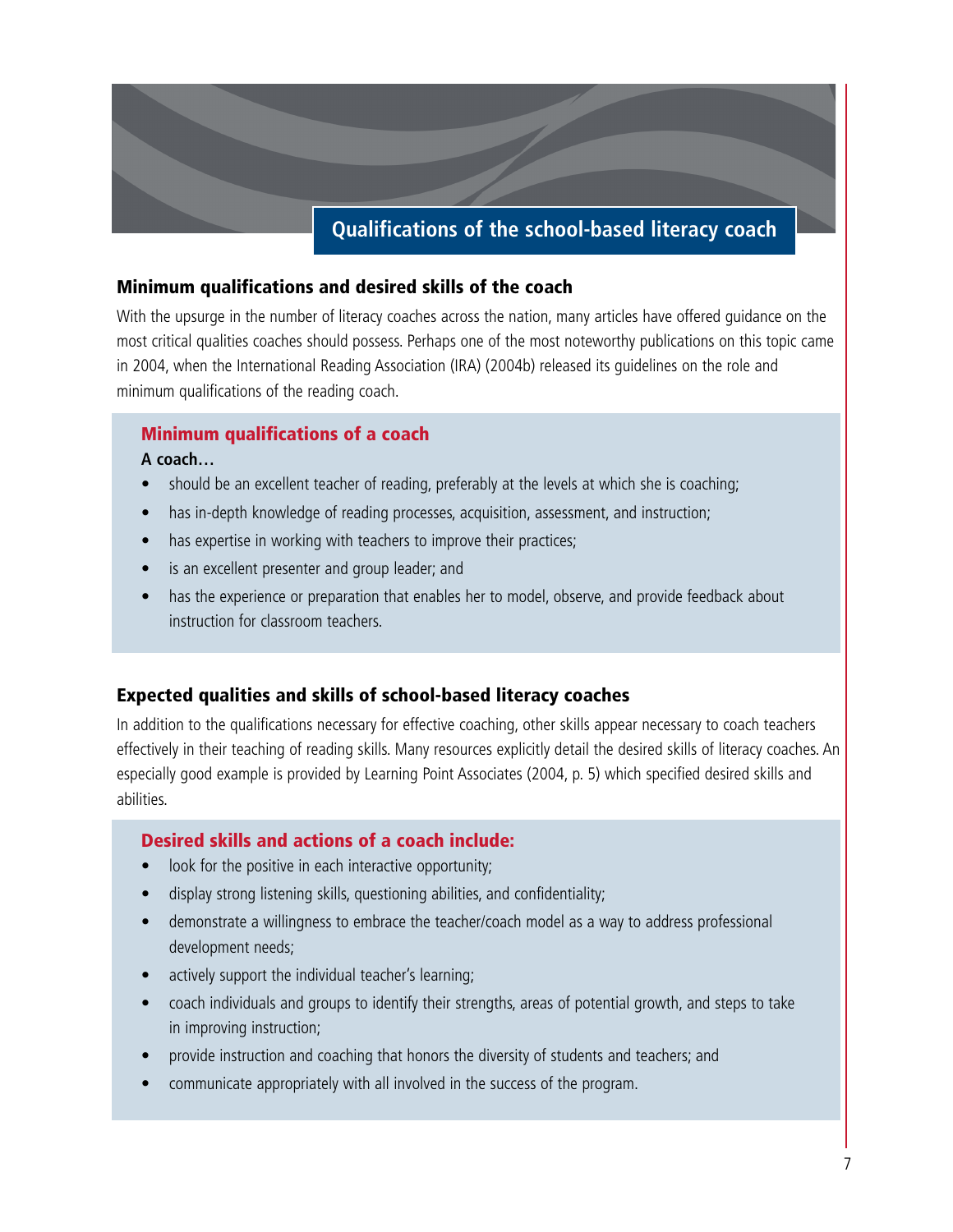To fully understand the qualifications of the school-based literacy coach reviewed for this study, two key aspects are examined: (1) credential requirements of coaches; and (2) job descriptions of coaches.

#### *Credentialing programs*

The credentialing process for literacy coaches varies widely by state and by LEA. In recent years, some states have made great strides in establishing uniform preparation for literacy coaches. One example is Ohio's *Literacy Specialist Endorsement Program*, offered by a consortium of seven Ohio universities. It is designed as a one-year program that includes both online coursework and a university-based internship. Participants who complete the program are awarded a *Literacy Specialist Endorsement*, a state credential that is added to their teaching certificate or license (John Carroll University, 2007). The program standards are based on the International Reading Association's *Standards for Reading Professionals, Revised 2003*, and promote a career ladder in literacy for experienced teachers (International Reading Association, 2004c).

Another example of a state literacy coach credentialing program is California's *Reading Certificate* and the *Reading and Language Arts Specialist* credential programs that prepare teachers to play leadership roles at the school and district levels, respectively. A coach with the *Reading and Language Arts Specialist* credential works with teachers (and students, at times) in varied settings with numerous roles, including assisting and supporting the classroom teacher, selecting and applying instructional materials, offering professional development, assessing of student progress and monitoring achievement, directly intervening with students, and working with the school and district staff on reading and language arts programs. To be eligible to pursue the credential, candidates must possess a basic teaching credential and a minimum of three years of teaching experience (California Commission on Teacher Credentialing, 1998, p. 7). In California, 1,320 Reading First reading/literacy coaches received coach training aligned with their duties in implementing Reading First Program Assurances. From 2004 through 2006, about 380 of these coaches completed the California Commission on Teacher Credentialing (CCTC) *Reading Certificate Program*; an additional 110 coaches completed the CCTC *Reading and Language Arts Specialist Credential Program* in 2007. Both CCTC programs had partnered with the UCLA Education Extension (Haager, Dhar, Mouton, and McMillan, 2008, p. 84).

#### *Job descriptions*

Another example of a state's efforts to provide guidance in defining the role of the literacy coach comes from Alabama. Before Reading First, Alabama had its own reading initiative, and many elements of the *Alabama Reading Initiative* were incorporated into the state's Reading First initiative. In Table 1, Alabama defines the essential skills of the school-based coach.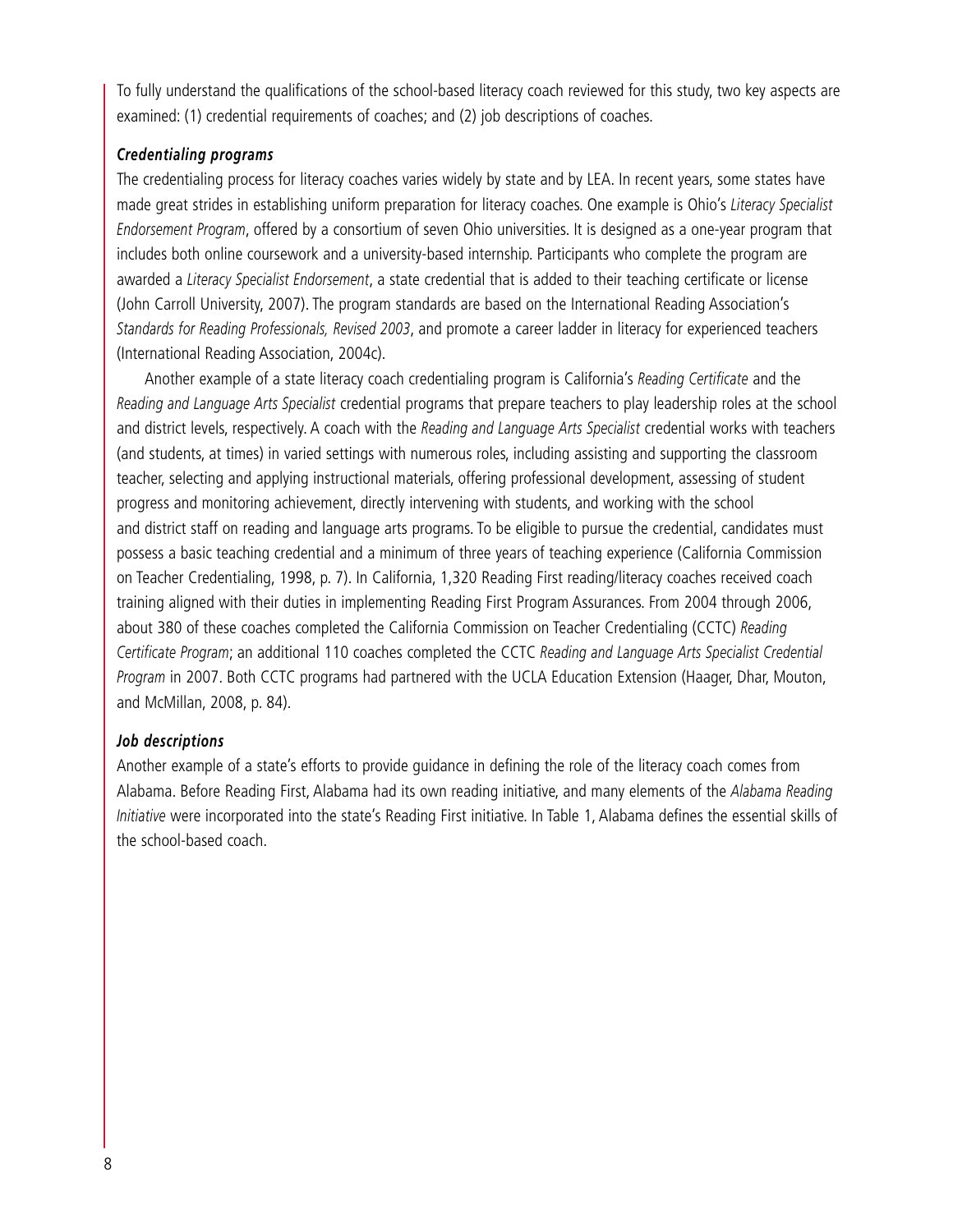## **Table 1**

#### *Alabama Reading Initiative essential skills of the reading coach*

## 1

The Reading Coach must know how to implement school wide practices that substantially accelerate the learning of struggling readers.

#### **Teaching struggling readers**

The reading coach knows how to:

- demonstrate a high level of skill in all aspects of instruction that accelerates the learning of struggling readers
- promote highly specialized reading instruction in which struggling readers thrive: instruction that is explicit, intensive, accelerated, and provides ample practice
- arrange for the organizational features needed to increase the achievement of struggling readers: more time with more highly skilled teachers, reduced teacher/pupil ratio, and flexible/varied grouping
- monitor student progress in ways that inform teaching and motivate learners
- make available student materials that ensure students read at their instructional reading level throughout the school day
- coordinate across instructional settings the instruction provided to struggling readers (e.g., intervention teacher collaborating with the social studies teacher)
- create practices that motivate struggling readers and reward their progress
- create an environment in which all adults in the school know the struggling readers by name and collaborate in increasing their reading achievement
- partner with the principal to:
	- bring about all that is needed to facilitate a school wide commitment to reach all struggling readers
	- motivate faculties to contribute to the school wide commitment to all students reading well

#### 2

The Reading Coach must know how to facilitate professional development that results in improved student reading achievement.

#### **Ensuring ongoing professional development**

The reading coach knows how to:

- structure professional activities that are research-based, ongoing, coordinated, and responsive to student needs revealed by data (e.g., workshops, book studies, classroom coaching)
- model research-based instructional procedures and help teachers implement these procedures
- identify teachers' strengths and areas for improvement based on student performance data and classroom observations
- provide teachers with feedback and coaching that impacts student learning
- help teachers select materials and instructional strategies that fit students' needs and interests
- organize professional materials to enhance a system of ongoing learning
- organize and make accessible instructional materials (e.g., leveled text, electronic sources, content-related texts)
- ensure that research-based literacy strategies learned in workshops are used effectively in classrooms
- assist teachers in overcoming problems they encounter in their classrooms
- work closely with new teachers and administrators, helping them to understand the school's literacy program and their roles in it
- model ongoing learning (e.g., participate in self-reflections on teaching; read professionally; participate in professional meetings; stay current with national, state, and local initiatives)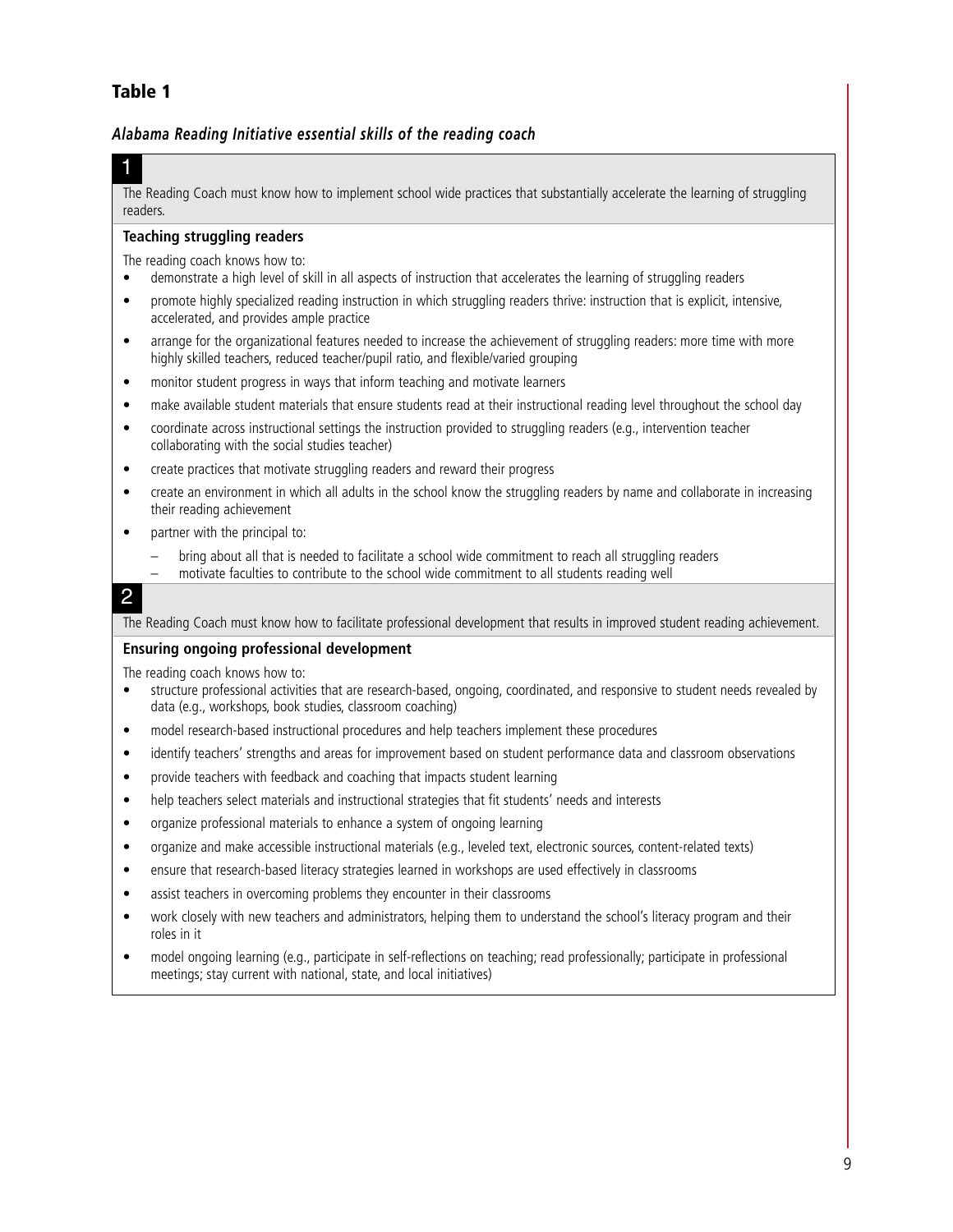#### *Alabama Reading Initiative essential skills of the reading coach (continued)*

The reading coach must be able to cultivate a community of learners that values collaborative problem solving.

#### **Influencing school climate and school-wide commitment to 100% literacy**

The reading coach knows how to:

3

- assist administrators in organizing literacy leadership teams that review assessment data and develop literacy plans for schools
- collaborate effectively with faculty and administrators on a professional basis to achieve literacy improvement in their schools
- nurture supportive, respectful behavior in all interactions among adults in the school
- influence school wide policies, procedures, and practices that prompt proficient reading for all students
- provide an essential link among teachers on a grade level or within a department; across grade levels and across departments; and between faculty and administrators
- build collaborative, professional relationships among administrators, faculty, and staff
- align reading standards, instruction, and measures of learning
- select reading programs based on their compatibility with scientific research
- secure commitment of all adults to implement a school wide research-based, comprehensive reading plan that features systematic collection, analysis, and use of student performance data

From *Alabama Reading Initiative Essential Skills of the Reading Coach* (n.d.). Retrieved May 22, 2009, from https://www.jefcoed.com/departments/human-resources/Job%20Descriptions/Reading%20Coach.pdf. Reprinted with permission.

From the nascent stages of Reading First, the role of the literacy coach began to evolve and be refined. In time, it was revised by states through changes in their job descriptions. In California, as in many other states, the state's job description for the coach role was developed as a template for LEA use. The description specifies that the coach must be a certificated teacher, with three or more years of teaching experience, who works with classroom teachers (not directly with students) in assisting with the full implementation of the district's adopted reading instructional program. The position entails many roles, as detailed in Table 2.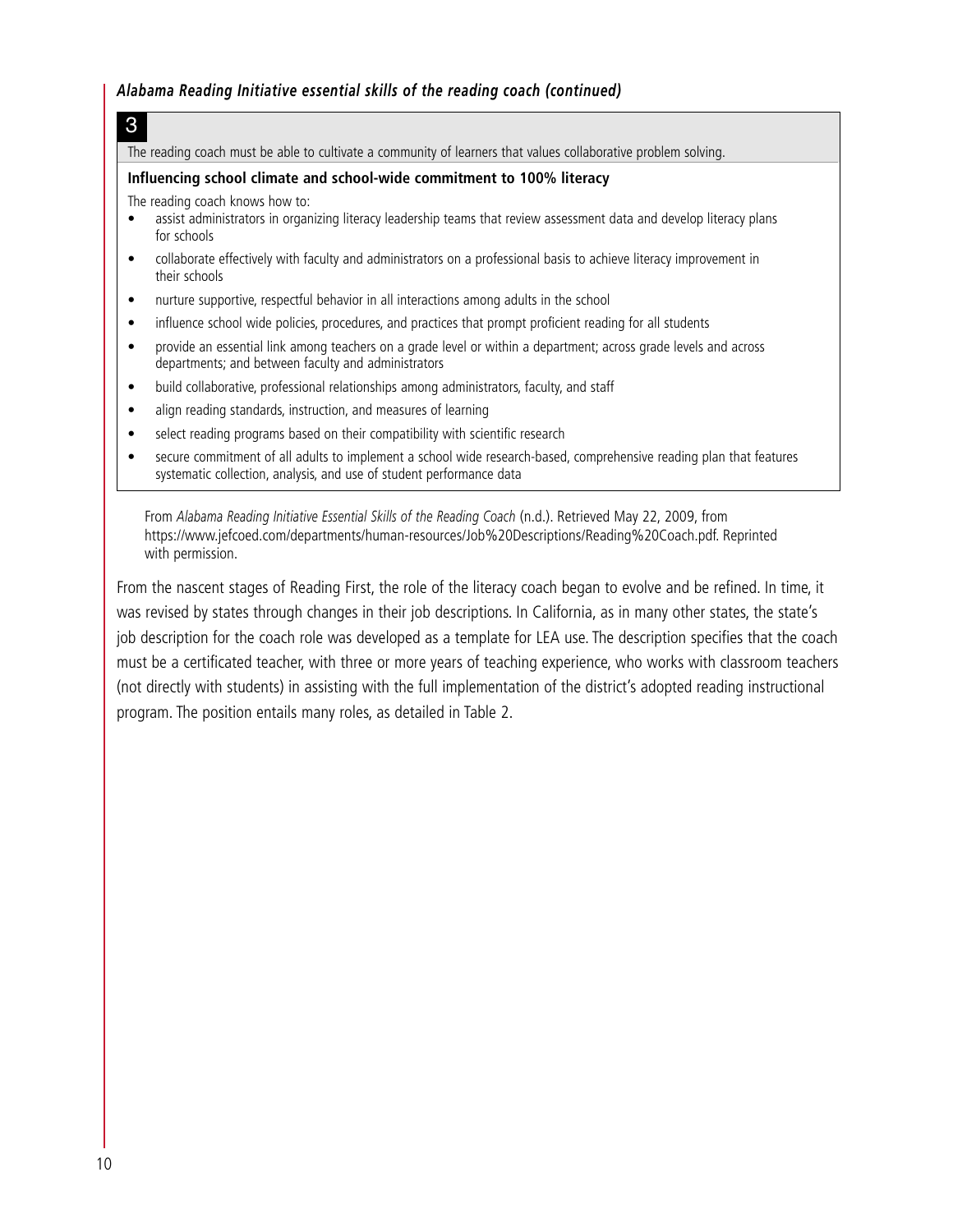## **Table 2**

#### *California's literacy coach job description*

- provides support and assistance to all classroom teachers in the full and skillful implementation of the district's adopted reading/language arts program
- conducts demonstration lessons to insure that all teachers have been trained to an advanced level of delivery and are using the instructional materials as designed
- provides on-site staff development to ensure that teachers are knowledgeable about program components and understand the instructional design of how the program meets the standards
- assists teachers in building an interactive classroom environment focused on the content and learning strategies embedded in the program
- conducts classroom observations and provides "next-step" support for all teachers
- serves as a resource in identifying appropriate instructional strategies and interventions to improve student achievement for all students including English learners, standard English learners, Spanish learners, students enrolled in Special Education Programs, and students with diverse learning needs
- assists teachers in preparation and pacing for instruction
- participates in collaborative grade level meetings to assist in the analysis and utilization of assessment data to improve student achievement
- assists grade level teams in setting goals for improved instruction
- meets regularly with the principal to review 6 week skill assessment data and to assess the outcomes of goals established by grade level teams
- prepares forms, records, and reports as directed
- attends meetings and trainings as directed

From *Job descriptions: Reading First instructional leadership personnel, by the California Reading First Technical Assistance* Center, 2003. Retrieved March 24, 2009, from http://www.calread.net/documents/JobDescripInstLdrshp.pdf

## **Summary of states' data**

Using the states' external evaluation reports, 11 of 15 selected states included data on coaches' experience and educational levels. Table 3 reports the teaching experience and educational background of coaches by state; it also includes information, when available, on the average number of hours coaches worked per week, to determine whether school-based coaches generally held full- or part-time positions in a school or schools.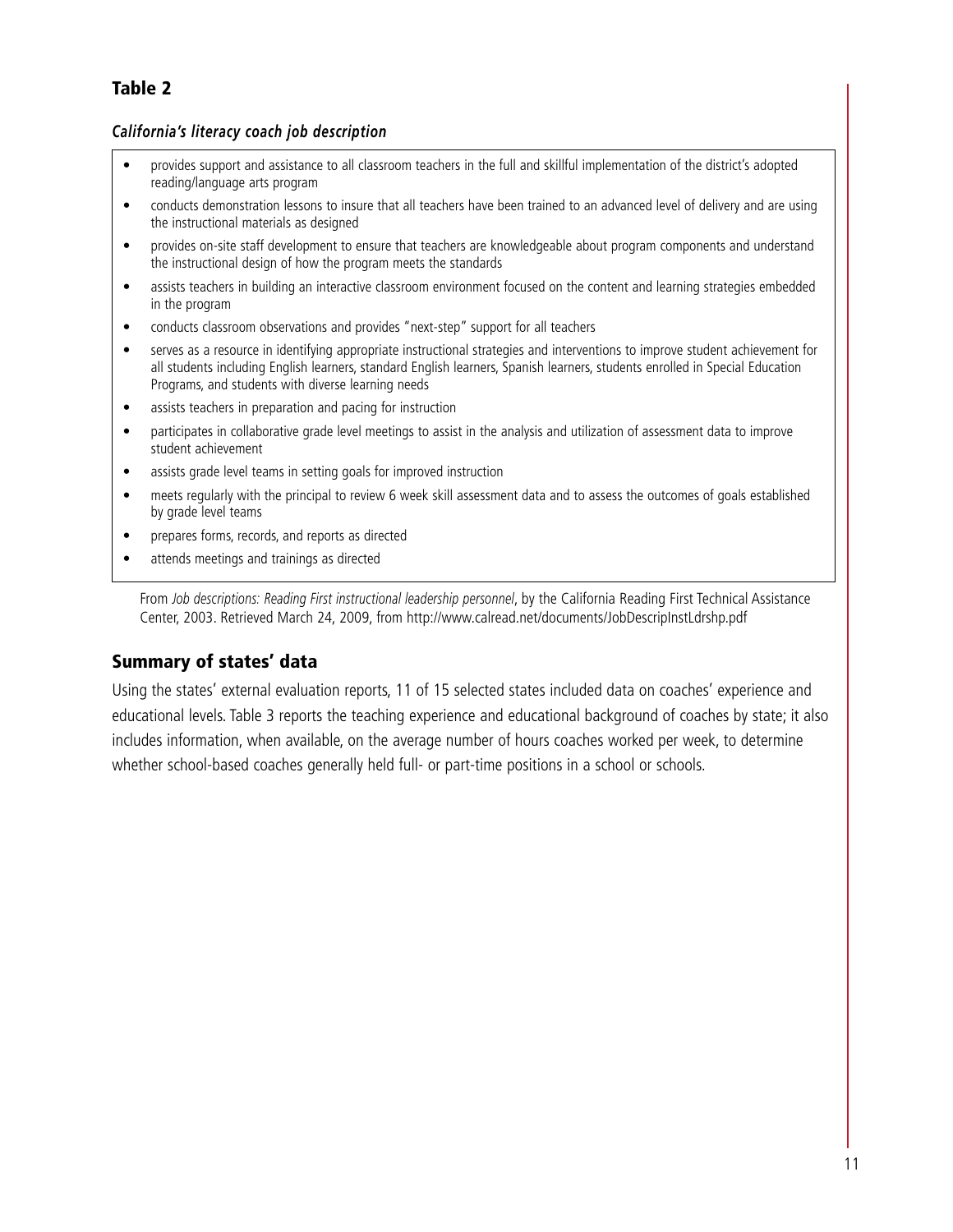## **Table 3**

## *Literacy coach qualifications (2006–07)*

| <b>State</b>     | Number of<br>coaches<br>reporting <sup>a</sup> | Average number of<br>years prior teaching<br>experience          | <b>Percentage of coaches</b><br>with advanced degrees<br>and credentials                                            | Average number of<br>hours worked per<br>week or full-time<br>status |
|------------------|------------------------------------------------|------------------------------------------------------------------|---------------------------------------------------------------------------------------------------------------------|----------------------------------------------------------------------|
| Alaska           | 14                                             | 13                                                               | 14% Master's degree in<br>reading<br>36% Master's degree in area<br>other than reading<br>29% Reading certification | 44                                                                   |
| Arizona          | 88                                             | 15                                                               | $-$                                                                                                                 | 49                                                                   |
| Arkansas         | 94                                             | 18                                                               | 62% Master's degree<br>19% Reading endorsement<br>16% Certified as a reading<br>specialist                          |                                                                      |
| California       | 1018                                           | 45% have at least<br>11 years of teaching/<br>support experience |                                                                                                                     |                                                                      |
| Illinois         | 183                                            | 16                                                               | 90% Master's degree<br>47% Reading specialist<br>licensure<br>80% Reading endorsement<br>licensure                  |                                                                      |
| Indiana          | 66                                             | 74% have at least<br>11 years of teaching<br>experience          | 72% at least a Master's<br>degree                                                                                   |                                                                      |
| Montana          | 13                                             | 15                                                               | 38% Master's degree<br>30% Reading certification                                                                    | 49                                                                   |
| North Dakota     | 15                                             | 19                                                               | 40% Master's degree                                                                                                 | $-1$                                                                 |
| Pennsylvania     | 186                                            | 68% have at least<br>13 years of teaching<br>experience          | 79% at least a Master's<br>degree                                                                                   | 90% are full-time                                                    |
| Washington State | 84                                             | Average of 17 years of<br>teaching experience                    | 18% Master's degree in<br>reading<br>60% Master's degree in area<br>other than reading                              | 89% are full-time                                                    |
| Wyoming          | 12                                             | Average of 18 years of<br>teaching experience                    | 25% Master's degree in<br>reading<br>67% Master's degree in area<br>other than reading<br>42% Reading certification | 51<br>100% are full-time                                             |

a When available, actual numbers of coaches responding to surveys are provided. If numbers were not available, the number of coaches based upon the number of Reading First schools in the state is provided. If multiple years of data are reported in an evaluation report, only the most recent year's data were used in this analysis.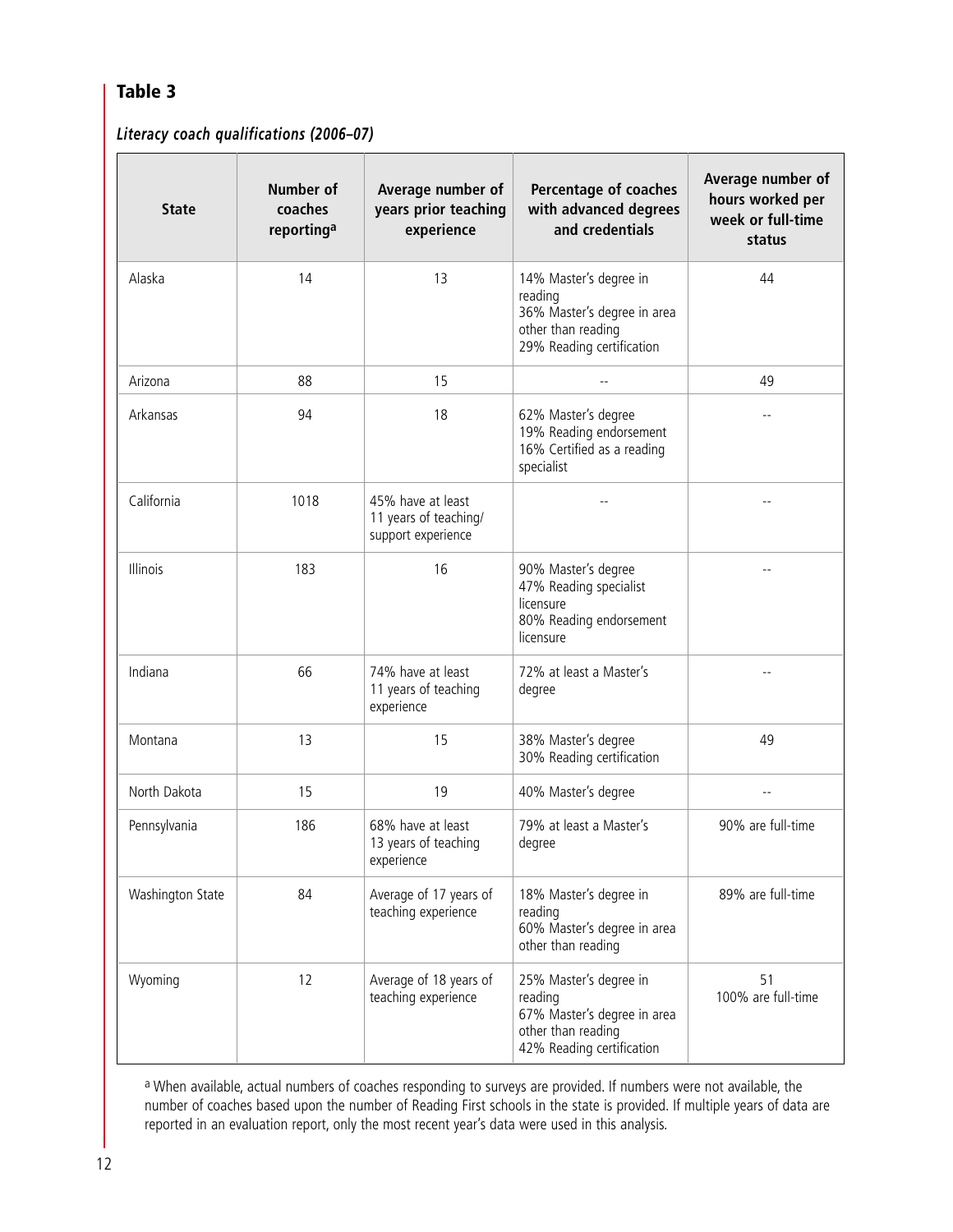The findings reported in Table 3 suggest that the Reading First literacy coaches most often:

- are experienced classroom teachers, with an average of between 11 and 19 years of classroom teaching experience;
- possess graduate degrees as well as advanced training in literacy (note, however, that while most coaches do possess graduate degrees, the degrees are often not in literacy, in part because graduate programs concentrating in literacy have only become commonplace in some states in recent years); and
- are employed full-time at one or two schools (based on established coach/teacher ratios).

Illinois stands out as a state in which literacy coaches are particularly well credentialed:

- Ninety percent of the Illinois literacy coaches possess a Master's degree.
- Forty-seven percent possess the *Reading Specialist Licensure*.
- Eighty percent possess the *Reading Endorsement Licensure*.

The reader is urged to keep in mind that the data compiled here were collected during the 2006–07 school year. It is reasonable to postulate that as the Reading First program has evolved, even higher proportions of literacy coaches will possess advanced degrees and reading credentials in subsequent years.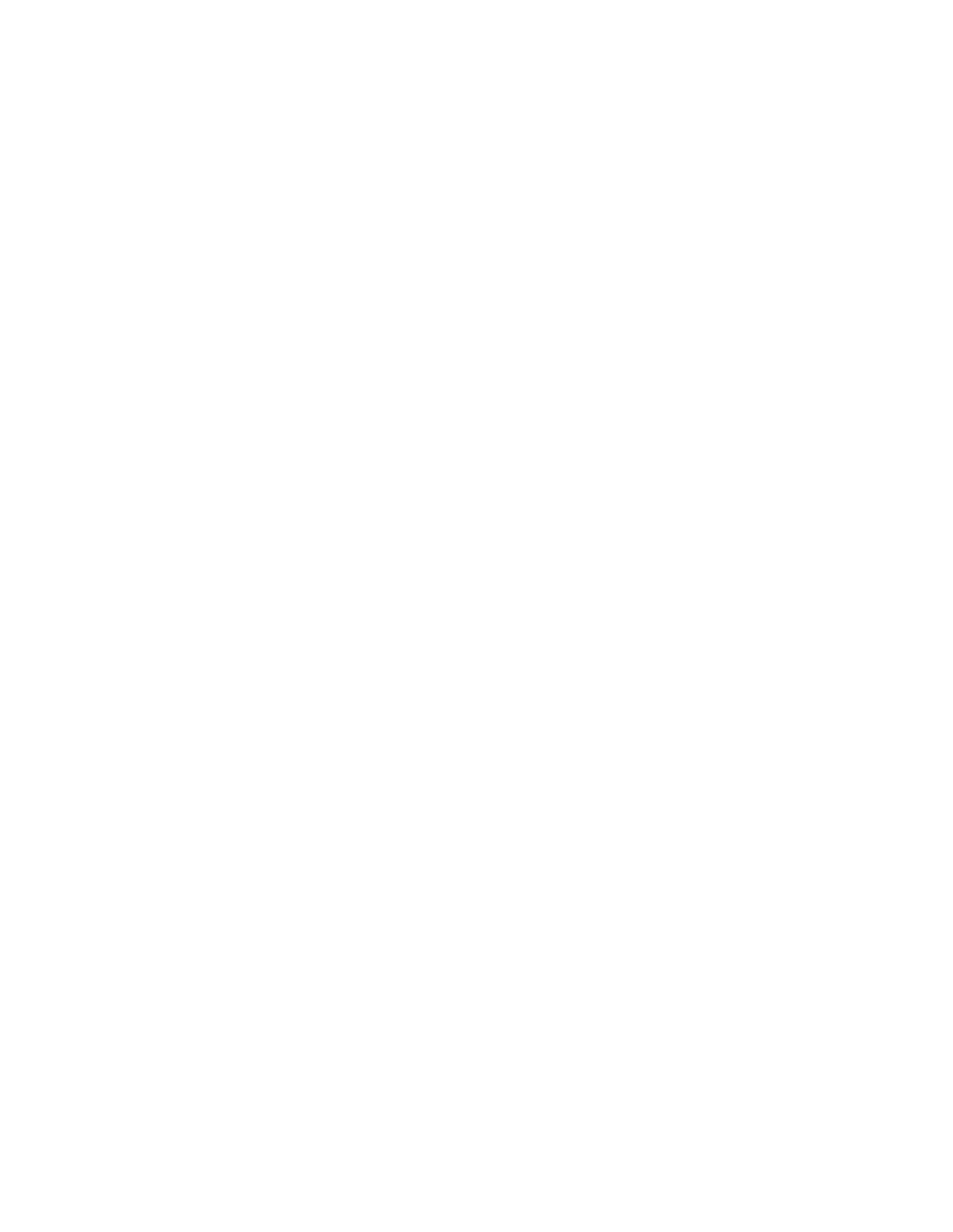# **Roles of the school-based literacy coach**

In order to understand the role of the coach and its potential impact on teacher learning and student achievement fully, it is important to have a strong grasp of the coach role and of how coaches function in their schools.

## **The diverse roles of the coach**

In perhaps the most comprehensive study of the roles and responsibilities of the literacy coach, the *Reading First Implementation Evaluation Final Report* (U.S. Department of Education, 2008) included survey data from a randomized selection of more than 1,600 school-based Reading First coaches. Of particular interest is the portion of the survey on activities coaches viewed as central to their roles; they were broken into three categories: teacher support activities, administrative and school support activities, and activities that support teacher instruction. Table 4 lists the activities rated as central to their role by at least 50 percent of the coaches.

#### **Table 4**

| <b>Task</b>                                                                                     | Rank order of percentage<br>of coaches rating task as<br>central to their role |
|-------------------------------------------------------------------------------------------------|--------------------------------------------------------------------------------|
| <b>Teacher support activities</b>                                                               |                                                                                |
| Coach staff on a range of topics                                                                | 95%                                                                            |
| Provide training and professional development in reading materials, strategies, and assessments | 94%                                                                            |
| Organize professional development for K-3 teachers                                              | 86%                                                                            |
| Facilitate grade level meetings                                                                 | 79%                                                                            |
| Administrative and school support activities                                                    |                                                                                |
| Participate in professional development provided by the district, state, or other consultants   | 93%                                                                            |
| Compile reading assessment data                                                                 | 92%                                                                            |
| Administer and coordinate reading assessments                                                   | 88%                                                                            |
| Participate in school leadership team meetings                                                  | 83%                                                                            |
| Order and manage reading instruction materials                                                  | 75%                                                                            |
| Activities that support teachers' instruction                                                   |                                                                                |
| Help teachers in interpreting assessment results                                                | 97%                                                                            |
| Help teachers design strategies for struggling readers                                          | 95%                                                                            |
| Help teachers monitor the effectiveness of strategies for struggling readers                    | 93%                                                                            |
| Observe and provide feedback to teachers                                                        | 92%                                                                            |
| Assist teachers in using the core reading program                                               | 89%                                                                            |
| Assist teachers in forming instructional groups                                                 | 88%                                                                            |
| Give demonstration lesson with core and supplemental materials                                  | 79%                                                                            |
| Plan reading instruction with teachers                                                          | 77%                                                                            |
| Give demonstrations on assessment administration and scoring                                    | 72%                                                                            |

#### *Literacy coach tasks viewed as central to the coach role in 2006–07*

Adapted from *Reading First Implementation Evaluation Final Report* (pp. 77–80), by United States Department of Education, 2008, Washington, DC: Office of Planning, Evaluation and Policy Development, Policy and Program Studies Service.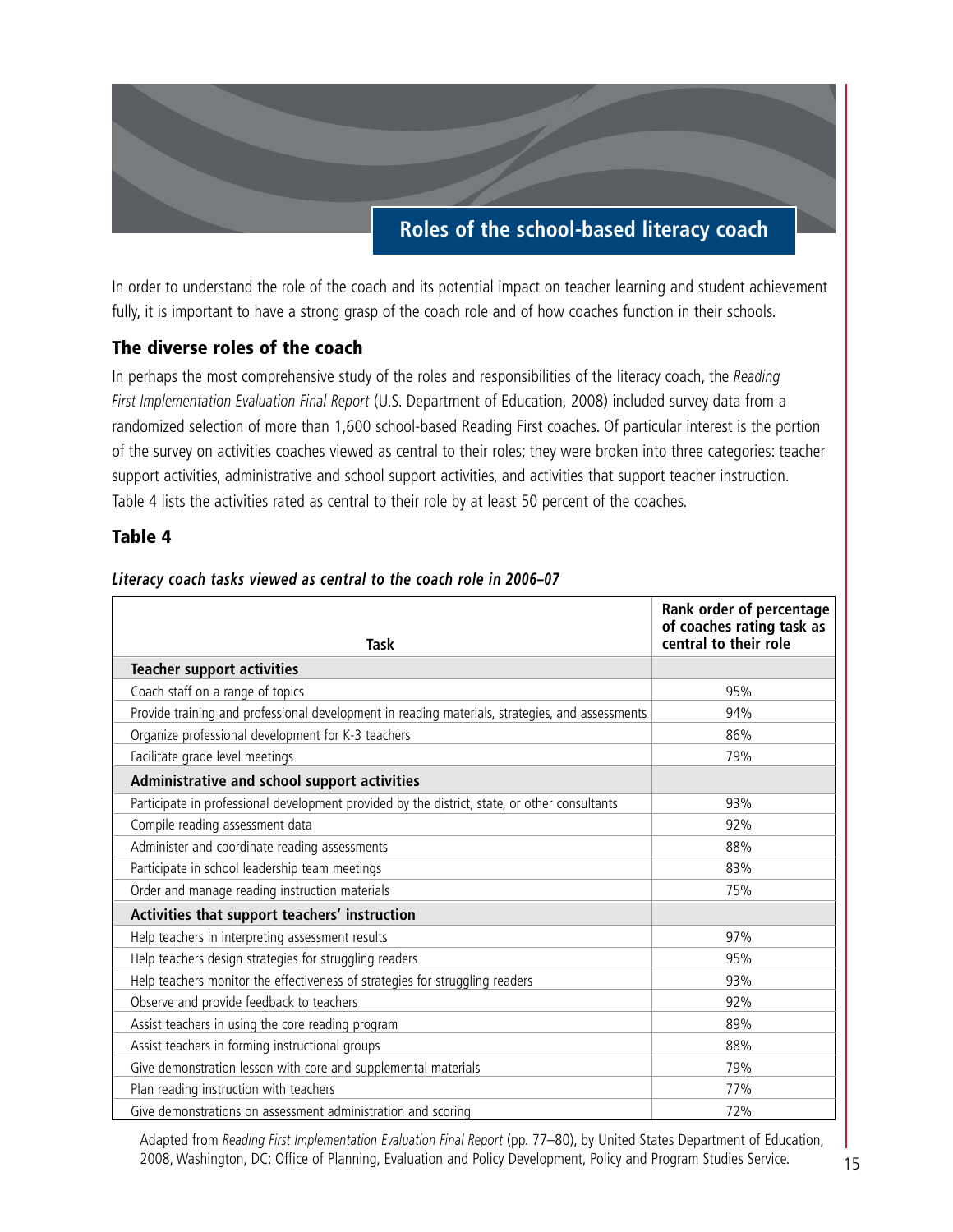Of the eight tasks rated by at least 90 percent of the coaches as central to their role, four fall under the category of supporting teachers' instruction. Tasks in this category related to interpreting assessment results, designing and monitoring the effectiveness of strategies for struggling readers, and observing and providing feedback to teachers were viewed as most central to the coaching role. Additionally, under the category of teacher support activities, the task of coaching staff on a range of topics and providing professional development were viewed as most central to coaches' role. These findings are in keeping with the guidance given for the Reading First coaching role, which is to provide teachers with ongoing professional development and to assist teachers in the use and interpretation of assessment data.

In one of the most widely cited studies exploring the roles and functions of Reading First coaches, Deussen, Coskie, Robinson, and Autio (2007) identified five categories of reading coaches' orientations, based upon data collected from five western states. Deussen and colleagues categorized coaches as either data-oriented, studentoriented, managerial, *individual teacher*-oriented, or *teacher group*-oriented. (The distinction between the latter two is the extent to which the coach works with teachers individually or in groups).

The most significant factor that predicted the category to which a coach would belong was the state in which the coach worked, because certain coach categories were more common in some states than others. The authors found a pattern in which category of coach occurred more often in certain states. This suggests that a state's guidance on the coach's role influenced the type of work its coaches did. Another interpretation is that teacheroriented coaching tasks, which included coaches helping teachers interpret assessment results, design strategies for struggling readers, and build knowledge on a range of topics occurred more often.

Based on their findings, the researchers called for additional empirical research to document the preparation, assigned roles, and actual use of time on the job for the Reading First coach to isolate which factors best explain the orientation of coaching tasks. They also proposed further research studies be undertaken to explore how coaches balance the demands of "absolutely central" priorities in real time.

Another recent research study suggests that coaches do engage more frequently in providing group professional development than in one-on-one coaching. Rosemary and Roskos (2005) analyzed coaching log data for 87 Ohio Reading First coaches over the course of a school year and found that coaches in their study engaged most frequently in:

- participating in or providing group professional development;
- providing individual assistance to teachers;
- carrying out administrative tasks for managing work;
- performing school and district duties; and
- conducting assessment training and administering assessments directly to students.

However, as would be expected, some coaching activities depended on the time of year. For example, coaches were more frequently involved in periodically administering assessments to students and therefore may have simultaneously reduced their time for providing professional development opportunities.

In addition to these existing studies that investigate the complex nature of the coach role, a growing body of research highlights the challenges coaches face due to the complexity of their role. Al Otaiba, Hosp, Smartt, and Dole (2008) conducted a case study on the challenges experienced by an "exemplary" reading coach during the first year of implementation of a literacy program reform project. While this study was not specific to Reading First, its implications apply to coaches in a variety of settings, including school-based Reading First programs.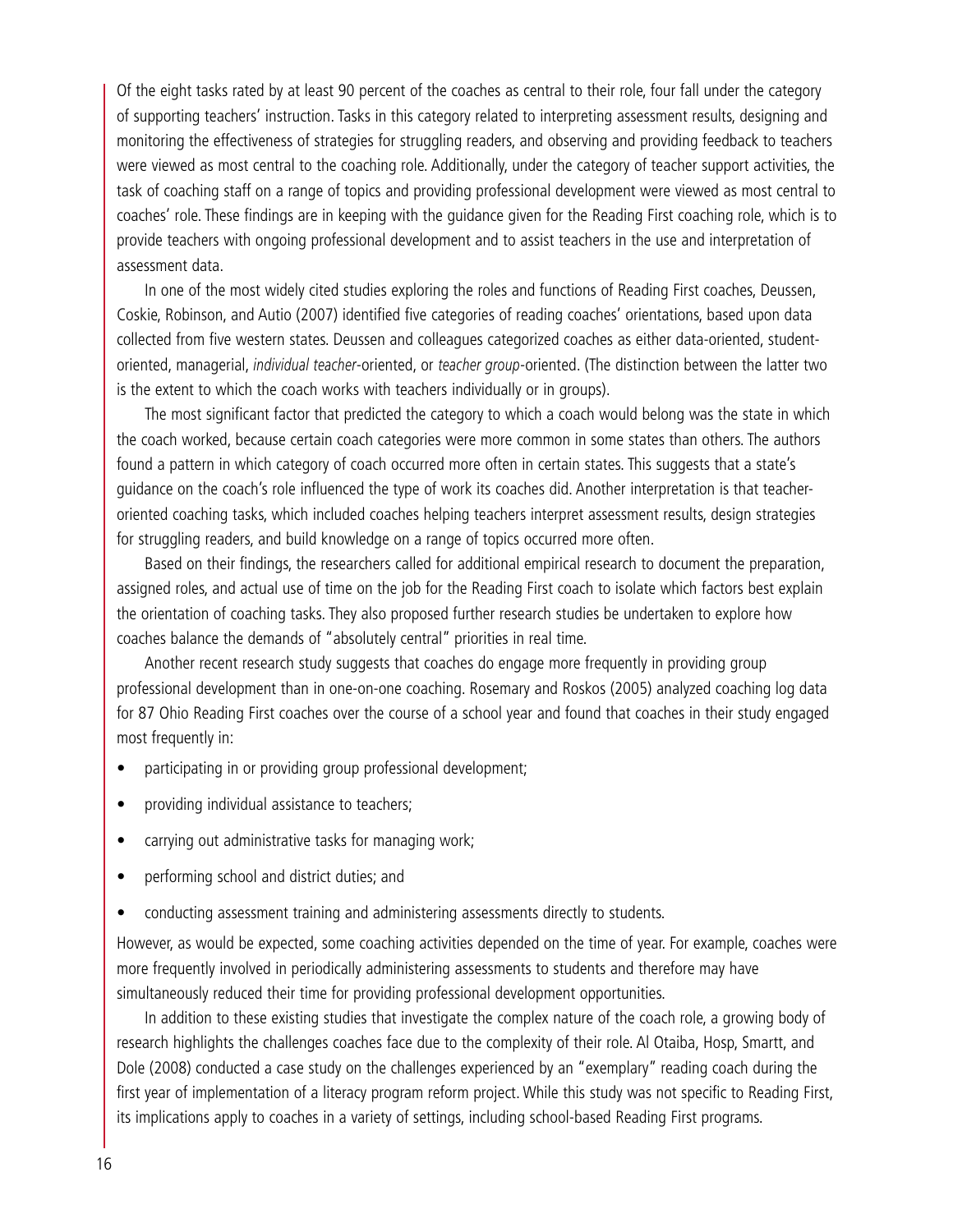The researchers identified several challenges in implementing the system-level change, including:

- integrating newer SBRR concepts into teachers' existing knowledge of early literacy concepts,
- integrating the use of SBRR concepts into the district's mandated core reading program,
- conflicting views of the reading coach's role, and
- needing time for organizational change to occur.

One lesson learned from this study of particular relevance to Reading First coaches is that, "it takes hard work for a coach to change teachers' views" about reading instruction. Another important lesson is that teachers may not fully understand the coach's role, which may lead them to resist or resent the coach. Finally, teachers hold conflicting views and ideologies about how best to teach early reading, views and ideologies that may or may not be supported by the SBRR framework in which the Reading First coach is operating. These findings have implications for coaches' day-to-day practice. Coaches would be well-advised, therefore, to share information with teachers about their role and the support and resources they can provide.

In the evaluation report of Arkansas Reading First (National Office for Research on Measurement and Evaluation Systems, 2007), the researchers provided the following list of challenges faced by coaches that have yet to be resolved (reported in the order of prevalence):

- resistance to change to Reading First methods (36%),
- reluctance of teachers to change their behavior or attitudes (12%),
- lack of support from principal (12%),
- time to meet with teachers and follow up (8%),
- lack of training on how to facilitate intervention instruction (8%), and
- teacher turnover (4%).

Gibson (2006) also investigated the challenges faced by coaches, documenting through observation and interviews the experiences of a reading coach as she provided lesson feedback to an experienced kindergarten teacher. Gibson concluded that the reading coach experiences specific challenges and that, "any conceptualization of reading coaching as an easy, or quick, route to instructional reform" are unfounded (p. 314). The study suggests that coaching requires many areas of technical expertise which are developed through time spent coaching, training, reflection, and the coach's maintenance of an expert stance within coaching relationships.

Bean, Swan, and Knaub (2003) investigated the role of reading specialists in schools with exemplary reading programs. Although their investigation focused on reading specialists, whose role included the regular direct instruction of students, their findings also have implications for the school-based literacy coach. Key findings include: (a) although reading specialists are very positive about their role, there is also great frustration and confusion about the many tasks that they are required to perform; (b) the vast majority of the principals surveyed agreed that the reading specialists were important to the success of the reading program; (c) the five broad roles of reading specialists include serving as a resource to classroom teachers; serving as a resource to other school staff members as well as parents, volunteers, and other community members; serving as coordinator of the reading program; serving as coordinator of assessment; and providing instruction to students.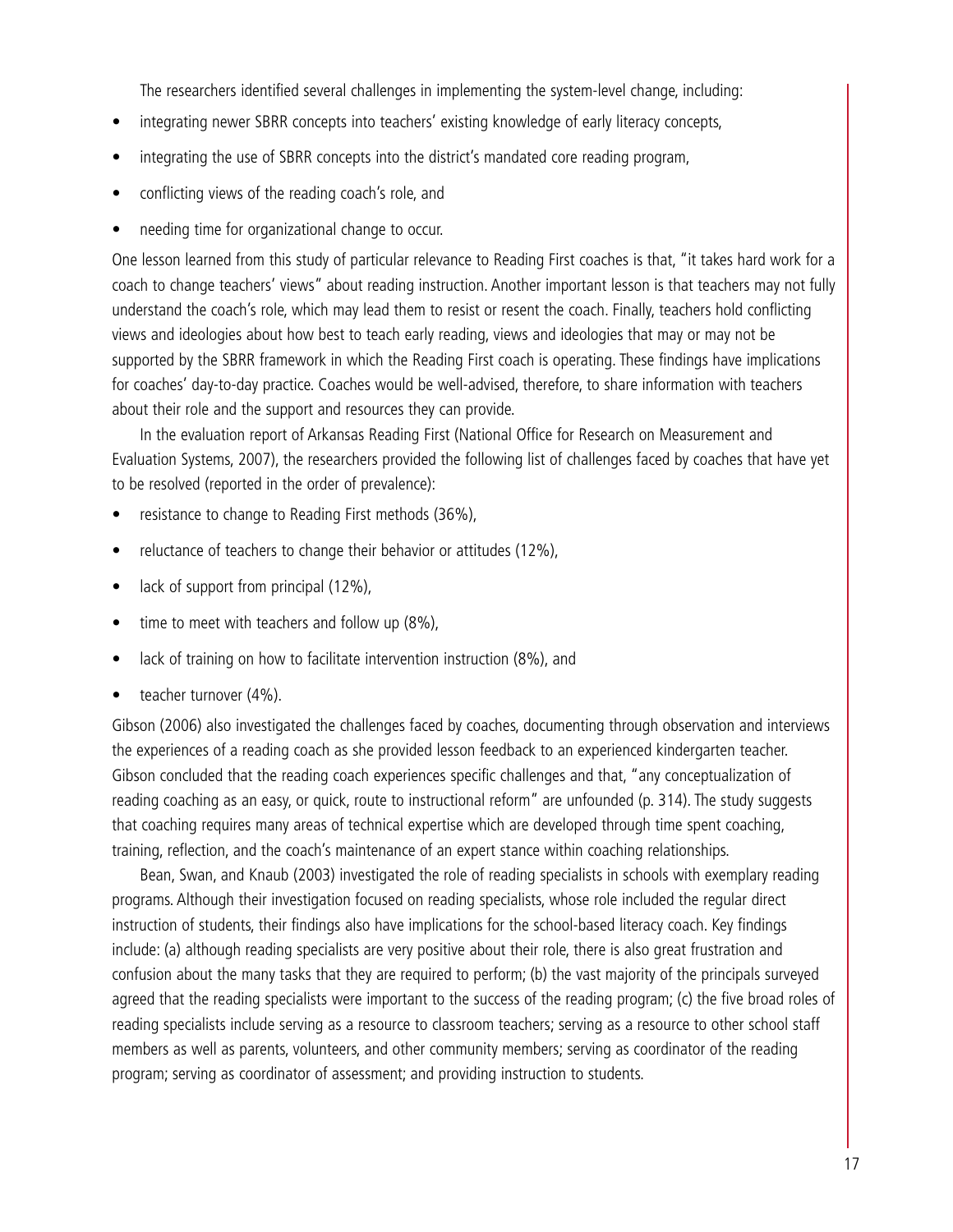## **Coaches' allocations of time**

With the multifaceted roles that literacy coaches fill in their schools, accomplishing all of the tasks associated with the job description poses challenges. Many states and LEAs have attempted to mitigate challenges by developing guidelines for how coaches allocate their time. One example is Florida's Orange County School District's *K–12 Literacy Plan*, reported in Table 5. It is important to note that the district is "working toward" these time allocations (E. Shanks, personal communication, May 7, 2009).

## **Table 5**

#### *LEA-suggested guidelines for coach time allocations*

| Role                                   | Suggested percentage of time |
|----------------------------------------|------------------------------|
| Whole faculty professional development | 10                           |
| Small group professional development   | 10                           |
| Planning                               | 10                           |
| Modeling lessons                       | 10                           |
| Coaching                               | 10                           |
| Coach-teacher conferences              | 10                           |
| Student assessment                     | 5                            |
| Data reporting                         | 5                            |
| Data analysis                          | 10                           |
| Meetings                               | 5                            |
| Knowledge building                     | 5                            |
| Managing reading materials             | 5                            |
| Other                                  | 5                            |

From *Orange County Public Schools K–12 District Literacy Plan* (n.d.). Retrieved April 29, 2009, from https://www.ocps.net/cs/services/cs/currareas/read/Curriculum/Documents/Leadership%20District%20Level.doc. Used with permission.

Noteworthy here is the emphasis placed on both large and small-group professional development, coaching activities with individual teachers, and a full 20 percent of the coaches' time devoted to assessment and data use. Also of interest is the fact that no direct teaching of students, such as in an intervention group, is present. As stated in Orange County's *K–12 Literacy Plan*:

*For a reading coach to be effective, the role of the coach must be clear to school administration, teachers, and the coach. The role of the coach is not to serve as an administrator, test coordinator, or to conduct bus/lunch duty (beyond duty service that is required of classroom teachers). Coaches are not resource teachers and should only be working with small groups of students when they are modeling for teachers.*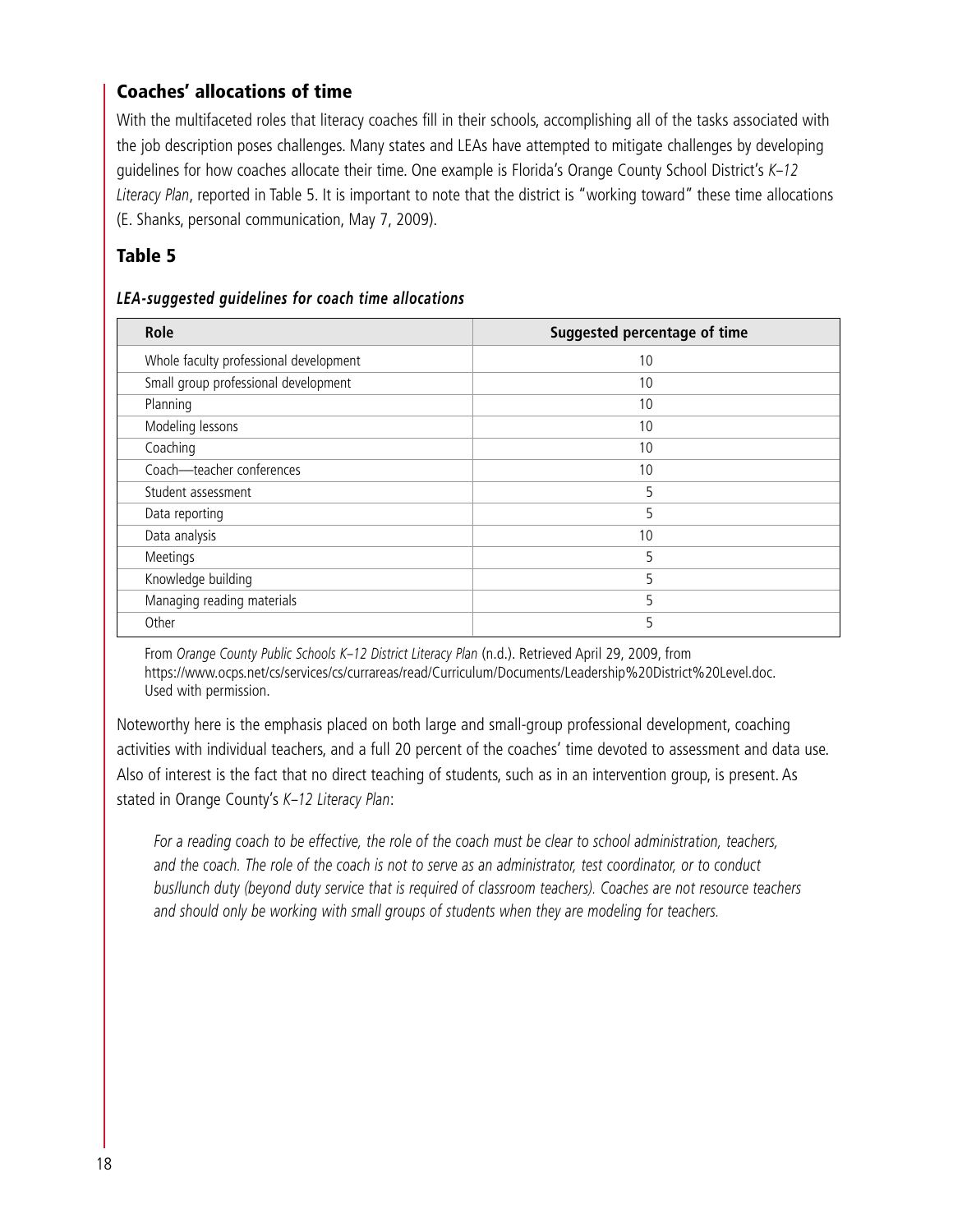The National Center for Reading First Technical Assistance *Advanced Training for Reading First Coaches Module* (2009) provides further guidance on the coach's schedule:

- The majority of coaching time should be in the classroom.
- Time allocations are flexible and include:
	- assessing,
	- planning,
	- monitoring, and
	- reflecting.
- General "red flag" guidelines include:
	- more than 50% in any one area, and
	- consistently little to no time in any one area.

#### *Weekly schedule of a school-based coach*

How does an "effective" Reading First coach juggle all of the responsibilities and tasks associated with the role? This question was posed to an experienced Reading First coach who had been at her school since before it implemented Reading First. The school enrolls approximately 950 K–6 students, and is now in its sixth year of implementing its SBRR reading program. Nearly 100% of the school's students are eligible for free or reduced price lunch, and nearly 64 percent are English language learners. Table 6 shows a sample weekly schedule for this coach. Note that this schedule reflects a time in the school year when all major screening assessments had been completed.

The table illustrates the many and varied tasks a literacy coach must focus on during a typical week. It is likely that a look at a different week would highlight some tasks that are similar and others that are very different. Perhaps in other weeks this coach would focus more heavily on whole-school professional learning, administering assessments, and managing instructional materials. In this snapshot, the coach divides her time between smallgroup and individual professional development, modeling lessons, developing Power Point presentations based on the core reading program contents, reviewing data, meeting with administrators, meeting with teachers for collegial exchange, and finding time for her own continued professional learning and reflection.

## **Table 6**

| <b>Time</b>    | <b>Monday</b>                                                                                                  | Tuesday                                                                        | Wednesday                                                                                                     | <b>Thursday</b>                                                                                                                 | Friday                                                                                           |
|----------------|----------------------------------------------------------------------------------------------------------------|--------------------------------------------------------------------------------|---------------------------------------------------------------------------------------------------------------|---------------------------------------------------------------------------------------------------------------------------------|--------------------------------------------------------------------------------------------------|
| $8:00 - 9:00$  | ELD <sup>a</sup> demo lesson for<br>2nd grade "Teacher<br>A." Focus on all<br>components of<br>systematic ELD. | ELD demo Lesson for<br>2nd grade "Teacher<br>A." Focus on lesson<br>delivery.  | Observe 2nd grade<br>"Teacher A" ELD<br>lesson. Focus on<br>lesson delivery.                                  | ELD demo Lesson for<br>2nd grade "Teacher<br>A." Focus on student<br>practice opportunities.                                    | Observe 2nd grade<br>"Teacher A's" ELD<br>lesson. Focus on<br>student practice<br>opportunities. |
| $9:00 - 10:00$ | Prepare materials for<br>K-3 PLC <sup>b</sup> . Gather<br>grade level data for<br>the teams.                   | Prepare materials for<br>4-6 PLC. Gather<br>grade level data for<br>the teams. | Observe 1st grade<br>"Teacher B" on<br>comprehension<br>strategies<br>(reflective coaching<br>during recess). | Observe 1st grade<br>"Teacher B." Focus on "Teacher D." Focus<br>fluency instruction<br>(reflective coaching<br>during recess). | Observe 1st grade<br>on pacing (reflective<br>coaching during<br>recess).                        |

#### *Sample weekly schedule of an effective Reading First coach*

*(continued)*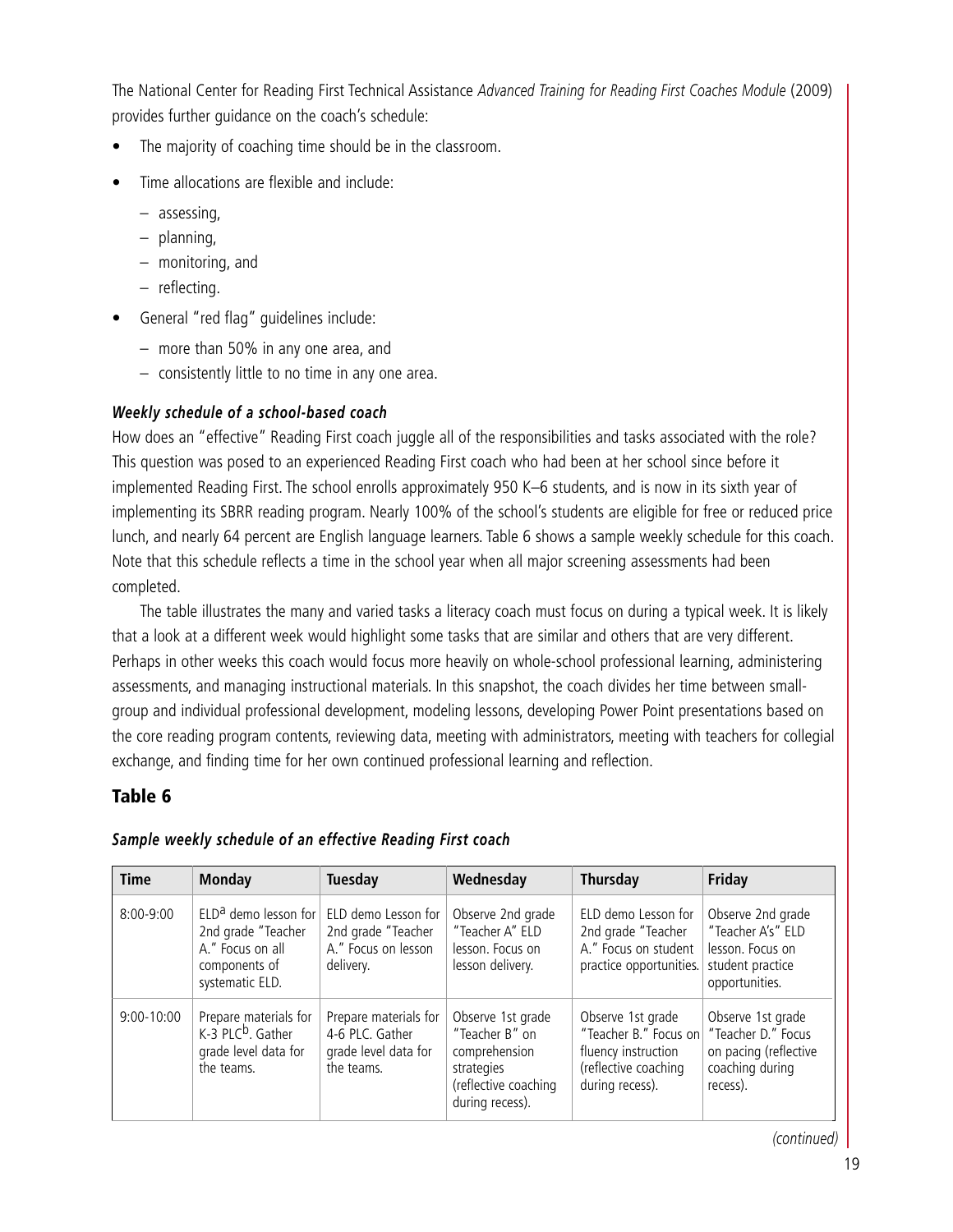## *Sample weekly schedule of an effective Reading First coach (continued)*

| <b>Time</b>              | <b>Monday</b>                                                                                                                                                       | <b>Tuesday</b>                                                                                                                                                                                                                                  | Wednesday                                                                                                                                                              | <b>Thursday</b>                                                                                                                                                 | Friday                                                                                                                |
|--------------------------|---------------------------------------------------------------------------------------------------------------------------------------------------------------------|-------------------------------------------------------------------------------------------------------------------------------------------------------------------------------------------------------------------------------------------------|------------------------------------------------------------------------------------------------------------------------------------------------------------------------|-----------------------------------------------------------------------------------------------------------------------------------------------------------------|-----------------------------------------------------------------------------------------------------------------------|
| 10:00-10:20              | Recess. Meet<br>informally with<br>teachers.                                                                                                                        | Recess. Meet<br>informally with<br>teachers.                                                                                                                                                                                                    | Recess. Meet<br>informally with<br>teachers.                                                                                                                           | Recess. Meet<br>informally with<br>teachers.                                                                                                                    | Recess. Meet<br>informally with<br>teachers.                                                                          |
| $10:20 - 11:15$          | Meet with<br>administrators to set<br>goals for the week,<br>discuss PLCs, and/or<br>review data.                                                                   | Attend grade 4 PLC<br>Attend grade 1 PLC<br>to present a quick<br>to complete common<br>review of blending<br>assessment and share<br>strategies with a<br>materials and ideas<br>focus on using<br>for teaching idioms.<br>uniform strategies. |                                                                                                                                                                        | Observe 1st grade<br>"Teacher C." Focus<br>on fluency practice<br>and management<br>(reflective coaching<br>during lunch).                                      | Attend Kindergarten<br>PLC<br>Complete reading<br>common assessments.                                                 |
| $11:15 - 12:00$          | Lunch                                                                                                                                                               | Lunch                                                                                                                                                                                                                                           | Lunch                                                                                                                                                                  | Lunch                                                                                                                                                           | Lunch                                                                                                                 |
|                          | Take three 2nd grade<br>teachers to observe<br>2nd grade "Teacher<br>C" deliver<br>supplemental<br>intervention lesson.                                             | Attend grade 2 PLC<br>to identify students<br>who did not meet<br>benchmark on<br>phonics test and plan<br>next steps.                                                                                                                          | Attend grade 5 PLC<br>to identify students<br>who did not meet<br>benchmark in<br>comprehension<br>assessment. Plan<br>common assessment<br>based on item<br>analysis. | Conduct training on<br>supplemental<br>intervention for three<br>2nd grade teachers.                                                                            | Conduct demo lesson<br>on supplemental<br>intervention for 2nd<br>grade teacher.                                      |
| 12:00-1:00               | Develop PowerPoint<br>presentations on core<br>reading program<br>grammar lessons for<br>Grade 1.                                                                   | Attend grade 3 PLC<br>to analyze student<br>writing from prompt<br>to determine next<br>steps for teaching<br>expository writing.                                                                                                               | Attend grade 6 PLC<br>to determine essential<br>standard for reading<br>comprehension.                                                                                 | Develop PowerPoint<br>presentations on core<br>reading program<br>grammar lessons<br>Grade 6.                                                                   | Develop PowerPoint<br>presentations on core<br>reading program<br>grammar lessons for<br>Grade 2.                     |
| $1:00-2:00$              | Lesson planning,<br>professional reading<br>or research, respond<br>to communications.                                                                              | Respond to<br>communications,<br>lesson planning,<br>professional reading<br>or research.                                                                                                                                                       | Respond to<br>communications,<br>lesson planning,<br>professional reading<br>or research.                                                                              | Respond to<br>communications.<br>Prepare weekly<br>literacy newsletter<br>and schedule to send<br>to staff.                                                     | Respond to<br>communications.<br>Meet with<br>intervention staff to<br>discuss student data<br>and progress.          |
| 2:00-3:00<br>Afterschool | Coach 2nd grade<br>"Teacher A,"<br>reflecting on<br>demonstration lesson.<br>Identify components<br>of lesson. Plan for<br>next day's<br>demonstration by<br>coach. | Coach 2nd grade<br>"Teacher A,"<br>reflecting on<br>demonstration lesson.<br>Identify components<br>of lesson. Plan for<br>next day's lesson by<br>"Teacher A."                                                                                 | Coach 2nd grade<br>"Teacher A,"<br>reflecting on lesson.<br>Identify components<br>of lesson. Plan for<br>next day's<br>demonstration by<br>coach.                     | Coach 2nd grade<br>"Teacher A,"<br>reflecting on<br>demonstration lesson.<br>Identify components<br>of lesson. Plan for<br>next day's lesson by<br>"Teacher A." | Coach 2nd grade<br>"Teacher A,"<br>reflecting on lesson.<br>Plan a focus for next<br>steps. Return in three<br>weeks. |

aELD is an acronym for English Language Development.

bPLC is an acronym for *Professional Learning Community*.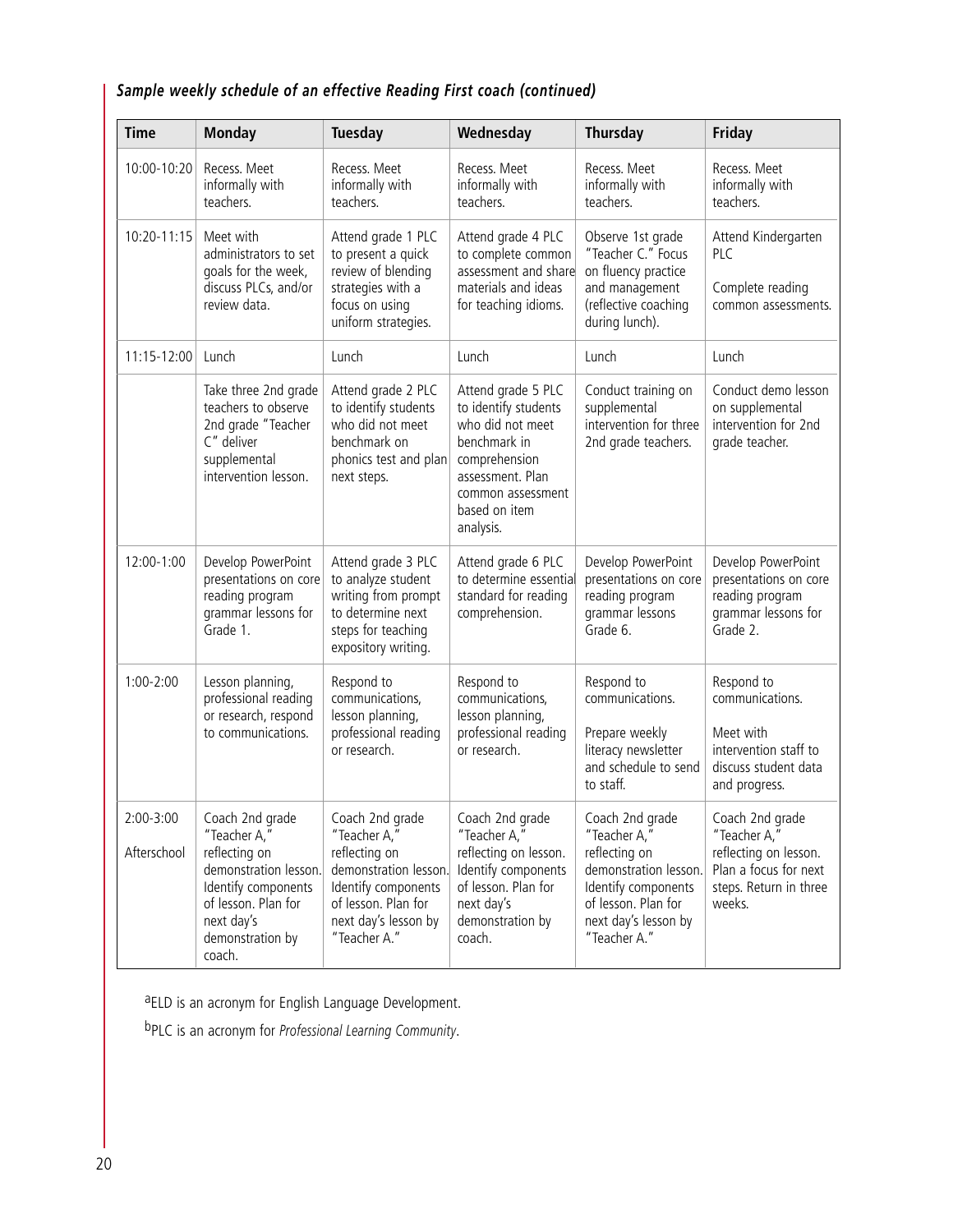## **Perceptions of coaching roles**

An area of particular interest is the role that the coach plays in implementing a school's reading/language arts program. *California's Reading First Year 5 Evaluation Report* (Haager, Dhar, Moulton, & McMillan, 2008, p. 85) provides information on perceptions of teachers, principals, and coaches on the role that the coach plays in implementing the district's reading/language arts program. Table 7 reports percentages for each group.

## **Table 7**

| Who takes responsibility for teachers using the<br>district's adopted reading/language arts program? | <b>Teachers</b><br>$\%$ | <b>Coaches</b><br>$\frac{0}{0}$ | <b>Principals</b><br>$\frac{0}{0}$ |
|------------------------------------------------------------------------------------------------------|-------------------------|---------------------------------|------------------------------------|
| Neither the principal nor the coach take much responsibility                                         | 2%                      | $1\%$                           | $0\%$                              |
| The principal takes primary responsibility                                                           | 13%                     | 37%                             | 36%                                |
| The principal and coach share equal responsibility                                                   | 45%                     | 47%                             | 50%                                |
| The principal gives the coach primary responsibility                                                 | 38%                     | 14%                             | 10%                                |

#### *Perceptions of coaches' role in reading/language arts program implementation*

From *The California Reading First Year 5 Evaluation Report* (p. 85), by D. Haager, R. Dhar, M. Moulton, & S. McMillan, 2008, Morgan Hill, CA: Educational Data Systems.

Particularly interesting here is the relatively high percentage of teachers (compared with coaches and principals) who reported the coach as taking primary responsibility and the relatively low percentage of teachers (compared with coaches and principals) who reported the principal as taking primary responsibility. The authors note that the Reading First program encourages principals to take primary responsibility, in collaboration with the coach.

The authors also examined the aspects of coaching perceived as most valuable. Teachers and principals responded to the open-ended question, *"In your opinion, what aspects of Reading First-funded coaching do you view as most valuable or beneficial and why?"* and coaches responded to, *"In your opinion, what are the most valuable or beneficial aspects of your role as a Reading First coach and why?"* The results of the qualitative data analysis offer further insight into the perceived value of coaching. Table 8 presents selected results.

#### **Table 8**

| Response category (code)               | All<br>$N = 14,118$ |               | <b>Teachers</b><br>$N = 12,243$ |         | <b>Coaches</b><br>$N = 978$ |       | <b>Principals</b><br>$N = 947$ |               |
|----------------------------------------|---------------------|---------------|---------------------------------|---------|-----------------------------|-------|--------------------------------|---------------|
|                                        | Rank                | $\frac{0}{0}$ | Rank                            | %       | Rank                        | $\%$  | Rank                           | $\frac{0}{0}$ |
| Demonstration by coaches               |                     | 24.2%         |                                 | 17.5%   | 3                           | 28.3% | 2                              | 36.1%         |
| Teacher support                        | $\mathfrak{D}$      | 17.2%         | 6                               | 8.1%    |                             | 40.7% |                                | 38.9%         |
| Instructional strategies               | 3                   | 15.4%         | $\overline{2}$                  | 10.8%   | 5                           | 25.9% | 8                              | 17.7%         |
| Program implementation support         | 4                   | 14.6%         | 8                               | 5.5%    | 2                           | 35.1% | 3                              | 35.9%         |
| Collaboration/grade-level planning     | 5                   | 13.9%         | 5                               | $9.0\%$ | 4                           | 26.8% | 5                              | 21.2%         |
| Knowledge and skills provided by coach | 6                   | 12.2%         | $\overline{4}$                  | 9.4%    | 10                          | 16.1% | 12                             | 11.6%         |
| Coach as resource                      | 7                   | 11.9%         | 3                               | 10.0%   | 12                          | 13.2% | 13                             | 7.3%          |
| Data analysis/assessment               | 8                   | 11.9%         | 7                               | 6.8%    | 6                           | 22.1% | 4                              | 23.7%         |

#### *Relative perceived value of coaching aspects*

Note. Adapted from *The California Reading First Year 5 Evaluation Report*, (p. 90) by D. Haager, R. Dhar, M. Moulton, & S. McMillan, 2008, Morgan Hill, CA: Educational Data Systems.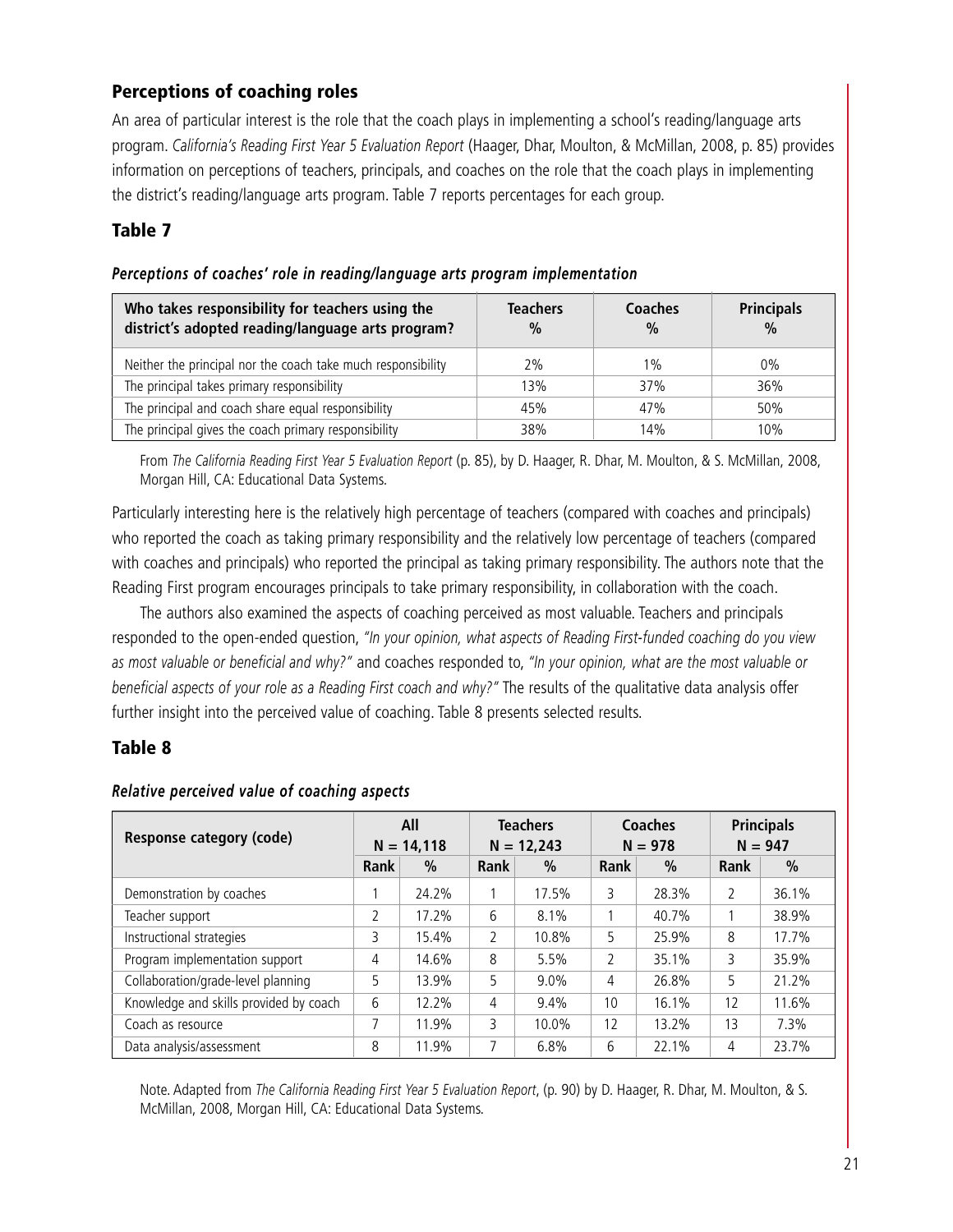Table 8 shows the rank ordering of the relative frequency with which the codes (response categories) occurred, for the eight categories that occurred with the greatest frequency across the groups. Note that certain responses could have been coded into more than one category and the reported percentages will therefore not total 100%. These results offer insight into the relative value of aspects of coaching and how they vary among the groups.

Aggregated across the three groups, demonstration by coaches, teacher support, and instructional strategies were ranked as the three most beneficial aspects of Reading First coaching. While demonstration by coaches is consistently in the top three response categories for all three subgroups, teachers frequently mentioned the value of the coach as a resource (ranked number 3 for teachers), which coaches and principals perceived to be of relatively less value (appearing as numbers 12 and 13, respectively). For more information on this topic, the reader is referred to the full evaluation report, which includes insightful commentary by the stakeholder groups.

#### **Summary of states' data**

In nine of the fifteen selected evaluation reports, states' data on the role of coaches and how their time is spent were analyzed and reported in Table 9. Most often, these data were collected through surveys and coaching logs. To a lesser degree, data were collected through interviews with coaches.

The state evaluators categorized the coaching tasks as follows:

- *coaching,* including one-on-one coaching or group coaching;
- *assessments and data,* including administering/coordinating assessments, managing data, using/interpreting data, and data reporting;
- *intervention support,* including planning intervention strategies and providing intervention instruction; and
- *other activities,* including attending or instructing professional development, procuring instructional materials, and planning for and facilitating grade level meetings.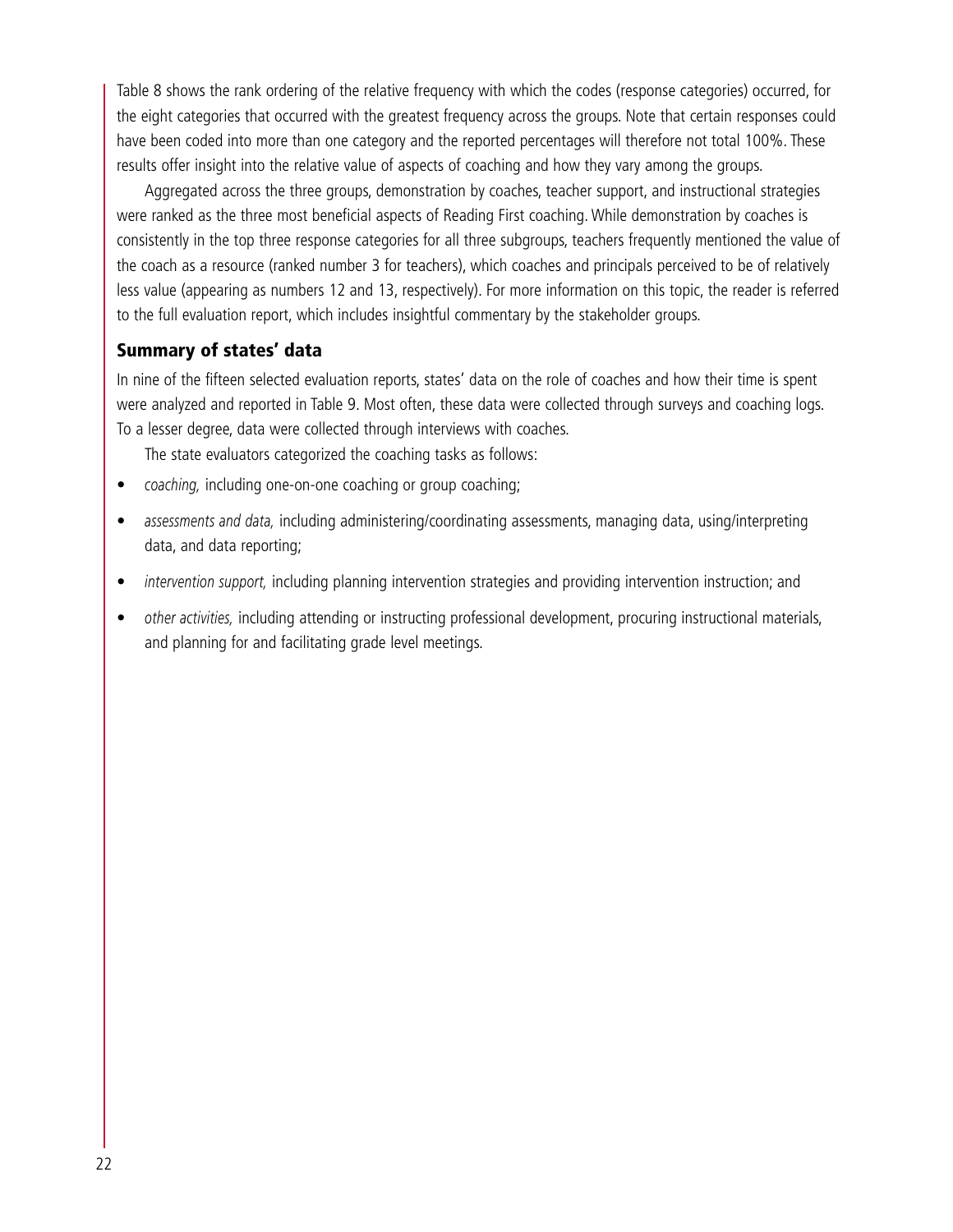## **Table 9**

| <b>State</b>          | Coaching |     | Assessment and data Intervention support | Other activities |
|-----------------------|----------|-----|------------------------------------------|------------------|
| Alaska                | 26%      | 23% | 15%                                      | 35%              |
| Arizona               | 37%      | 23% | 6%                                       | 33%              |
| Arkansas <sup>b</sup> | 55%      | 15% | 4%                                       | 24%              |
| Illinois              | 33%      | 24% | 5%                                       | 38%              |
| Indiana               | 52%      | 14% | 4%                                       | 26%              |
| Montana               | 31%      | 24% | 18%                                      | 26%              |
| Washington            | 25%      | 31% | 16%                                      | 27%              |
| Wyoming               | 36%      | 29% | 6%                                       | 29%              |

#### *Percentage of time spent on coaching tasks by state<sup>a</sup>*

a In cases where multiple years of data were reported in an evaluation report, only data for the most recent year were used in this analysis.

b The activities of two cohorts of coaches were provided, with very similar results reported for each. Therefore, an average composite was calculated and these are the numbers reported.

The findings reported in Table 9 suggest the following:

- Coaches (in general) spend the bulk of their time on coaching and assessment-related activities (which is consistent with other recent studies cited).
- Coaches spend a much smaller portion of their time on planning and providing intervention strategies and instruction.
- Coaches spend a significant portion of their time on "other" activities.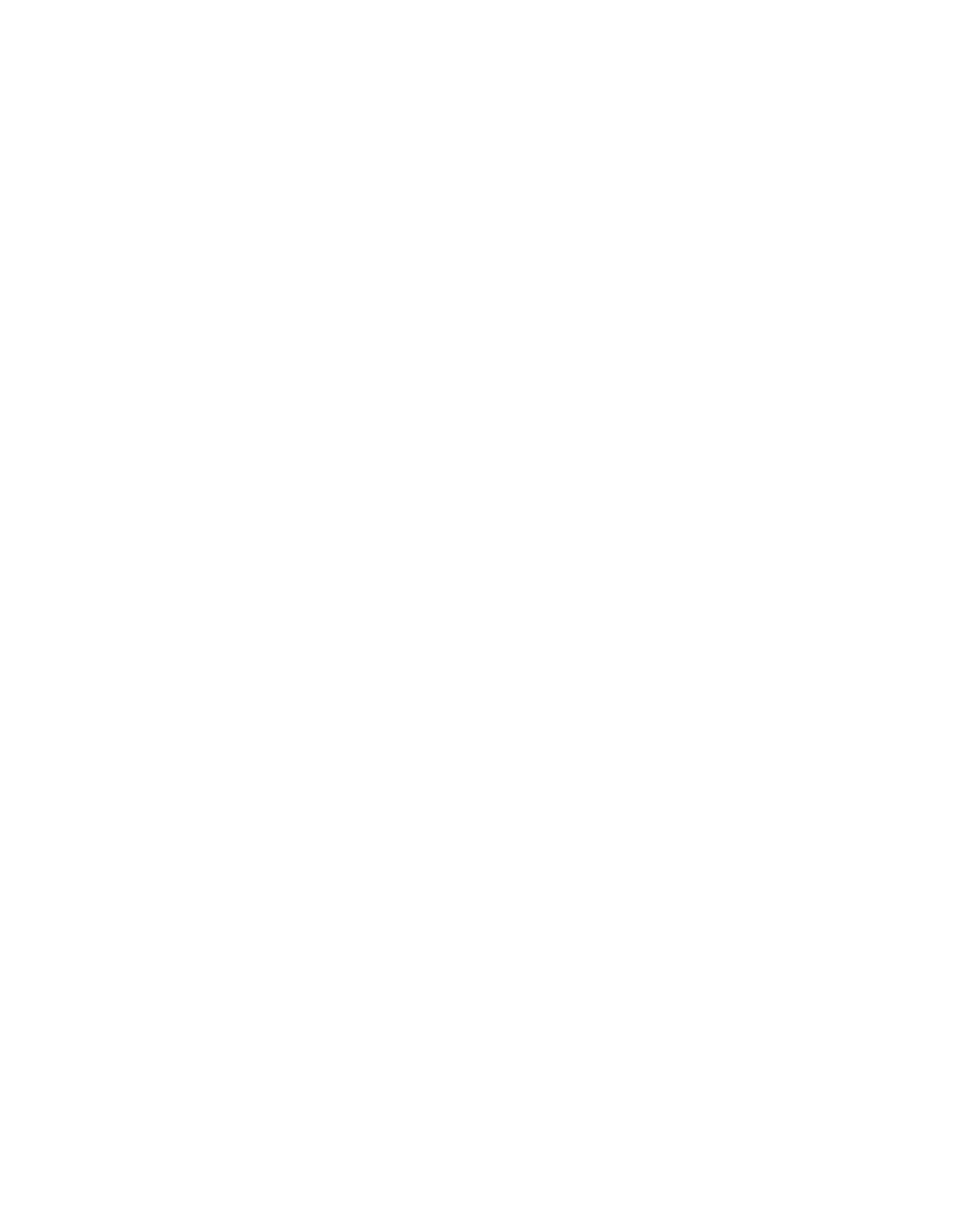## **Effectiveness of the school-based literacy coach**

#### **The literacy coach role and its relationship to student achievement**

To date, there has been limited published research on the impact of the literacy coach role on teachers' instructional practices, and in turn, on student achievement. One study that offers guidance on the type of methodology that could be used to investigate this important topic further was conducted by Salzman, Rosemary, Newman, Clay, and Lenhart (2008). In their study, Salzman and colleagues examined the relationship between professional development and teacher classroom practices in Ohio Reading First classrooms and consequent student growth in reading. The authors describe Ohio's Reading First professional development model as one developed by and disseminated through a triadic model involving field faculty from universities, school-based literacy specialists (i.e., "coaches"), and classroom teachers. In this study, professional development was delivered to school-based literacy specialists who, in turn, provided the professional development (including on-going, classroom-embedded support) to the K–3 teachers at their school sites. The study is important in that it offers one possible approach to researching the effect of professional development on classroom instructional practices and the impact on student achievement.

Salzman et al. used the *Early Language and Literacy Classroom Observation Tool* (ELLCO) as a measure of classroom environment. Examining the relationship of the ELLCO data to the Dynamic Indicator of Basic Early Literacy Skills (DIBELS) as a measure of student growth in the key technical skills of reading at the class level for students in grades kindergarten through three, the authors found that the ELLCO items relating to classroom instructional setting were predictive of student reading achievement as measured by the DIBELS assessments. The importance of this study is twofold. First, it addresses the relationship between classroom practices and student achievement. Second, it lays the groundwork for further investigation into the relationship between continuous, intensive professional development in which the literacy coach plays an integral role and teachers' instructional practices and student growth in reading.

Understanding how coaches spend their time and the relationship of certain types of coaching tasks to student achievement informs program administrators about which coaching tasks have potentially greater "pay off" in terms of increased student achievement. Pasisz, LaVenia, Roehrig, and Hassler Lang (2008) grouped coaches based on how they spend their time and the relationship of the coach group to student achievement. They examined reading coach logs from all coaches in Florida (both Reading First and non-Reading First) at all school levels. Part of the Progress Monitoring and Reporting Network (PMRN) used in Florida to record and track student progress, the coach log records the amount of time coaches spend on 12 different job tasks, including professional development, planning, modeling, coaching, coach/teacher conferences, student assessment, data reporting, data analysis, meetings, knowledge building, managing reading materials, and "other." The data set included approximately 2,500 full-time coaches across the state. The researchers used Latent Profile Analysis to classify coaches based on their self-reported time spent on various job tasks. Elementary level coaches were categorized into four types: *normal* (they spent a relatively uniform amount of time in each of the coaching activities), *student assessment, high student assessment,* and *conference*. At the middle and high school levels, coaches fell into two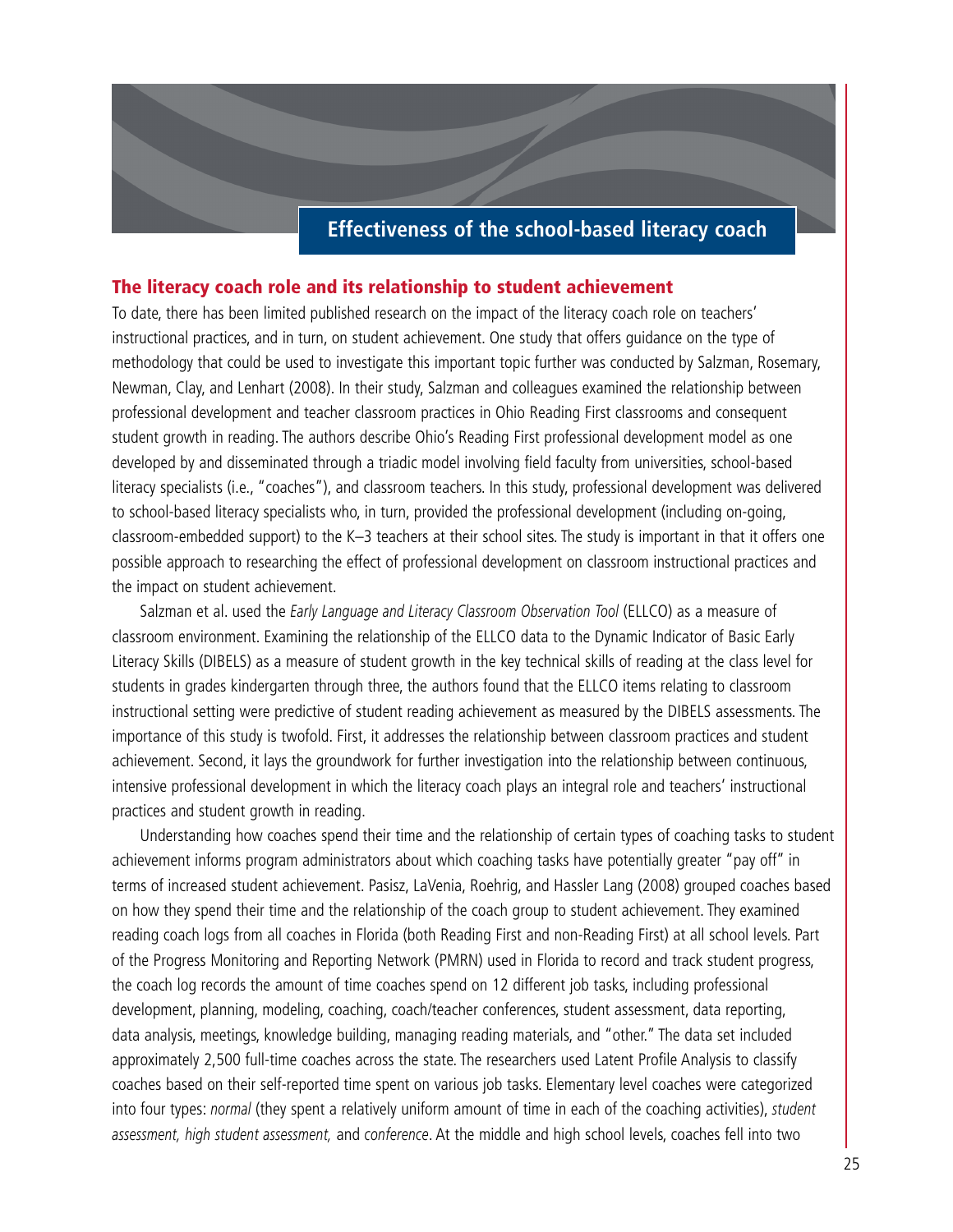categories: *normal* and *conference*. Next, the researchers looked at whether there were significant differences in Florida Comprehensive Assessment Test (FCAT) scores among the types of coach groups at each school level. They found no significant differences and concluded that while there are latent groups of reading coaches based on time spent on various job tasks, no between-group differences exist as measured by the FCAT. This study is significant in beginning to pave the way for further research on coach tasks and their potentially differential impact on student achievement.

Another methodology that has been used to link the presence of a coach to increased student achievement is found in a recent study of coaching in Florida middle schools. Marsh, Sloan, McCombs, Lockwood, Martorell, Gershwin, Naftel et al. (2008) examined the implementation of Florida's statewide reading coach program and its impact on student achievement through both quantitative and qualitative research methods. In order to document the effects of coaching on student achievement, the researchers collected data from a variety of sources, including surveys, interviews, focus groups, school visits, classroom observations, and standardized achievement tests.

Marsh et al. found that the majority of teachers and principals reported that the coach had a positive effect on their instructional practices and schools; forty-seven percent of reading teachers characterized this influence as "moderate to great" in magnitude. In terms of the relationship of the coach role to student achievement, the researchers reported that "the evidence is mixed regarding the impact of coaching on achievement." Key findings include:

- There was a small but significant relationship between the frequency with which coaches reviewed assessment data with reading teachers and higher reading and mathematics scores.
- The number of years a school had a coach position was significantly related to higher reading test scores, which suggests that "the benefits of having a coach accrue over time.".
- Having a coach was associated with "small but significant improvement in average annual gains in reading for two of the four cohorts analyzed."

Underway at the time of this current study, the Florida Center for Reading Research at Florida State University is expanding the initial study by examining the relationship between coach contact hours with selected teachers to identify the impact on classroom practice and student achievement. This more tightly coupled design, based on randomly selected coaches and classroom teachers, can test for significant linkage between coach hours, teacher practice, and increased student achievement. This approach holds promise for establishing a relationship between the coached teacher and student achievement.

Pipes (2004) explored and documented the diverse roles of the coach and the impact on student reading achievement in Alabama. She found that coaches (termed *reading specialists* in the study) who served primarily as instructional coaches appeared to have a positive relationship to substantial school-wide reading achievement. Conversely, coaches who served primarily as intervention teachers appeared to have a negative relationship to substantial school-wide reading achievement. These findings support the emphasis of the Reading First coaching model on school-based and within-the-classroom professional development rather than a model where coaches work directly with students.

Rosemary and Roskos (2006) examined the relationship of teacher participation in professional development and student reading performance. In the model that they examined, professional development sessions were delivered by school-based literacy specialists (literacy coaches) throughout the school year, with an emphasis on developing teacher learning in practice contexts. They found increases in the percentage of students scoring at the benchmark level on DIBELS over the course of a year at most grade levels and schools included in the study but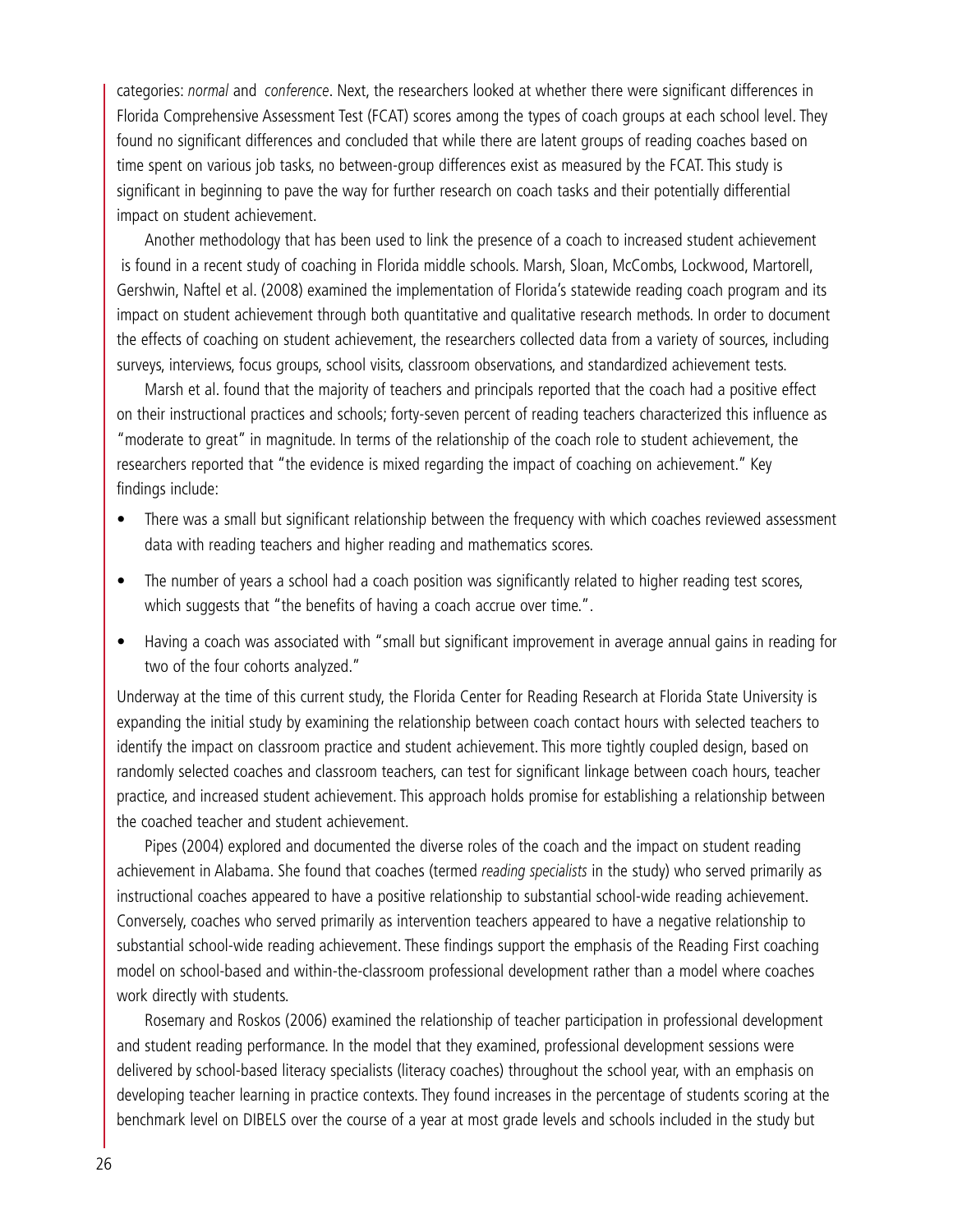stop short of concluding that there is a direct relationship between the professional development and increased student achievement.

In summary, through studies such as those cited above, the research documenting the impact of coaching on classroom practices and in turn on student achievement is still emerging, yet promising.

#### **Perceived effectiveness of school-based literacy coaching**

Numerous publications have sought to answer the question, *"What constitutes effective literacy coaching?"* Poglinco, Bach, Hovde, Rosenblum, Saunders, and Supovitz (2003) studied the role of coaching in the *America's Choice* comprehensive school reform design. One of the essential principles of the *America's Choice* design involves schoolembedded, ongoing, teacher professional development led by a full-time reading coach (p. iii). The findings from this study are relevant to the Reading First coach role as well. The researchers cited several factors as influencing coach effectiveness, including:

- coach's human relations skills and his or her personality or approach to coaching;
- coach's accessibility;
- ability of teachers to have individual interaction with their coach;
- extent to which the coach included teachers in his or her planning of the coaching process;
- timeliness and relevance of the coach's information;
- coach's willingness and ability to adjust the coaching model to meet local needs;
- extent to which teachers resisted the coaching model;
- extent to which the coach adhered to the model:
- coaches' background and experience (the researchers found that a coach's prior experience as a colleague of the teachers could be "double-edged" and either hinder or help the coach's effectiveness);
- extent to which the principal supports the coach; and
- degree to which the coach has mastered the material on which he or she is coaching.

The *America's Choice* list of comprehensive factors supporting coach effectiveness includes both qualifications and abilities of a coach and the importance of a supportive principal.

In *The Literacy Coach's Survival Guide*, Toll (2005) posited that effective coaching hinges on the essential elements of trust and respect, with an emphasis on relationships based on sharing and helping both coaches and teachers to grow. Toll suggests that rather than trying to be an expert on all aspects of literacy teaching, coaches may find it more effective to acknowledge their expertise as well as the expertise of the teacher or teachers with whom they are working.

Toll (2005) outlined the essential qualities of the effective coach:

- Attending to attitudes, beliefs, and perceptions as precursors to change;
- Valuing the expertise of others and the limitations of one's own "expertise"; and
- Respecting teachers as reflected in a commitment to help teachers meet their goals (p. 60).

These are described in detail in Table 10.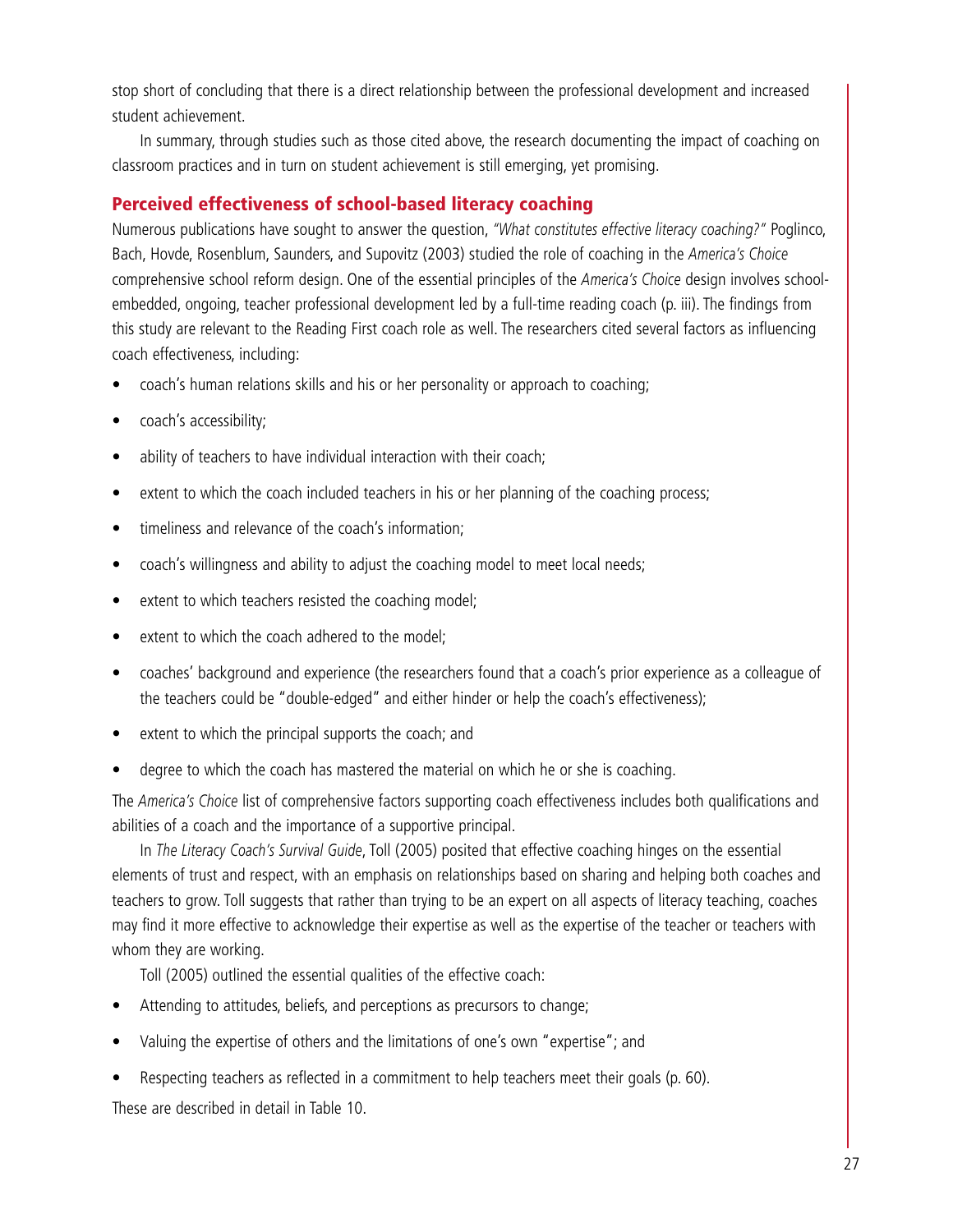## **Table 10**

| <b>Objective</b>                  | Looks like                                                                                                                                                                                                                                                                                                                               | <b>Sounds like</b>                                                                                                                                                                                                                       |
|-----------------------------------|------------------------------------------------------------------------------------------------------------------------------------------------------------------------------------------------------------------------------------------------------------------------------------------------------------------------------------------|------------------------------------------------------------------------------------------------------------------------------------------------------------------------------------------------------------------------------------------|
| Planning for coaching             | The reading coach meets with teachers to listen to<br>and learn about their concerns, strengths, needs,<br>and efforts so far.                                                                                                                                                                                                           | "When you [the teacher] think about your<br>goals for teaching—the kind of readers and<br>writers you want your students to be, the kind<br>of classroom you want to have, and the kind of<br>work you want to do-what gets in the way?" |
| Altering teaching practices       | The reading coach and teacher look at data,<br>standards, curricular goals, student characteristics,<br>and teaching strengths and interests in order to<br>establish priorities.                                                                                                                                                        | "What are you doing successfully? What do<br>you want to do differently? How can I help?"                                                                                                                                                |
| Improving assessment<br>practices | The reading coach and teacher plan for assessment<br>when they plan instruction and then collect<br>meaningful data, including student work samples.<br>School-wide, the staff examines and talks about a<br>range of formal and informal assessments and<br>what they mean for the curriculum, staff<br>organization, and school goals. | "How will you know when your efforts have<br>been successful? What will success look and<br>sound like?"                                                                                                                                 |
| Organizing for instruction        | The reading coach and teacher plot the teacher's<br>daily and weekly schedules and match teaching<br>goals to time allocations. This process includes<br>consideration of how multiple goals and standards<br>can be met with particular organizational<br>structures and ways to collaborate with other<br>school staff members.        | "Let's find the time and human resources to<br>help you meet your goals."                                                                                                                                                                |

## *What respectful reading coaching relationships look and sound like*

From C. Toll, 2005. The literacy coach's survival guide (pp. 59–60). Copyright 2005 by the International Reading Association (www.reading.org). Used with permission.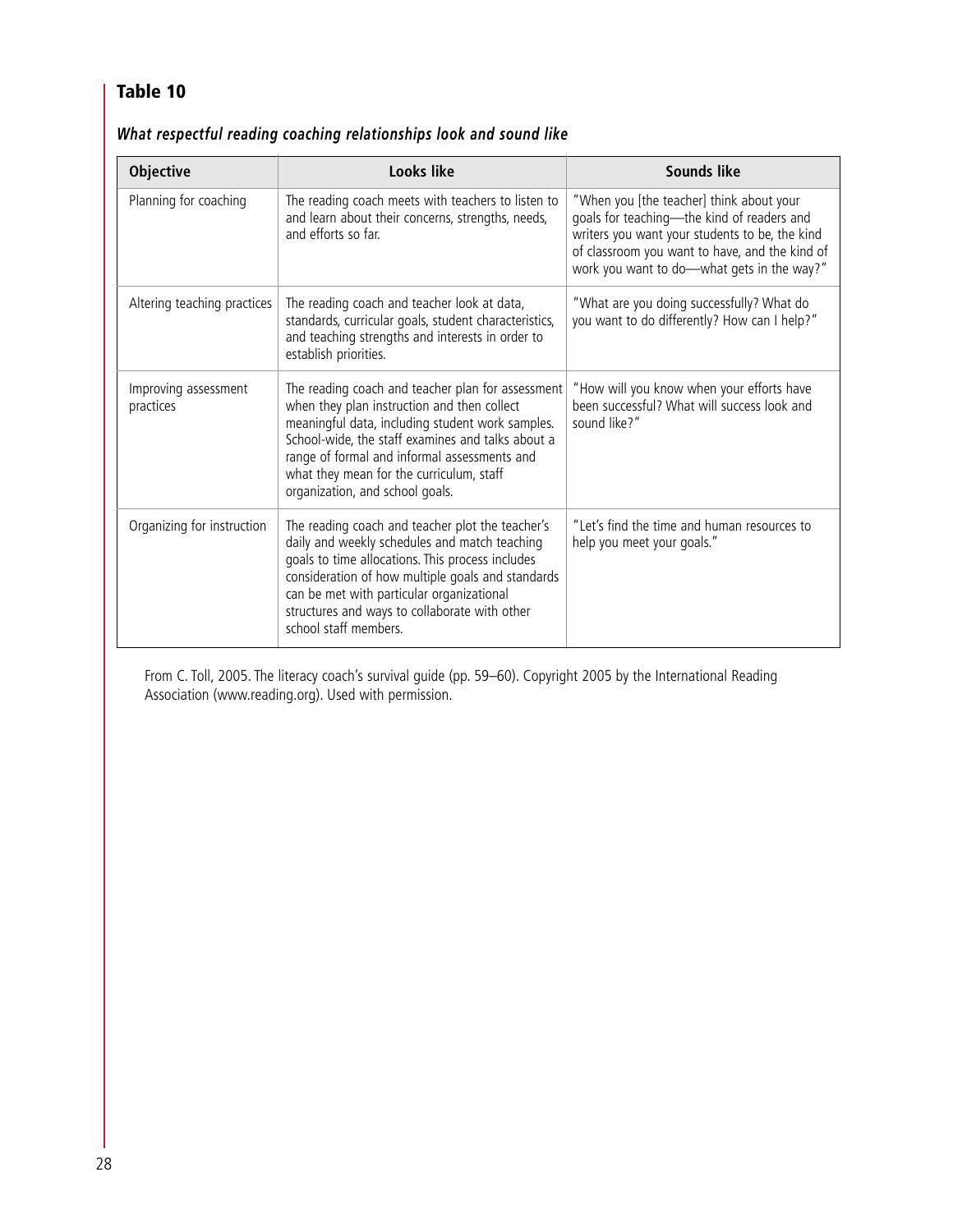## **Summary of states' data**

All of the selected fifteen states' evaluation reports included data on the perceived effectiveness of the literacy coach role. Table 11 reports these findings.

## **Table 11**

| <b>State</b> | Principal<br>perceptions                                                                                                                                                                                    | <b>Teacher</b><br>perceptions                                                                                                                                                                  | Coach<br>perceptions                                                                                                                                                                                         | <b>Additional</b><br>findings                                                                                                                                                                                                                                                                                                  |
|--------------|-------------------------------------------------------------------------------------------------------------------------------------------------------------------------------------------------------------|------------------------------------------------------------------------------------------------------------------------------------------------------------------------------------------------|--------------------------------------------------------------------------------------------------------------------------------------------------------------------------------------------------------------|--------------------------------------------------------------------------------------------------------------------------------------------------------------------------------------------------------------------------------------------------------------------------------------------------------------------------------|
| Alaska       |                                                                                                                                                                                                             | More than 80% of teachers<br>agreed that the coach is a<br>knowledgeable resource for<br>reading research and<br>practice.                                                                     |                                                                                                                                                                                                              | Teachers who were<br>observed more frequently<br>by coaches were more<br>positive about their<br>coaches.                                                                                                                                                                                                                      |
| Arizona      |                                                                                                                                                                                                             | Eighty-six percent of<br>teachers agreed or strongly<br>agreed that the coach is a<br>knowledgeable resource for<br>reading research and<br>practice.                                          |                                                                                                                                                                                                              | Seventy-one percent of<br>coaches agreed or strongly<br>agreed that they work<br>effectively on Reading First<br>with their principal.                                                                                                                                                                                         |
| Arkansas     | One hundred percent of<br>principals agreed or<br>strongly agreed that the<br>K-3 teachers in their<br>school have had adequate<br>support from a coach in<br>developing effective<br>reading instruction.  | Eighty-five percent of<br>teachers agreed or strongly<br>agreed that the assistance<br>in developing effective<br>instructional strategies<br>provided by the coaching<br>model was effective. | One hundred percent of<br>the coaches agreed or<br>strongly agreed that the<br>K-3 teachers in their<br>school have had adequate<br>support from a coach in<br>developing effective<br>reading instruction.  | Teachers noted that the<br>most helpful feature of the<br>Reading First coaching<br>model was the modeling of<br>lessons.                                                                                                                                                                                                      |
| California   | Eighty-seven percent of<br>principals characterized the teachers characterized the<br>coach as giving specific,<br>detailed answers that<br>teachers can use.                                               | Sixty-six percent of the<br>coach as giving specific,<br>detailed answers that they<br>can use.                                                                                                | Eight-six percent of<br>coaches characterized<br>themselves as giving<br>specific, detailed answers<br>that teachers can use.                                                                                | Based on the perceptions<br>of principals, coaches, and<br>teachers, the most<br>important functions served<br>by coaches include:<br>providing demonstration<br>lessons, serving as a<br>resource and support for<br>teachers, and facilitating<br>collaboration on student<br>achievement and fidelity of<br>implementation. |
| Illinois     | Ninety-seven percent of<br>principals agreed or<br>strongly agreed that the<br>K-3 teachers in their<br>school have had adequate<br>support from a coach in<br>developing effective<br>reading instruction. | Teachers viewed the coach<br>as crucial to their success<br>in implementing the<br>reading program.                                                                                            | Ninety-three percent of<br>the coaches agreed or<br>strongly agreed that the<br>K-3 teachers in their<br>school have had adequate<br>support from a coach in<br>developing effective<br>reading instruction. | Teachers reported that they<br>would like more time with<br>their coach, including more<br>in-class modeling and<br>feedback from classroom<br>observations.                                                                                                                                                                   |

#### *Perceived effectiveness of the coach role<sup>a</sup>*

a In cases where the activities of more than one cohort of coaches were reported, the results for the newer cohort were used. In these cases, the findings across cohorts were very similar.

*(continued)*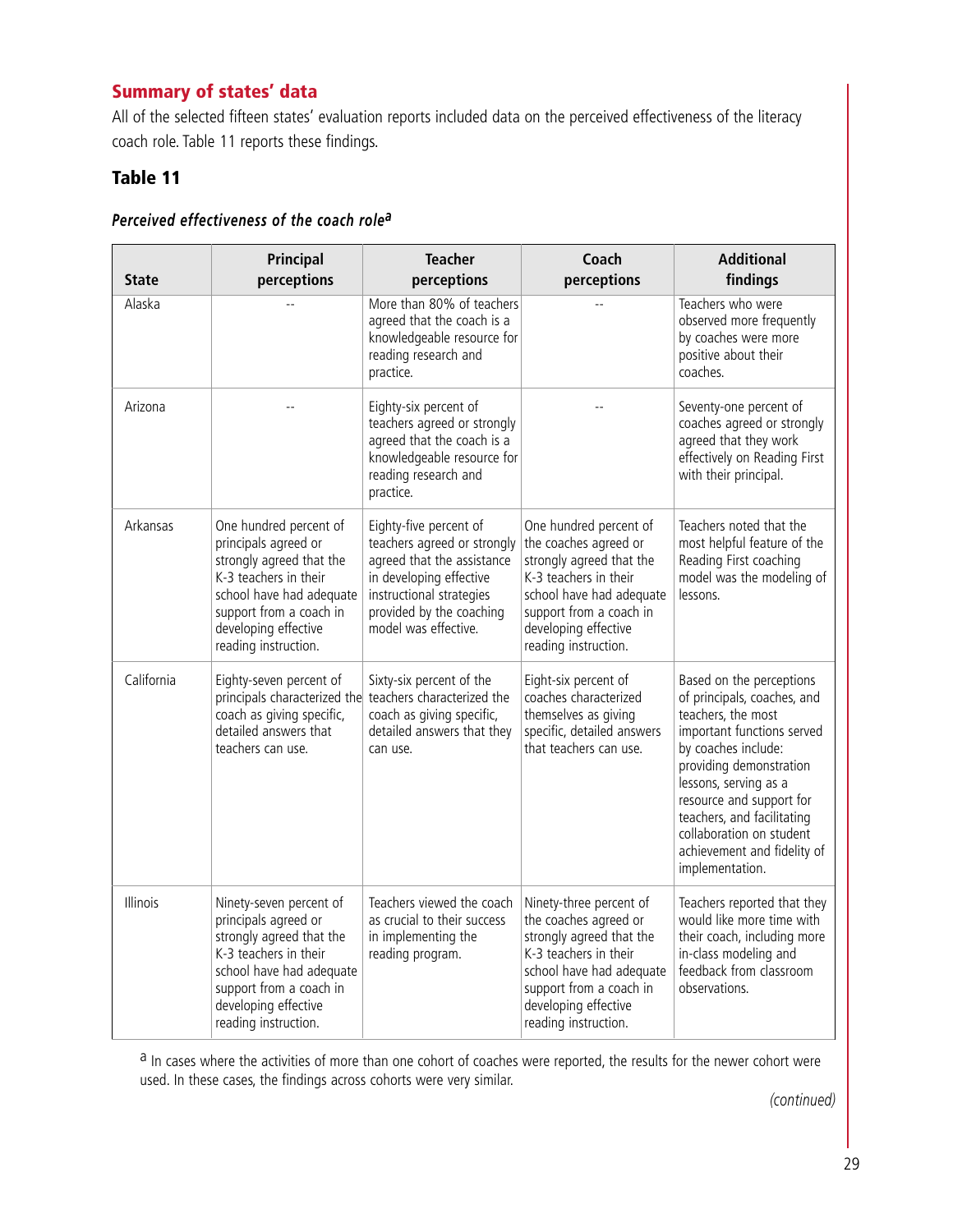## *Perceived effectiveness of the coach role<sup>a</sup> (continued)*

| <b>State</b> | Principal<br>perceptions                                                                                                                                              | <b>Teacher</b><br>perceptions                                                                                                                                                               | Coach<br>perceptions                                                                                                                                           | <b>Additional</b><br>findings                                                                                                                                                                                                                                                        |
|--------------|-----------------------------------------------------------------------------------------------------------------------------------------------------------------------|---------------------------------------------------------------------------------------------------------------------------------------------------------------------------------------------|----------------------------------------------------------------------------------------------------------------------------------------------------------------|--------------------------------------------------------------------------------------------------------------------------------------------------------------------------------------------------------------------------------------------------------------------------------------|
| Indiana      | Ninety-seven percent of<br>principals agreed or<br>strongly agreed that the<br>coach helped teachers<br>better understand SBRR<br>strategies.                         | Seventy-three percent of<br>K-3 teachers agreed or<br>strongly agreed that the<br>coach helped teachers<br>better understand SBRR<br>strategies.                                            | Ninety-three percent of<br>coaches agreed or strongly<br>agreed that they helped<br>teachers to better<br>understand SBRR<br>strategies.                       | Coaches reported that<br>communication between<br>coaches and teachers is the<br>most challenging aspect of<br>their position.                                                                                                                                                       |
| Maine        | The vast majority of<br>principals agreed that the<br>coach provides ongoing<br>support to teachers in<br>their reading instruction.                                  | Between 74% and 90% of<br>the teachers reported that<br>the coach observed reading<br>instruction in their<br>classrooms and that this<br>was usually or always<br>helpful.                 |                                                                                                                                                                | A majority of coaches<br>indicated that the most<br>frequent types of coaching<br>support (daily or weekly)<br>included observing teachers<br>deliver reading instruction<br>in their classrooms,<br>providing feedback to<br>teachers, and coaching<br>teachers in their classroom. |
| Montana      |                                                                                                                                                                       | Seventy-nine percent of<br>teachers reported that<br>demonstration lessons<br>conducted by the coach<br>were usually or always<br>helpful.                                                  |                                                                                                                                                                | Sixty-nine percent of<br>teachers believed that the<br>coaching position should<br>be continued after the<br>grant ended.                                                                                                                                                            |
| New Jersey   | Ninety-seven percent of<br>principals agreed or<br>strongly agreed that<br>teachers had adequate<br>support from the coach<br>in developing effective<br>instruction. | Eighty-four percent of<br>teachers agreed or strongly<br>agreed that teachers had<br>adequate support from the<br>coach in developing<br>effective instruction.                             | Ninety-nine percent of<br>coaches agreed or strongly<br>agreed that teachers had<br>adequate support from the<br>coach in developing<br>effective instruction. | In general, school-based<br>staff expressed satisfaction<br>with their training<br>experiences through the<br>coaching model and stated<br>that these experiences had<br>improved reading<br>instruction in their schools.                                                           |
| North Dakota |                                                                                                                                                                       | The perceived quality and<br>utility of coach-provided<br>professional development<br>was consistently high, with<br>mean ratings greater than<br>3.5 (good to excellent) on<br>most items. |                                                                                                                                                                | Based on data collected<br>during site visits to selected<br>schools, the evaluators<br>found that coaches are<br>vital to program<br>implementation and<br>outcomes.                                                                                                                |
| Ohio         | All principals described the<br>literacy specialist as very<br>important to the school.                                                                               | Most teachers perceived<br>the literacy specialist to be<br>important.                                                                                                                      |                                                                                                                                                                | In schools in which teacher<br>opinions of the literacy<br>specialist were mixed, the<br>literacy specialist position<br>in the most current school<br>year reported was a half-<br>time position.                                                                                   |

<sup>a</sup> In cases where the activities of more than one cohort of coaches were reported, the results for the newer cohort were used. In these cases, the findings across cohorts were very similar.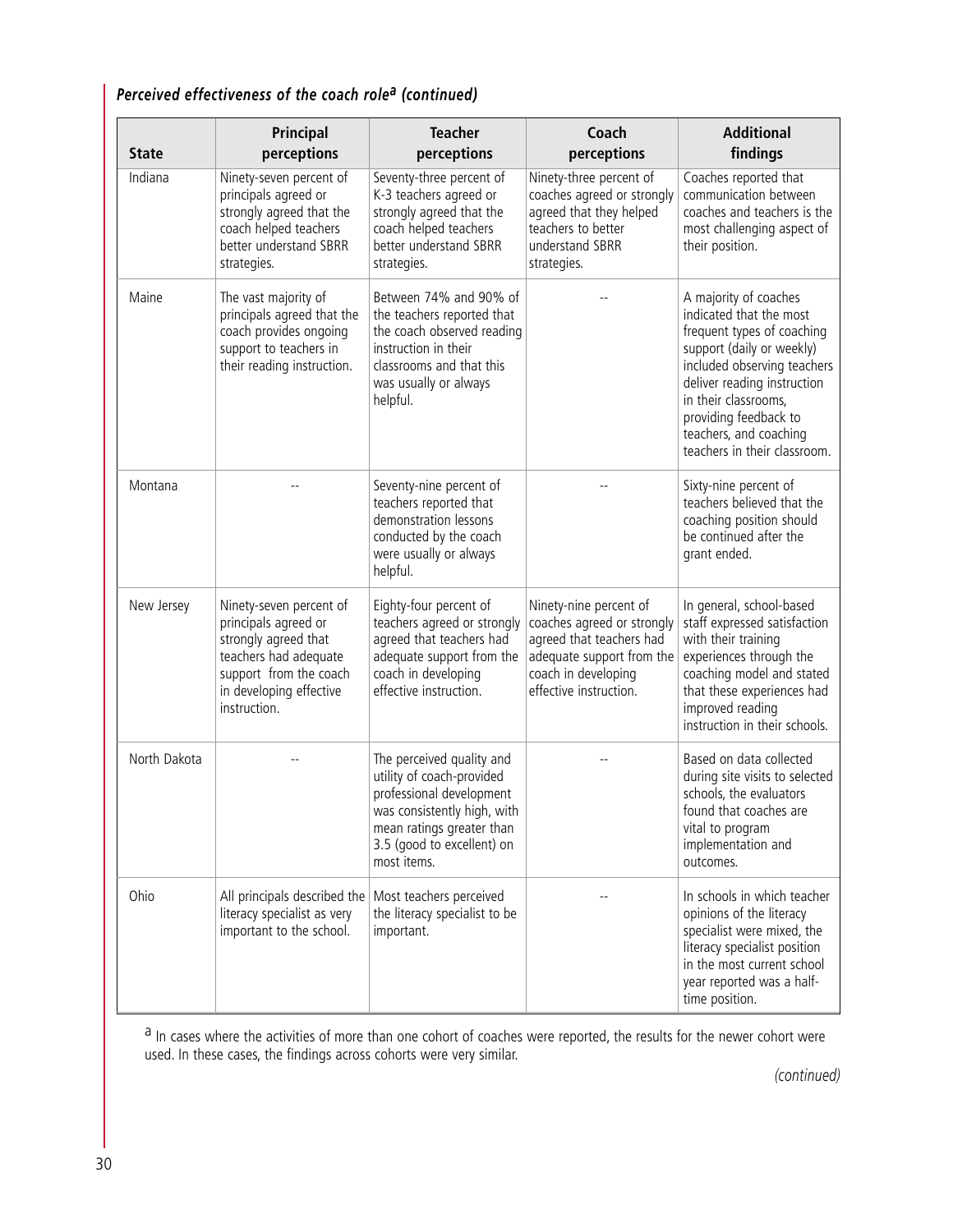| Perceived effectiveness of the coach role <sup>a</sup> (continued) |
|--------------------------------------------------------------------|
|--------------------------------------------------------------------|

| <b>State</b>   | <b>Principal</b><br>perceptions                                                                                    | <b>Teacher</b><br>perceptions                                                                                                                                            | Coach<br>perceptions | <b>Additional</b><br>findings                                                                                                                                                                                                                                                                                                                                                 |
|----------------|--------------------------------------------------------------------------------------------------------------------|--------------------------------------------------------------------------------------------------------------------------------------------------------------------------|----------------------|-------------------------------------------------------------------------------------------------------------------------------------------------------------------------------------------------------------------------------------------------------------------------------------------------------------------------------------------------------------------------------|
| Pennsylvania   |                                                                                                                    | Eighty-four percent of<br>teachers agreed or strongly<br>agreed that the coach was<br>an important source of<br>professional development.                                |                      | In prioritizing the needs of<br>teachers with whom they<br>work, 62% of coaches<br>indicated that they<br>"worked with teachers<br>whose test data indicate<br>there is a need for<br>support" and "with<br>teachers who requested<br>their support or<br>assistance." The second<br>most commonly selected<br>response (17%) was<br>working regularly with<br>every teacher. |
| South Carolina | All principals reported<br>that their coach had<br>enough content and<br>assessment knowledge<br>to help teachers. | Eighty-five percent of<br>teachers agreed or strongly<br>agreed that the<br>professional development<br>provided by the coach met<br>their needs.                        |                      | Overall, respect for coaches<br>was high, with over 94%<br>of teachers, principals, and<br>interventionists reporting<br>that they respect their<br>coaches.                                                                                                                                                                                                                  |
| Washington     |                                                                                                                    | The majority of teachers<br>rated the support provided<br>by the coach as usually or<br>always helpful.                                                                  |                      | Teachers who were<br>observed more frequently<br>had more positive<br>perceptions of their coach.                                                                                                                                                                                                                                                                             |
| Wyoming        |                                                                                                                    | Teachers perceived the<br>impact of coaching to be<br>substantial and believed<br>that coaches were a<br>significant part of<br>instructional change at<br>many schools. |                      | Most teachers reported<br>receiving a variety of<br>supports from their coach,<br>including regular classroom<br>observations and feedback.                                                                                                                                                                                                                                   |

<sup>a</sup> In cases where the activities of more than one cohort of coaches were reported, the results for the newer cohort were used. In these cases, the findings across cohorts were very similar.

The findings reported in Table 11 suggest that:

- The vast majority of principals agree that the coach is a knowledgeable and valuable resource who effectively provides ongoing support for teachers.
- The vast majority of teachers agree that the support they receive from their coach is helpful in supporting their implementation of SBRR strategies, and that the coach is a knowledgeable and valuable resource.
- The vast majority of coaches agree that the support they provide to teachers is both valued and useful.
- One of the most valued features of the Reading First coaching model is coaches' in-class modeling of lessons.

The perceptions of teachers is summed up well in Alaska's evaluation report (Davis & Roccograndi, 2007), in which 79% of the teachers surveyed felt that the position of literacy coach should be sustained even after their school no longer receives Reading First funds.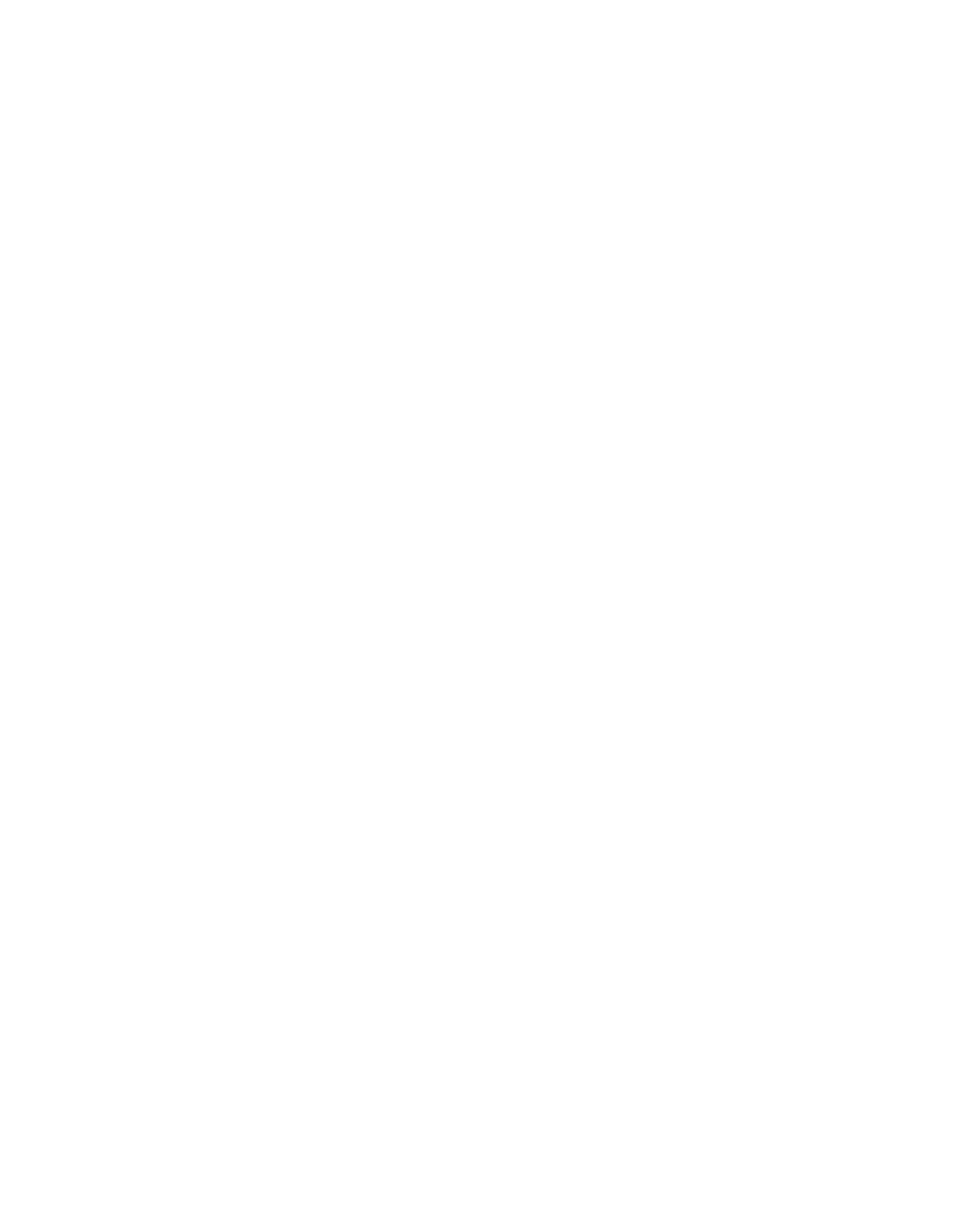# **Coaches' perceptions of job satisfaction and expectations**

Interviews with school-based Reading First coaches were conducted to gather information on coaches' perceptions of their role. It was assumed that five coaches could provide meaningful comment on their work and offer some insight into what coaches do and how they prioritize their time to meet the many demands of their job. However, these coaches were not randomly selected, and their views are not to be considered as representative of nor generalizable to the views held by coaches in the study's states. The interview protocol appears in the Appendix to this report.

Coaches were chosen based on several factors, including location, experience, and recommendations by state or LEA Reading First staff. The five coaches participating in the interviews were experienced Reading First coaches with between three and six years of Reading First coaching experience. They work in four different states in four different parts of the country. Of the five, only one did not work in her current school before becoming a coach. Four out of the five have Master's degrees, and one coach is currently enrolled in a graduate program in reading. All five have taken multiple college-level courses in reading.

## **Coaches' job satisfaction**

Four of the five coaches were "very satisfied" with their current coaching situation (at least an eight on a scale of one to ten, with ten as the highest rating). One coach cited her satisfaction level as a six. Factors that coaches cited as contributing to their satisfaction included the following (frequencies are presented in parentheses):

- professional, welcoming, and supportive teaching staff at their school (5);
- supportive school administration (4);
- supportive district administration (3);
- needy student population and an urgent need to deliver effective reading instruction (2);
- availability of resources, including materials and professional development opportunities (2); and
- improved performance in reading, as evidenced by increased test scores (1).

Coaches were clear that the most important element in their job satisfaction was the support of their colleagues at their school. For example, one coach stated:

*The teachers that I work with are welcoming and want me to work them. My principal is also very supportive. The principal is willing to take a portion of the budget to support the coach role. This was also supported by the school staff. Having a coach is important for capacity building. Even with no more Reading First funds, we have a model that will be sustained.*

Conversely, when support at the school and district level is not present, its lack can lead to frustration on the part of the coach. In the words of one coach: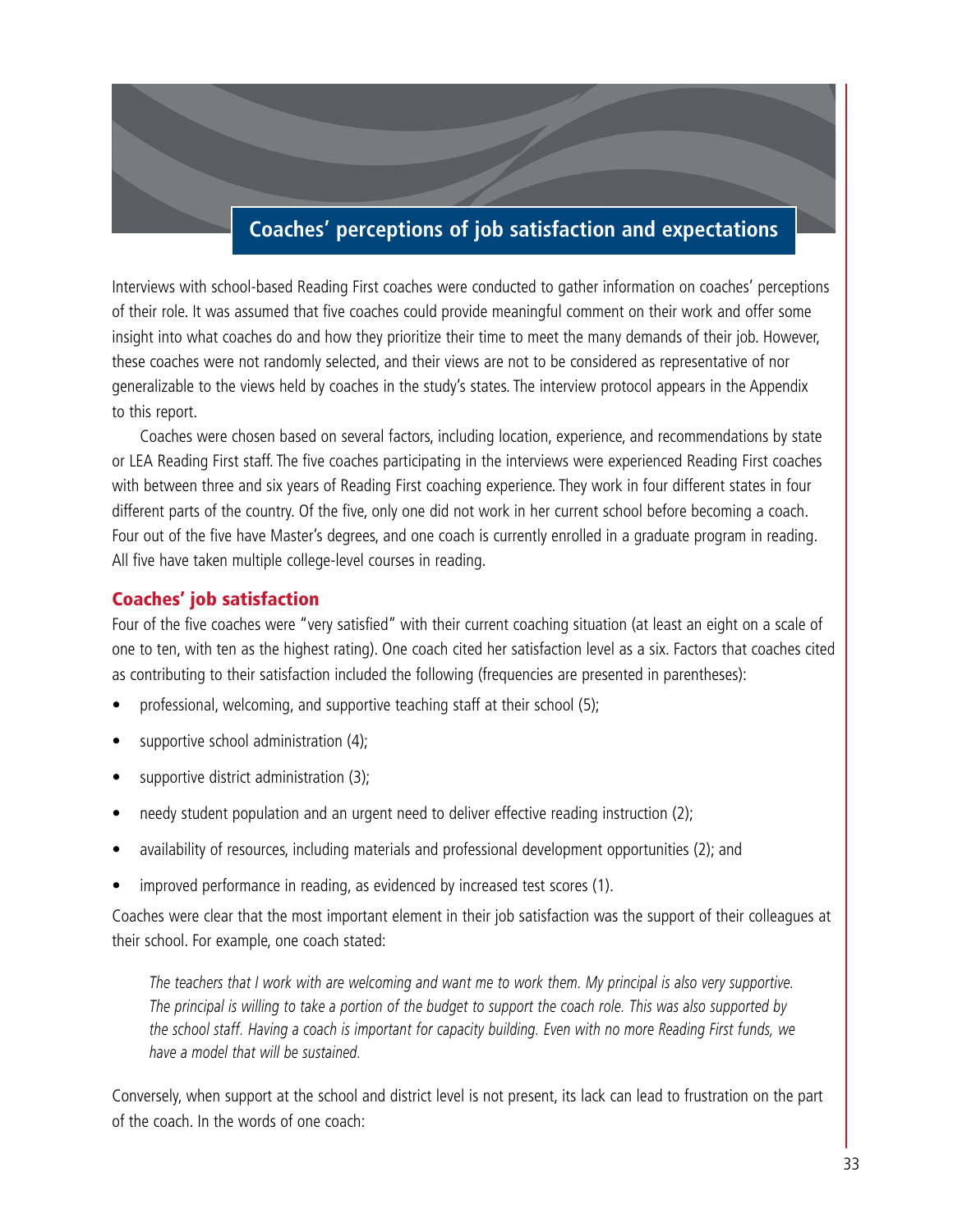*I think that the way this role is set up in my district, it is impossible to make it work well. The coach role should be set up differently; otherwise you are a teacher who is not welcomed in the teacher's lounge.*

The factors inhibiting coach job satisfaction were more varied and included:

- the multitude of additional responsibilities that are not central to the coach role (2);
- the multitude of responsibilities that are related to the coach role (1);
- the coach role sometimes requires administrative-type tasks, but does not grant administrative authority or status (1);
- union rules prohibit some coaching tasks from occurring (for example, taking notes during classroom visits or observations) (1);
- not all classroom teachers are open to coaching (1);
- lack of administrative support (1);
- factors that are out of the control of the coaches, for example, budget constraints and pacing schedules that must be adjusted to allow for the additional testing of ELL students (1);
- friendships formed with classroom teachers has both helped and hindered the coach role (1); and the disconnect between regular education and special education teachers (1).

## **Coaches' expectations**

All of the coaches interviewed had seen a job description for their position, and many had shared the description with the teaching staff at their school. In terms of what is expected of them in their role, all of the coaches emphasized their role of supporting teachers, which in turn supports higher student achievement in reading. This finding is congruent with Pipes (2004) who also found that coaches (in the study termed *reading specialists*) believed their main responsibility was to improve classroom reading instruction by working with teachers.

In the interviews, coaches shared that they viewed the following activities as central to their role in supporting teachers' classroom reading instruction:

- providing group and individual ongoing professional development for teachers;
- monitoring student progress (including coordinating and administering assessments, data interpretation, and planning of interventions);
- coaching in classrooms and following up with reflections;
- managing core, supplemental, and resource reading materials;
- attending planning sessions with teachers and administrators;
- serving as a resource for knowledge of literacy and reading instruction;
- conducting parent workshops; and
- accompanying the principal on classroom walkthroughs.

One coach summed up her role in this straightforward way: "To support teachers in helping them meet the needs of their students in the kindest way possible." With regard to her role, another coach stated: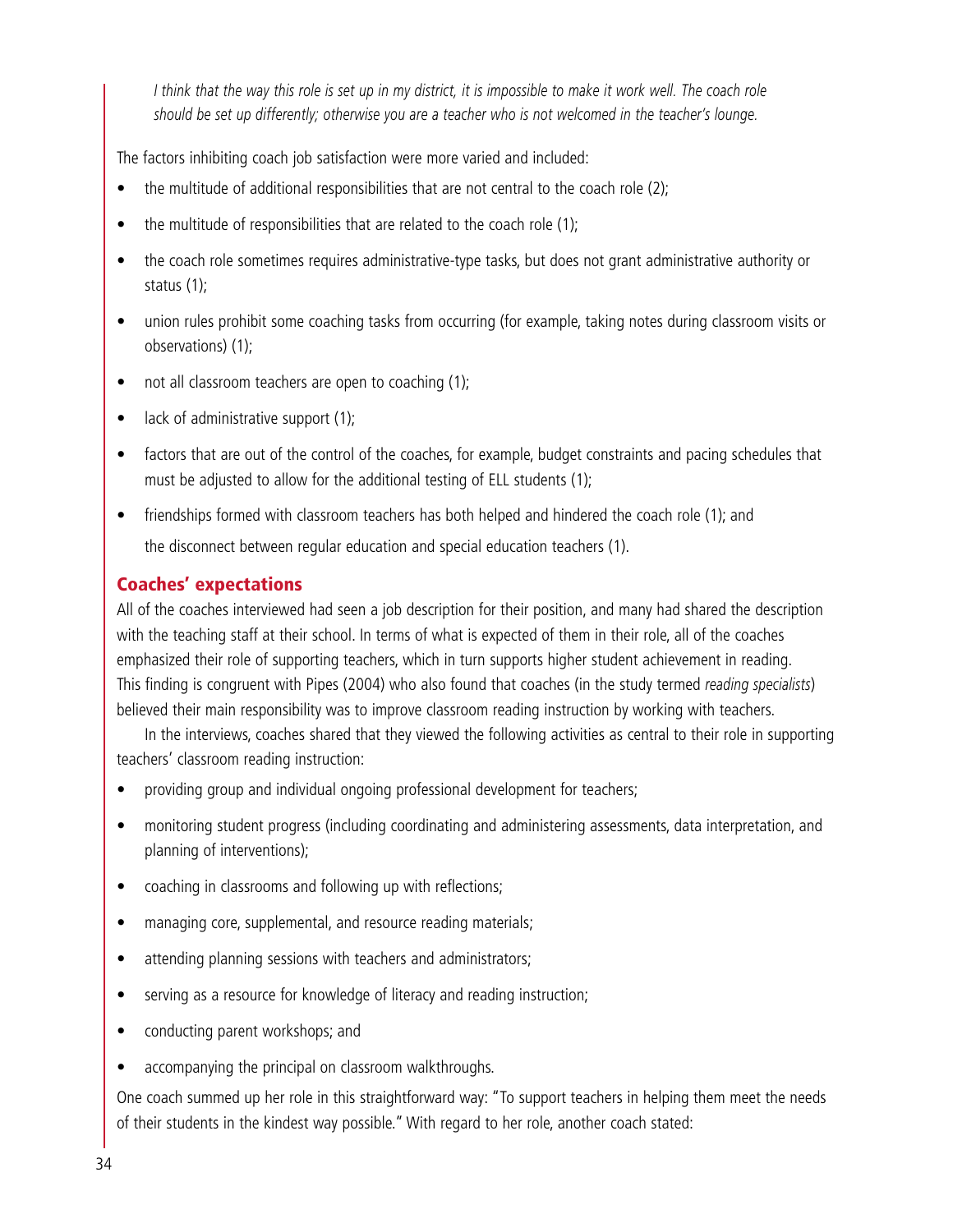*You are in a difficult position because you are not an administrator or an evaluator; you don't want to be either of these. It is constantly tweaking your craft and making sure that it is teacher friendly, but at the same time, letting teachers know that you have a lot of knowledge and what you have to say is important.*

Of all of the tasks that coaches perform in their role, being in the classrooms and modeling for teachers was most often reported as their favorite task. A close second to this was interpreting data. As one coach stated, "Data analysis is the most challenging and most enjoyable too, because seeing student growth is satisfying."

#### **Balancing priorities**

All of the coaches interviewed served full time in a single school; many worked with as many as eight teachers per grade level. Supporting this number of teachers calls for coaches to perform a juggling act to balance the priorities of their role while supporting teachers effectively.

Coaches accomplish this by maintaining schedules which are often shared with school staff ahead of time. The importance that coaches placed on planning and keeping a schedule cannot be over-emphasized. As one coach stated, "I think the key thing is planning—you can't do too much!" Most coaches spoke of keeping teacher support as the central priority in their scheduling, adding the other essential elements, such as assessments, data analysis, and group professional development as secondary priorities. Coaches also place a high priority on individual teacher and administrator requests for support. Often coaches will block off a period of time to focus on teachers of a certain grade level, changing grade levels approximately every two weeks. Coaches said that prioritizing has become easier with experience, and they now recognize which times of the school year must be reserved for assessments and which times of year lend themselves more to working with individual teachers.

Coaches also rely on the expertise of the teachers in their school. For example, one coach said:

*I rely on the strengths of the teachers in my school to assist in helping with other teachers. If I know of a teacher who is in need of help in the area of vocabulary, I will pair her up with a teacher who I know is strong in that area, and she will go into her classroom and observe. Afterwards, the teacher and I will discuss how this relates to her classroom practices.*

In terms of how much time coaches actually spend on tasks that they view as central to their role, most agreed that there was a good balance between the time that they allotted to their essential tasks and what they viewed as most important. Several coaches made it clear that there is not enough time available for what they view as the most essential task that they perform—modeling in the classroom. In the words of one coach:

*I think the most important role that I serve is in working in the classroom with teachers. That's where we see our biggest changes in teacher and student performance. I wish there were more time for this, because it allows us to follow through on what has been done in staff development.*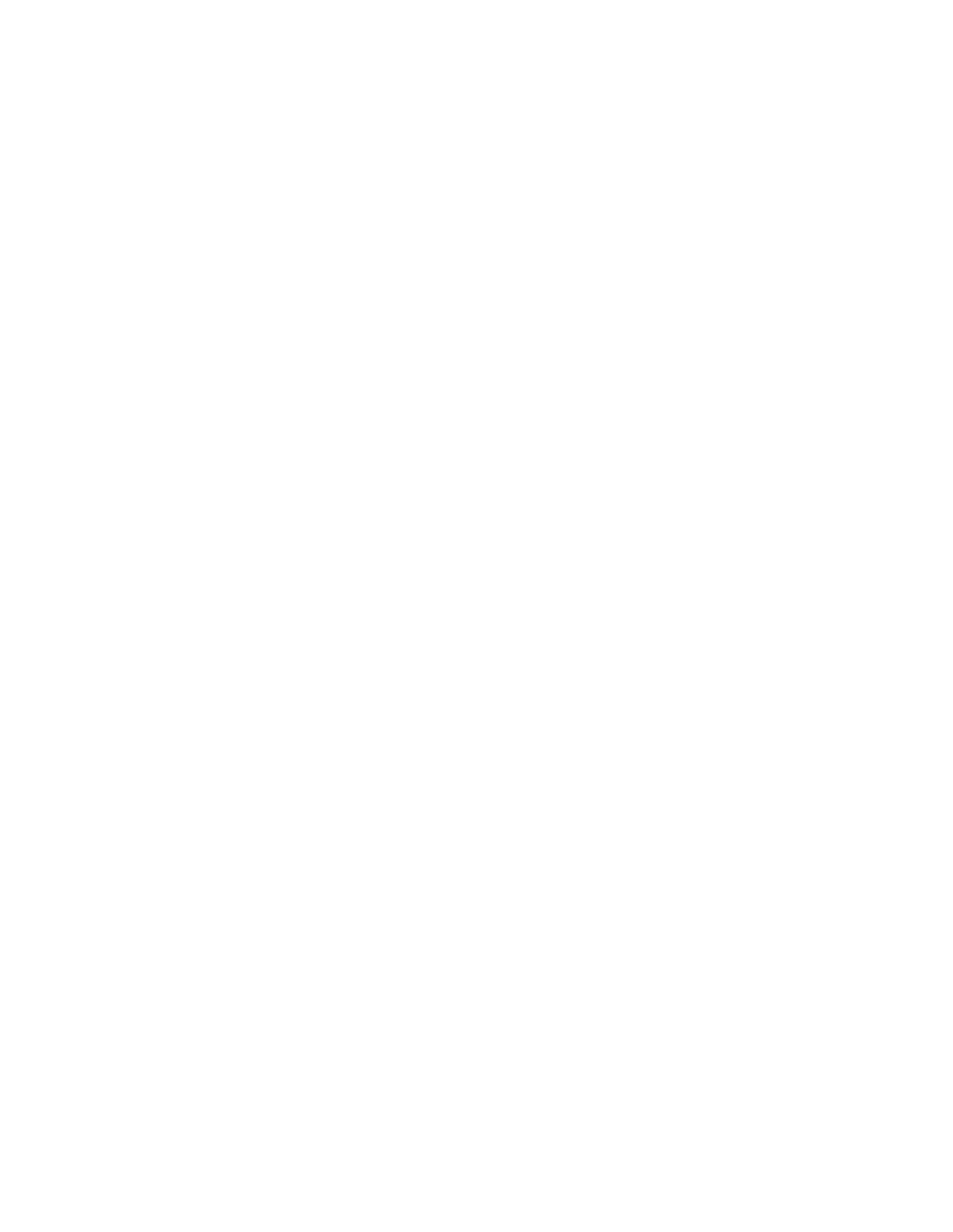# **Summary of findings**

The states' Reading First program over a six-year period offers a large-scale, in-depth view of the degree to which the role of coach is valued. Most descriptions of the school-based coach specify that the person in the role is considered as an expert, resource-rich provider, respected by teachers and school administrators for efforts to assist in developing and refining the delivery of reading instruction. Through an examination of external evaluation reports, a review of selected relevant research studies, and a series of interviews with school-based Reading First coaches, insights are gained into the qualifications, roles, challenges, and perceived effectiveness of the coach. All of the findings presented support the notion that coaching matters. A positive and significant relationship between coached teachers and student achievement gains appear promising in initial research studies.

Furthermore, while the study concludes that the role of the school-based coach is complex and varied, most educators agree that a qualified, experienced coach offers value-added support to teachers of reading and can improve teachers' skillful delivery of reading instruction. The interview findings and recent studies suggest that the role of the coach can bring job satisfaction as a collegial contributor of professional learning to a school staff.

At several points in this study, researchers suggested the need for additional studies and extensive research in order to further validate a strong relationship between coaching teachers and student reading achievement. This study also suggests that investigation be conducted on credentialing to better understand the essential program elements for training highly effective literacy coaches. This study's review of external evaluation reports, representing thousands of higher-achieving Reading First schools staffed with hard-working and highly trained coaches, offers substantial evidence that there is a perceived relationship between coaches and teachers and between teachers and increased student achievement outcomes.

School-based coaching supports the national priority for improving teacher quality. Best of all, school-based coaching benefits students through providing high-quality instruction.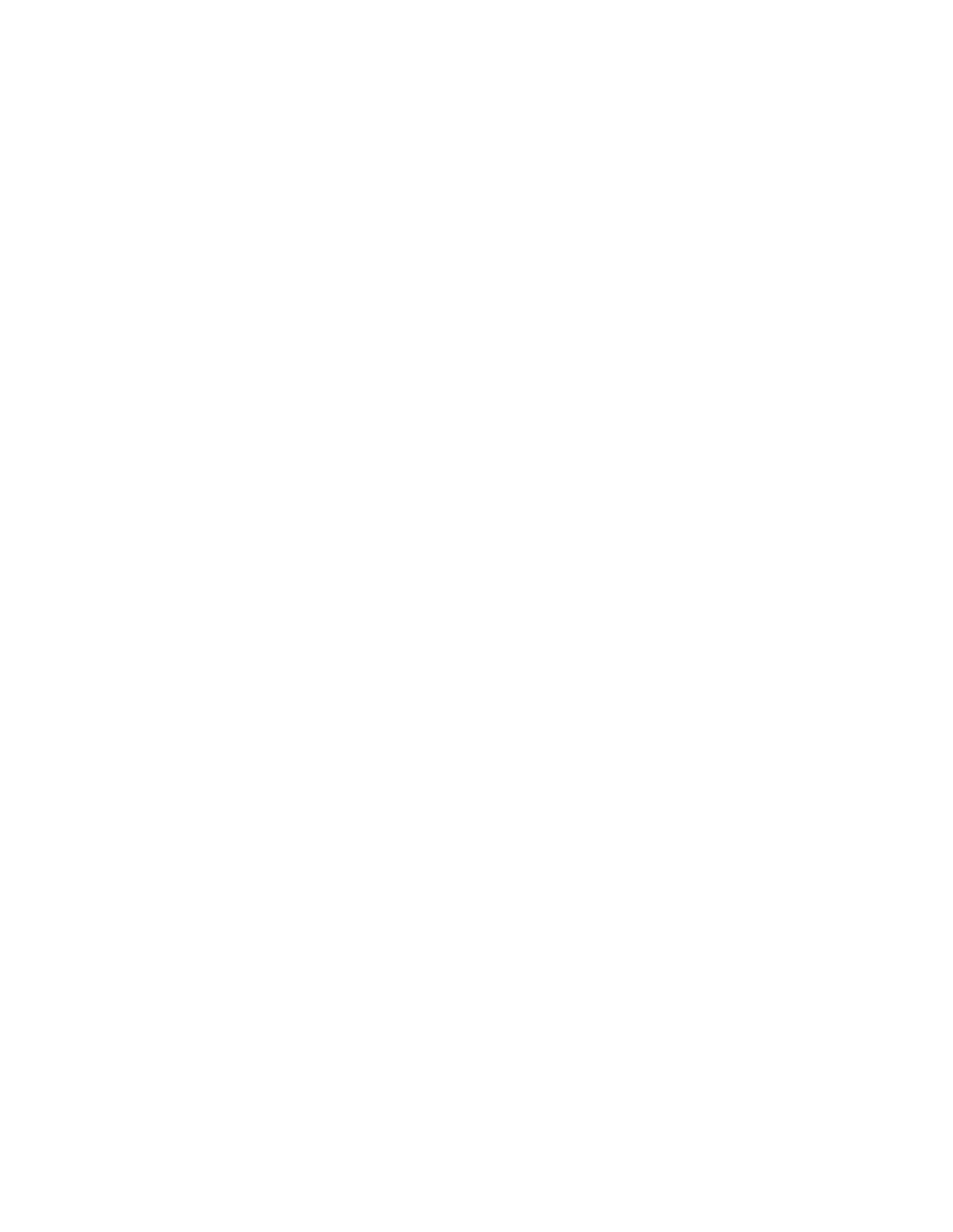

**Telephone Interview Protocol for Reading Coaches**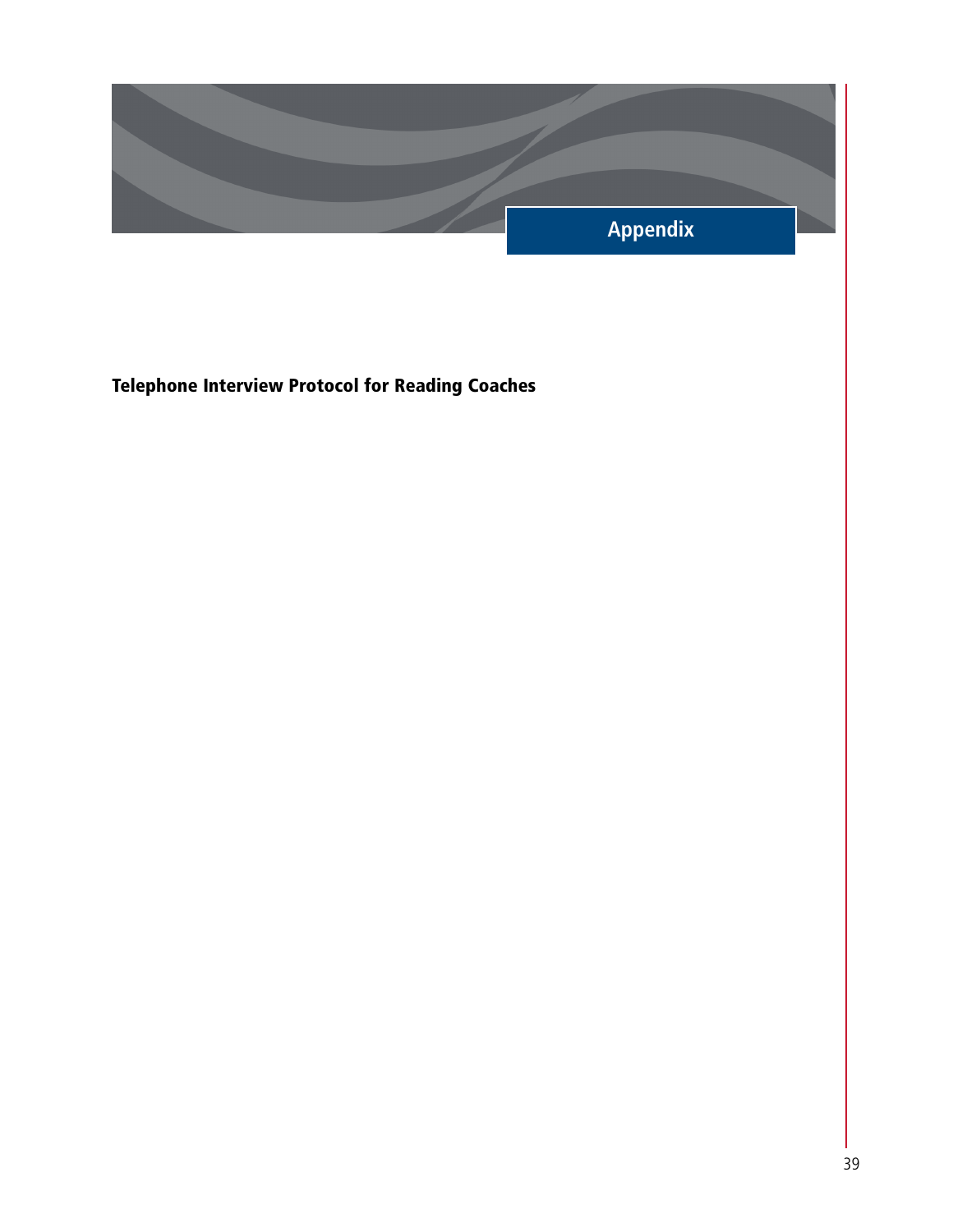## **Telephone Interview Protocol for Reading Coaches**

- 1. How long have you been a reading coach?
- 2. How long have you been a reading coach at your current school?
- 3. Prior to becoming a reading coach, how many years were you a classroom teacher?
- 4. At any time before becoming a coach, did you work at your current school?
- 5. Do you currently serve as a full-time reading coach in one school only?
- 6. How many hours do you usually work each week?
- 7. Please describe your school:
	- a. Is it urban, rural, or suburban?
	- b. What is the percentage of students eligible for free or reduced price lunch?
- 8. To what extent have you participated in college-level work in reading?
	- a. Undergraduate courses:
	- b. Graduate courses:
- 9. What is the highest college degree you have attained, and what was your major area of study?
- 10. What reading certifications, endorsements, or licenses do you possess?
- 11. On a scale of 1–10, with 10 being the highest, how satisfied are you currently in your reading coach situation?
	- a. What are the factors that contribute to your satisfaction?
	- b. What are the factors that inhibit your satisfaction?
- 12. Have you ever seen a job description for your current position?
- 13. What is expected of you in your role as reading coach?
- 14. What tasks do you view as essential to your role as a reading coach?
- 15. How do you balance the demands of all of your absolutely essential priorities?
- 16. Which of those tasks do you most enjoy?
- 17. How does actual time and effort that you spend on various tasks relate to what you perceive as being the most important tasks for your role?
- 18. Is there anything else you would like to add?

The telephone interviews were conducted during May, 2009.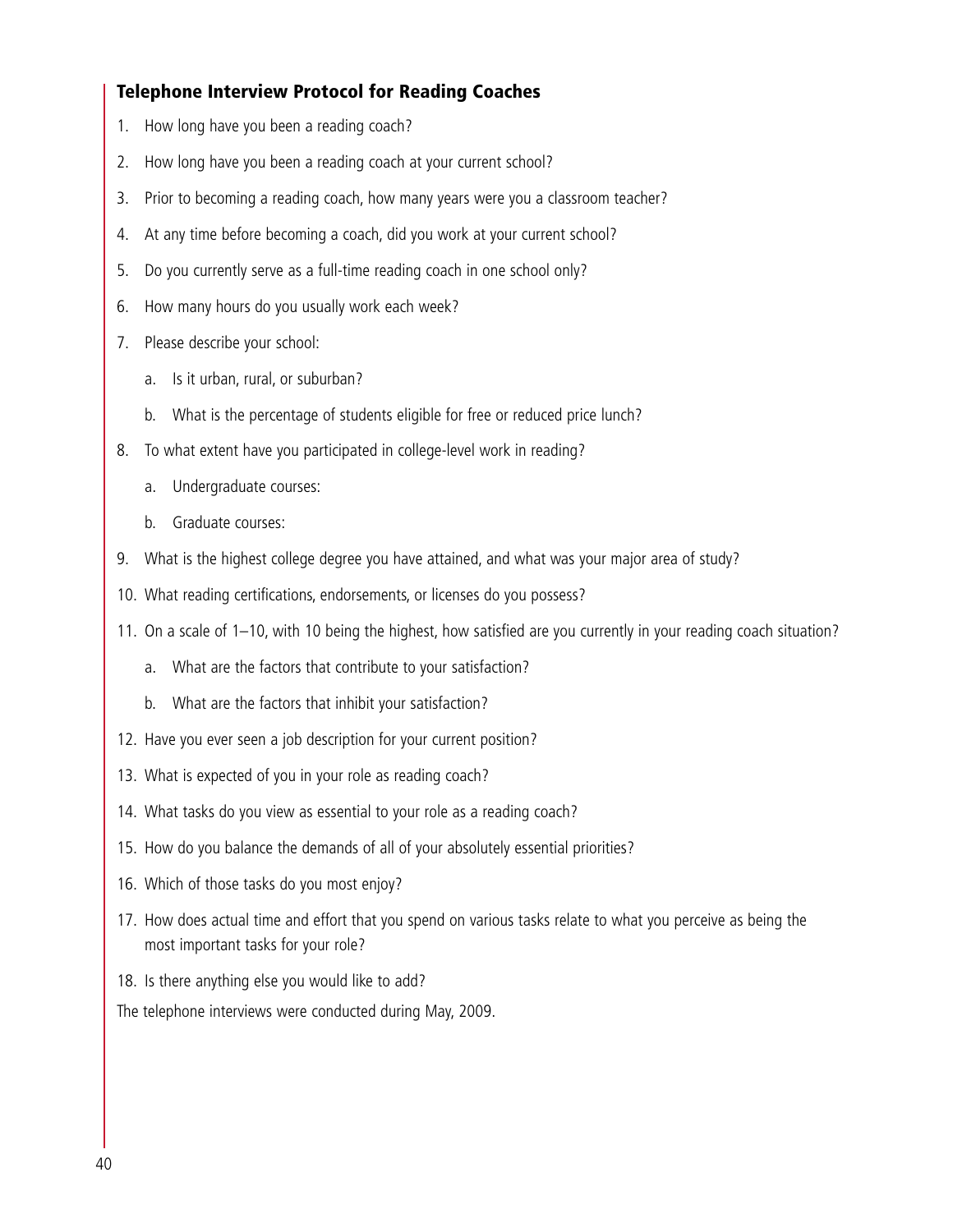

- Al Otaiba, S., Hosp, J. L., Smartt, S., & Dole, J. A. (2008). The challenging role of a reading coach: A cautionary tale. *Journal of Educational and Psychological Consultation, 18*(2), 124–155.
- Alabama Reading Initiative. (n.d.). *Essential Skills of the Reading Coach.* Retrieved May 22, 2009, from https://www.jefcoed.com/ departments/human-resources/Job%20Descriptions/Reading%20Coach.pdf.
- Apthorp, H., Alsop, R., Blair, P., Fries, D., Moore, L., & Newman, A. (2007). *North Dakota Reading First Program year 5 evaluation report draft.* Denver, CO: Mid-continent Research for Education and Learning.
- Autio, E., Nelsestuen, K., Deussen, T. (2007). *Wyoming Reading First: Year 3 evaluation report 2006–2007.* Portland, OR: Northwest Regional Educational Laboratory.
- Bean, R. M., Swan, A. L., & Knaub, R. (2003). Reading specialists in schools with exemplary reading programs: Functional, versatile, and prepared. *The Reading Teacher, 56,* 446–455.
- Bean, R. M., Cassidy, J., Grumet, J. E., Shelton, D. S., & Wallis, R. R. (2002). What do reading specialists do? Results from a national survey. *The Reading Teacher, 55*(8), 736–744.
- Bennett, H., Gareau, S., Dickenson, T., Monrad, D., Johnson, R., Galande, M., et al. (2007). *South Carolina Reading First Initiative evaluation report 2006–2007: Volume I.* Columbia: University of South Carolina, College of Education, Office of Program Evaluation, South Carolina Educational Policy Center.
- Bennett, H., Gareau, S., Dickenson, T., Monrad, D., Johnson, R., Galande, M., et al. (2007). *South Carolina Reading First Initiative evaluation report 2006–2007: Volume II.* Columbia: University of South Carolina, College of Education, Office of Program Evaluation, South Carolina Educational Policy Center.
- California Commission on Teacher Credentialing. (1998). Teacher Preparation in California: Standards of Program Quality and Effectiveness for the Reading Certificate and the Reading and Language Arts Specialist Credential. Sacramento, CA: Author.
- California Reading First Technical Assistance Center. (2003). *Job descriptions: Reading First instructional leadership personnel.* Retrieved March 24, 2009, from http://www.calread.net/documents/JobDescripInstLdrshp.pdf
- Center on Education Policy. (2006). *Keeping watch on Reading First.* Washington, DC: Author.
- Center on Education Policy. (2007). *Reading First: Locally appreciated, nationally troubled.* Washington, DC: Author.
- Cooper, H. (2007). *Evaluating and interpreting research syntheses in adult learning and literacy.* Boston: National Center for the Study of Adult Learning and Literacy.
- Davis, A., & Roccograndi, A. (2007). *Alaska Reading First annual evaluation report: 2006–2007.* Portland, OR: Northwest Regional Educational Laboratory.
- Deussen, T., Coskie, T., Robinson, L, & Autio, E. (2007). *"Coach" can mean many things: Five categories of literacy coaches in Reading First* (Issues & Answers Report, REL 2007-No.005). Washington, DC: US Department of Education, Institute of Education Sciences, National Center for Education Evaluation and Regional Assistance, Regional Education Laboratory Northwest. Retrieved December 5, 2008, from http://ies.ed.gov/ncee/edlabs.
- Deussen, T., Nelsestuen, K., Autio, E., Scott, C., & Davis, A. (2007). *Washington Reading First annual evaluation report 2006–2007.* Portland, OR: Northwest Regional Educational Laboratory.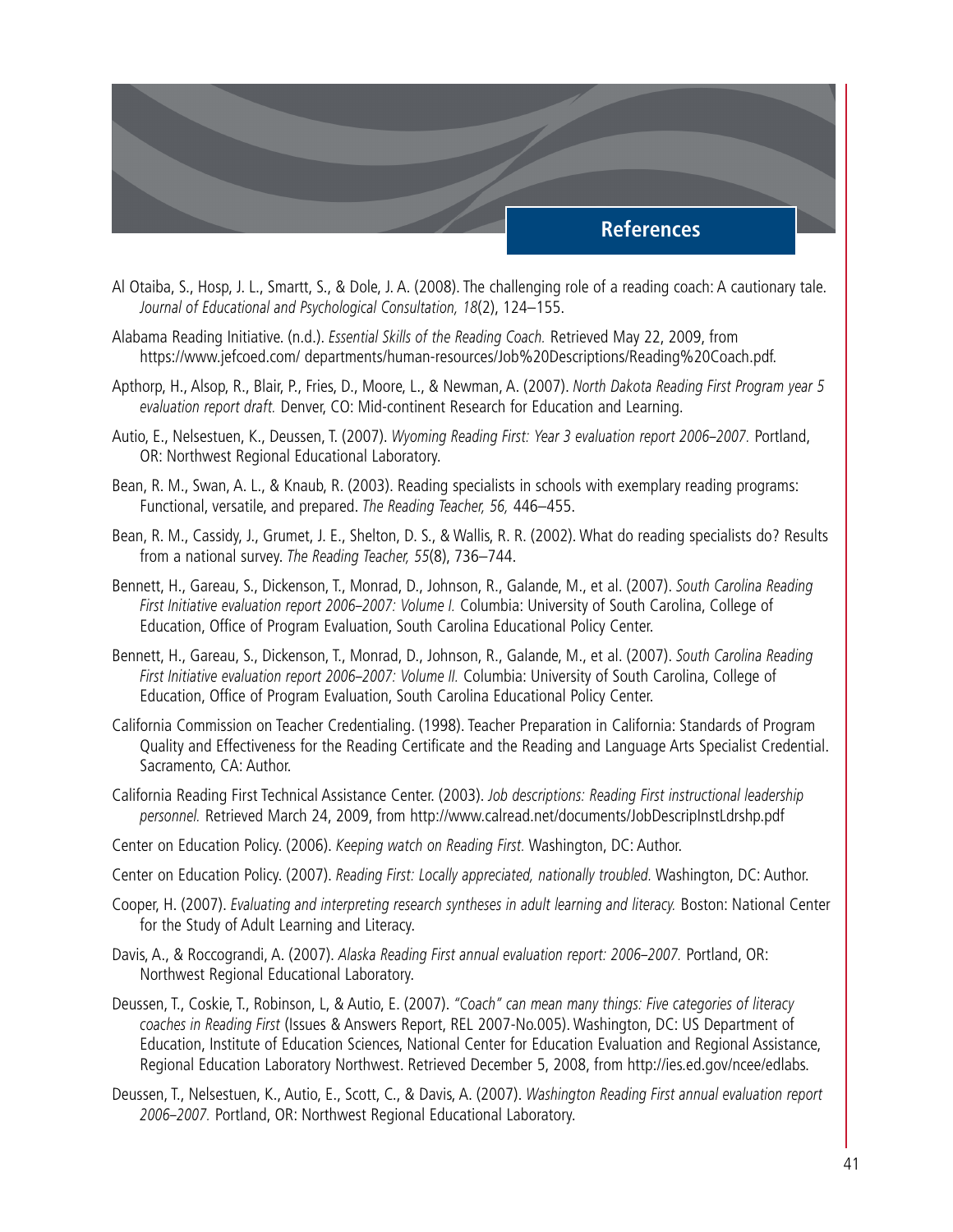- Fairman, J., & Liu, X. (2008). *Maine Reading First annual progress report (Year 3).* Orono, ME: Maine Education Policy Research Institute.
- Gibson, S.A. (2006). Lesson observation and feedback: The practice of an expert reading coach. *Reading Research and Instruction, 45,* 295–318.
- Haager, D., Dhar, R., Moulton, M., & McMillan, S. (2008). *The California Reading First year 5 evaluation report.* Morgan Hill, CA: Educational Data Systems. Retrieved May 27, 2009 from http://www.eddata.com/resources/publications/RF\_Evaluation\_2006-2007.pdf.

International Reading Association (2004a). *The reading coach* (Best Practice Brief). Newark, DE: Author.

- International Reading Association (2004b). *The role and qualifications of the reading coach in the United States.* Newark, DE: Author.
- International Reading Association (2004c). *Standards for reading professionals, revised 2003.* Newark, DE: Author.
- John Carroll University. (2007). Consortium-based literacy specialist endorsement program [Brochure]. University Heights, OH: Author.
- Kemp, A., Hansen, J., Muller, P., Kuby, C., Fender, H., Chien, R., et al. (2007). *Evaluation of Indiana Reading First year 4 report.* Bloomington, IN: Center for Evaluation and Education Policy.
- Learning Point Associates. (2004). *Reading First coaching: A guide for coaches and Reading First leaders.* Naperville, IL: Author.
- Marsh, J.A., Sloan McCombs, J., Lockwood, J.R., Martorell, F., Gershwin, D., Naftel, S., et al. (2008). *Supporting literacy across the sunshine state: A study of Florida middle school reading coaches.* Santa Monica, CA: Rand Corporation.
- MGT of America, Inc. (2007). *Illinois Reading First program evaluation report final 2006–2007.* Tallahassee, FL: Author.

National Academy of Education. (2008). *Improving teacher quality and distribution* [Education Policy Briefing Sheet]. Washington, DC: Author. Retrieved June 11, 2009, from http://www.naeducation.org/White\_Papers\_Project\_Teacher\_Quality\_Briefing\_Sheet.pdf.

- National Institutes of Health. (2000). *Report of the National Reading Panel: Teaching children to read: An evidencebased assessment of the scientific research literature on reading and its implications for reading instruction.* Washington, DC: Author. Retrieved May 21, 2009 from http://www.nichd.nih.gov/publications/nrp/smallbook.cfm.
- National Office for Research on Measurement and Evaluation Systems. (2007). *Arkansas Reading First evaluation report 2006–2007.* Fayetteville, AK: Author.
- National Center for Reading First Technical Assistance. (2009). *Advanced training for Reading First coaches.* Portsmouth, NH: RMC Research Corporation.
- Nelsestuen, K., Autio, E., & Roccograndi, A. (2007). *Montana Reading First annual evaluation report: 2006–2007.* Portland, OR: Northwest Regional Educational Laboratory.
- Orange County, Florida Public Schools. (n.d.). *Orange County Public Schools K–12 District Literacy Plan.* (n.d.). Retrieved May 21, 2009, from https://www.ocps.net/cs/services/cs/currareas/read/Curriculum/Documents/Leadership%20District%20Level.doc.
- Pasisz, D., LaVenia, M., Roehrig, A., & Hassler Lang, L. (2008). *Latent profile analysis of reading coaches in the state of Florida.* Tallahassee: Florida State University. Manuscript submitted for publication.

Pipes, G. (2004). *What are they really doing? A mixed methodology inquiry into the multi-faceted role of the elementary reading specialist.* Unpublished doctoral dissertation, University of Alabama-Tuscaloosa.

Poglinco, S., Bach, A., Hovde, K., Rosenblum, S., Saunders, M., & Supovitz, J. (2003). *The heart of the matter: The coaching model in America's Choice schools.* Philadelphia: University of Pennsylvania Graduate School of Education, Consortium for Policy Research in Education.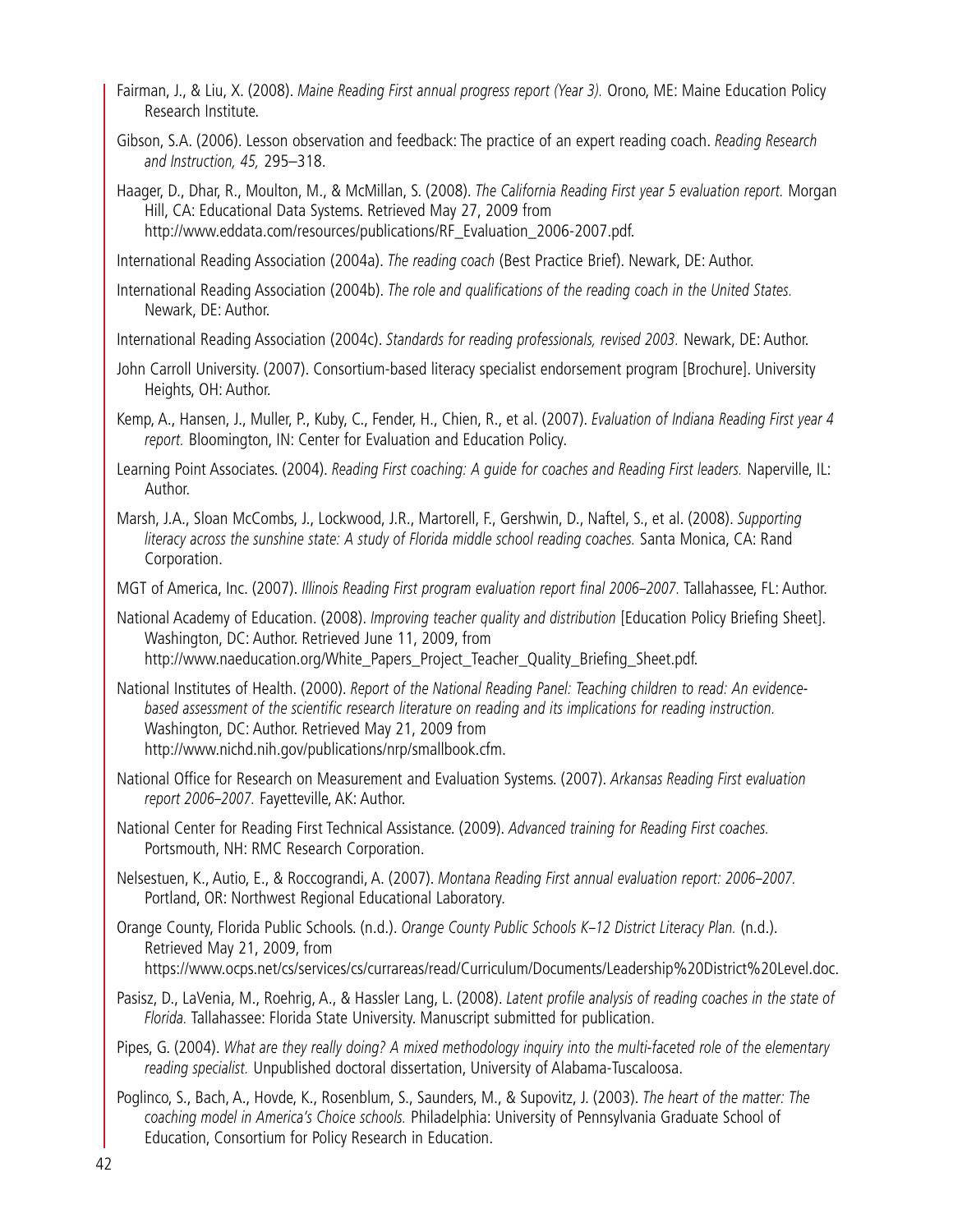Puig, E.A., & Froelich, K.S. (2006). *The literacy coach: Guiding in the right direction.* Boston: Pearson Education, Inc.

- Rosemary, C. A., & Roskos, K. (2005, December). A time-task analysis of coaching activity in Reading First Ohio districts and schools. In R. Bean (Chair), *Professional development in Reading First schools: Perspectives from three states.* Symposium conducted at the annual meeting of the National Reading Conference, Miami, FL.
- Rosemary, C. A., & Roskos, K. A. (2006, December). Increasing teachers' and coaches' knowledge and skills through year-long professional development in Reading First – Ohio schools. In R. Bean (Chair), *What we know and need to know about literacy coaching: One synthesis, two professional development models, and three perspectives.* Symposium conducted at the annual meeting of the National Reading Conference, Los Angeles, CA.
- Salzman, J.A., Rosemary, C.A., Newman, D.O., Clay, D.A., & Lenhart, L.A. (2008, April). *Connecting teacher practice to reading achievement in Ohio's Reading First schools.* Paper presented at the meeting of the American Educational Research Association, New York, NY.
- Showers, B. (1985). Teachers coaching teachers. *Educational Leadership, 42*(7), 43–48.
- Smith, M. W., & Dickinson, D. K., Sangeorge, A., & Anastasopoulos, L. (2002). *Early Language and Literacy Classroom Observation Toolkit, Research Edition.* Baltimore: Paul H. Brookes Publishing Co.
- Stewart, R. (2007). *Idaho Reading First 2006–2007 evaluation.* Boise, ID: Boise State University College of Education Center for School Improvement and Policy Studies.
- Taylor, R., Moxley, D., Chanter, C., & Boulware, D. (2007). Three techniques for successful literacy coaching. *Principal Leadership, 7*(6), 22–25.
- Toll, C. (2005). *The literacy coach's survival guide: Essential questions and practical answers.* Newark, DE: International Reading Association.
- U.S. Department of Education. (2002). *Guidance for the Reading First Program.* Washington, DC: Office of Elementary and Secondary Education, U.S. Department of Education.
- U.S. Department of Education. (2006). *Reading First implementation evaluation: Interim report.* Washington, DC: Office of Planning, Evaluation and Policy Development, Policy and Program Studies Service.
- U.S. Department of Education. (2008). *Reading First implementation evaluation: Final report.* Washington, DC: Office of Planning, Evaluation and Policy Development, Policy and Program Studies Service.

Westat and Learning Point Associates. (2008). *Reading First Ohio: Year 4 annual report.* Washington, DC: Author.

- Wolfersteig, W., Moratto, M., Emge, C., Deussen, T., Scott, C., Autio, E. et al. (2007). *Arizona Reading First annual external evaluation report cycle 2, year 5, 2006–2007.* Tempe: Arizona State University, Arizona Prevention Resource Center; and Portland, OR: Northwest Regional Educational Laboratory.
- Zigmond, N., & Bean, R. (2007). *External evaluation of Reading First in Pennsylvania annual report, project year 4: 2006–2007.* Pittsburgh, PA: University of Pittsburgh.